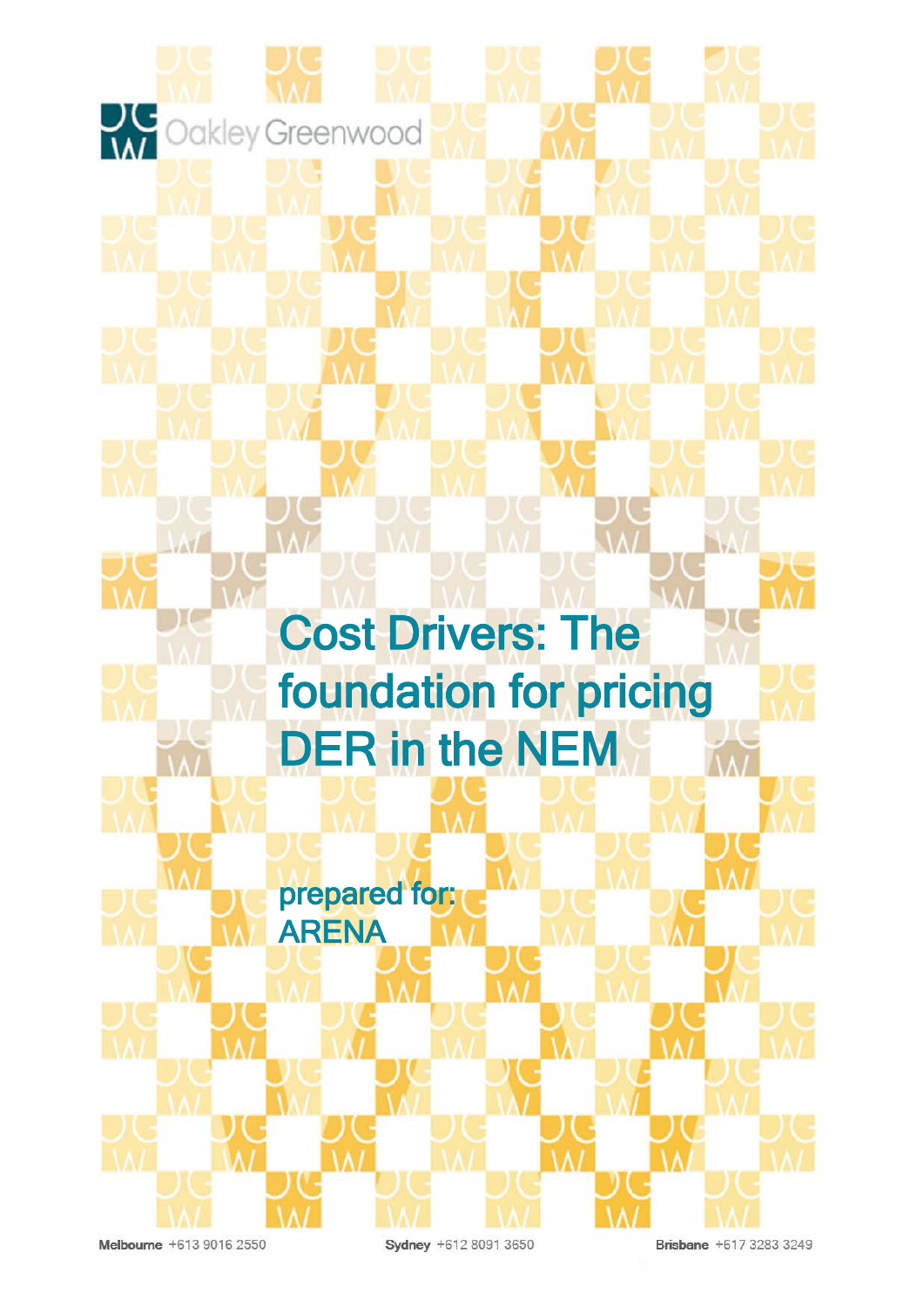

# **DISCLAIMER**

This document has been prepared to provide a starting point for the conversation that will be had in the second meeting of the Stakeholder Reference Group of the ARENA-funded study into the use of price signals as a means for integrating the use of distributed energy resources (DER) within Australia's National Electricity Market (NEM). It is not intended for any other audience or purpose, and Oakley Greenwood disclaims liability for the use of any information in this document by any party for any purpose other than the intended purpose.

# DOCUMENT INFORMATION

| Project            | Pricing for the Integration of Distributed Energy Resources: Cost<br><b>Drivers</b> |
|--------------------|-------------------------------------------------------------------------------------|
| Client             | <b>ARENA</b>                                                                        |
| <b>Status</b>      | Working paper with responses to SRG comments                                        |
| Report prepared by | Oakley Greenwood Pty Ltd                                                            |
| Date               | 16 April 2019                                                                       |

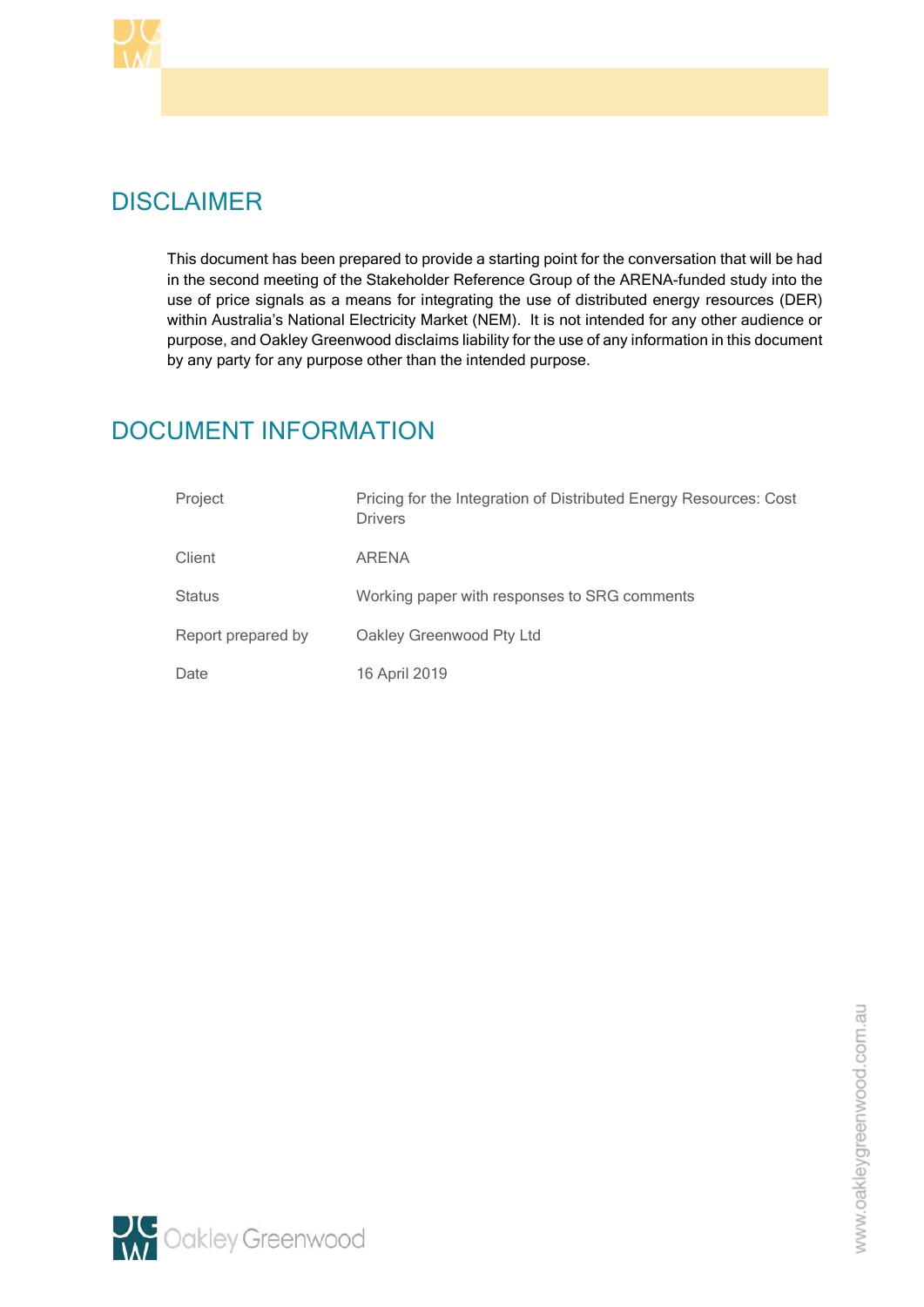

# Table of contents

| 1. |      |                                                                                       |                                                                                     |    |  |
|----|------|---------------------------------------------------------------------------------------|-------------------------------------------------------------------------------------|----|--|
|    | 1.1. |                                                                                       |                                                                                     |    |  |
|    | 1.2. |                                                                                       |                                                                                     |    |  |
|    | 1.3. |                                                                                       |                                                                                     |    |  |
|    | 1.4. |                                                                                       |                                                                                     |    |  |
| 2. |      |                                                                                       | The use of cost impacts as the basis for the development of economically efficient  |    |  |
|    | 2.1. |                                                                                       |                                                                                     |    |  |
|    | 2.2. |                                                                                       |                                                                                     |    |  |
|    | 2.3. |                                                                                       |                                                                                     |    |  |
| 3. |      |                                                                                       |                                                                                     |    |  |
|    | 3.1. |                                                                                       |                                                                                     |    |  |
|    | 3.2. |                                                                                       |                                                                                     |    |  |
|    | 3.3. |                                                                                       |                                                                                     |    |  |
|    | 3.4. |                                                                                       |                                                                                     |    |  |
|    | 3.5. | Costs of managing voltage within required levels within the existing shared network20 |                                                                                     |    |  |
|    | 3.6. |                                                                                       |                                                                                     |    |  |
| 4. |      |                                                                                       |                                                                                     |    |  |
|    | 4.1. |                                                                                       | Cost drivers for investment in and operation of the wholesale electricity market 24 |    |  |
|    |      | 4.1.1.                                                                                |                                                                                     |    |  |
|    |      | 4.1.2                                                                                 |                                                                                     |    |  |
|    |      | 4.1.3.                                                                                |                                                                                     |    |  |
|    |      |                                                                                       | 4.1.4 Possible role for DFR                                                         | 26 |  |
|    | 4.2. |                                                                                       |                                                                                     |    |  |
|    |      | 4.2.1                                                                                 |                                                                                     |    |  |
|    |      | 4.2.2.                                                                                |                                                                                     |    |  |
|    |      | 4.2.3.                                                                                |                                                                                     |    |  |
|    |      | 4.2.4.                                                                                |                                                                                     |    |  |
| 5. |      |                                                                                       |                                                                                     |    |  |
|    | 5.1. |                                                                                       |                                                                                     |    |  |
|    | 5.2. | Externalities associated with different sources of electricity generation  32         |                                                                                     |    |  |
|    | 5.3. |                                                                                       |                                                                                     |    |  |



i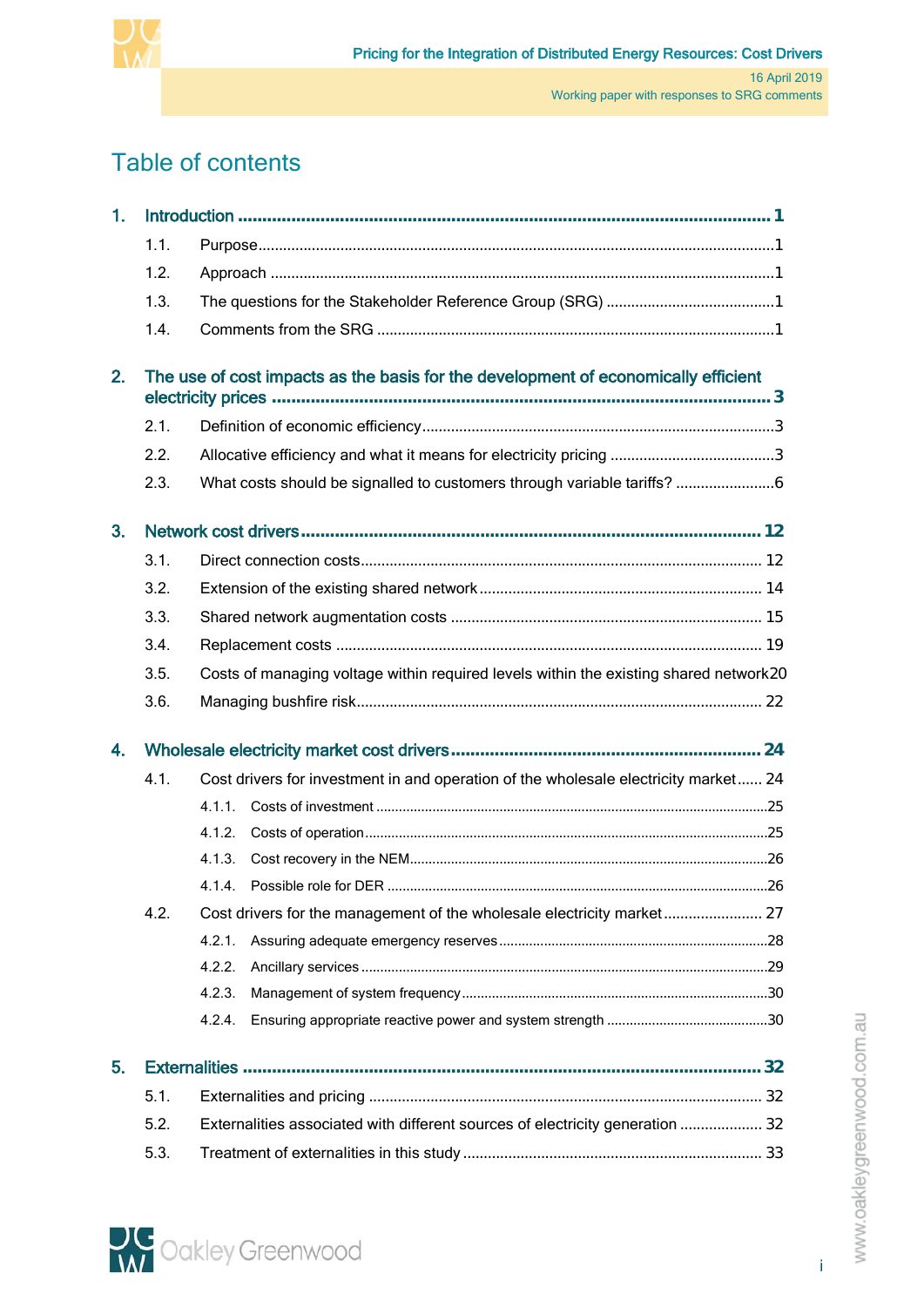

|     | Appendix A Comments received that will be used later in the study  34 |  |
|-----|-----------------------------------------------------------------------|--|
| A.1 |                                                                       |  |
| A.2 |                                                                       |  |
| A.3 |                                                                       |  |
| A.4 |                                                                       |  |
|     |                                                                       |  |

[Appendix B AEMO graphic from page 21 of Power System Requirements, Mar 2018](#page-39-0)**... 36**

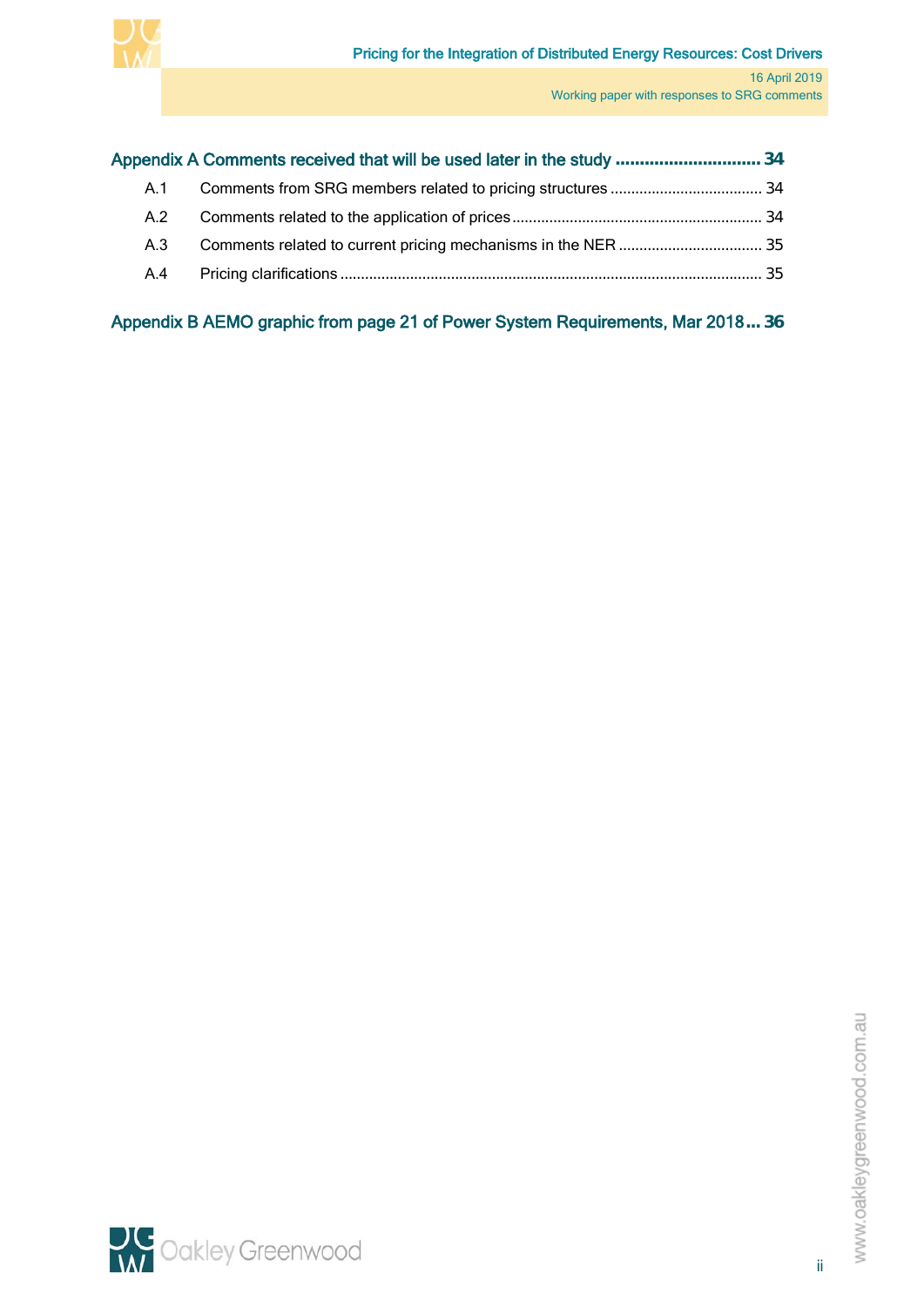

# <span id="page-4-0"></span>1. Introduction

## 1.1. Purpose

<span id="page-4-1"></span>The use of distributed energy resources (DER) can impact all parts of the electricity supply chain. The key to the economically efficient integration of DER into the electricity market and grid requires an understanding of how the use of DER affects the costs of the electricity supply chain and then developing price signals that reflect those cost impacts.

As such, the purpose of this paper is to identify the key factors that drive costs within each part of the electricity supply chain. This will provide the foundation for the consideration of:

- **D** whether and under what conditions DER can reduce (or may increase) those costs, and
- $\Box$  how those cost impacts can be reflected in price signals that can be (a) readily understood and acted upon by DER asset owners and/or their agents, and (b) implemented at a cost that does not exceed the value of the benefit they can be expected to produce.

# 1.2. Approach

<span id="page-4-2"></span>Accordingly, the paper addresses the cost drivers of the following parts of the value chain:

- **Networks.**
- **Nolesale electricity market.**

Each of these cost drivers is discussed in more detail in the following sections of this report. More specifically, we have attempted to describe:

- $\blacksquare$  how each aspect drives cost in that part of the value chain;
- $\blacksquare$  the locational and temporal dimensions of the cost driver (everywhere always, everywhere but only sometimes, any time but only certain places, only certain places at certain times); and
- $\Box$  how DER could can impact the cost driver and any impact that might have on other cost drivers within this or other parts of the supply chain.

<span id="page-4-3"></span>A short discussion of externalities within the consideration of cost drivers is also provided.

# 1.3. The questions for the Stakeholder Reference Group (SRG)

The paper is meant to provide a starting point for the conversation that will be had in the second meeting of the Stakeholder Reference Group. As such, the key questions for SRG members to consider in reviewing this paper are:

- $\Box$  Is this list of cost drivers correct and complete?
- $\Box$  Are the cost drivers described and assessed correctly?
- <span id="page-4-4"></span>**Is** the description of the ways in which DER can address the cost drivers correct and complete?

# 1.4. Comments from the SRG

Comments received from the Stakeholder Reference Group and the discussion at the SRG meeting on 4 March are appended to each section in this paper.

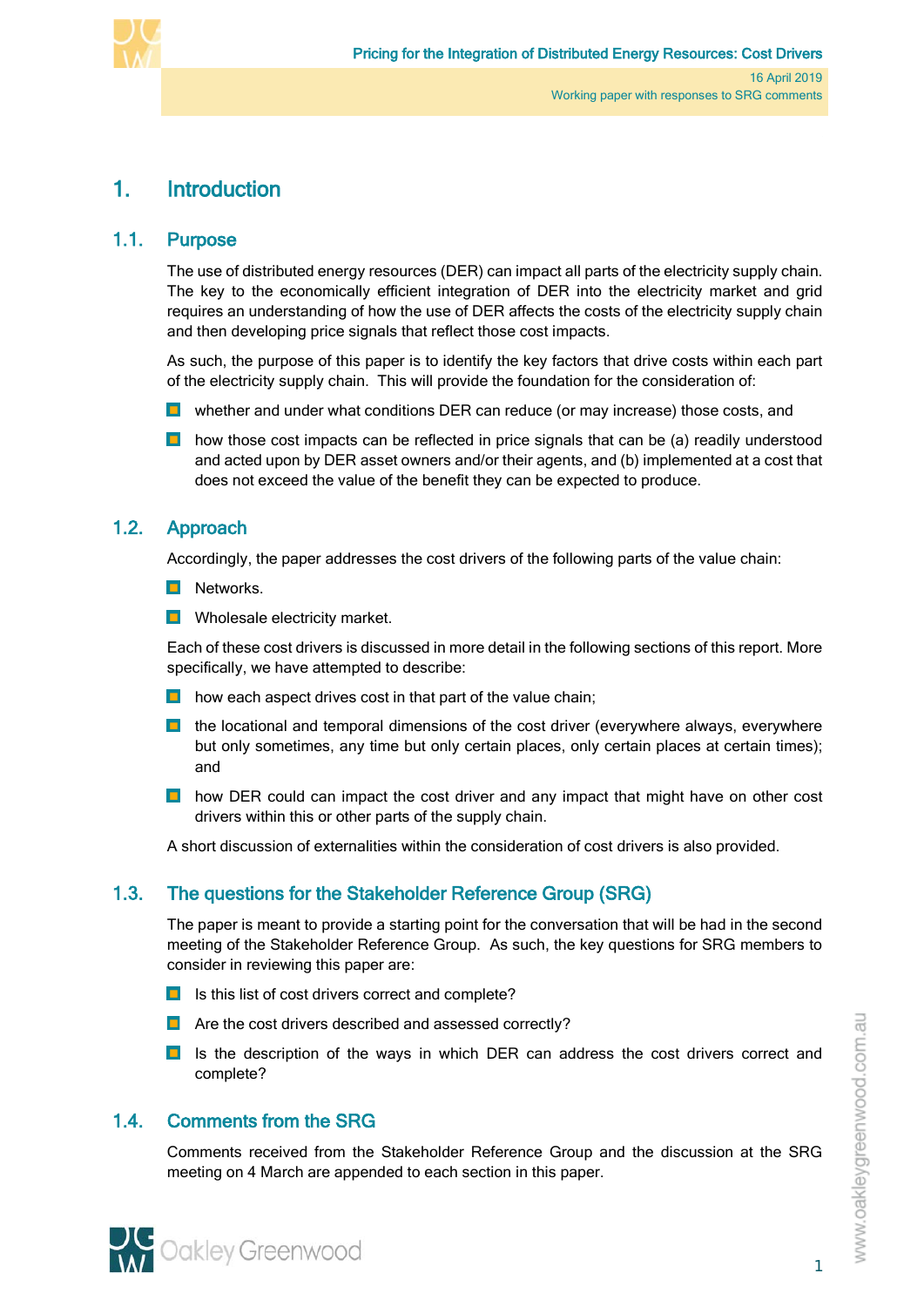

Some comments received are more appropriately dealt with in the later sections of the study and these will be retained for later use. A summary listing of these comments is attached a[s Appendix](#page-37-0)  [A.](#page-37-0)

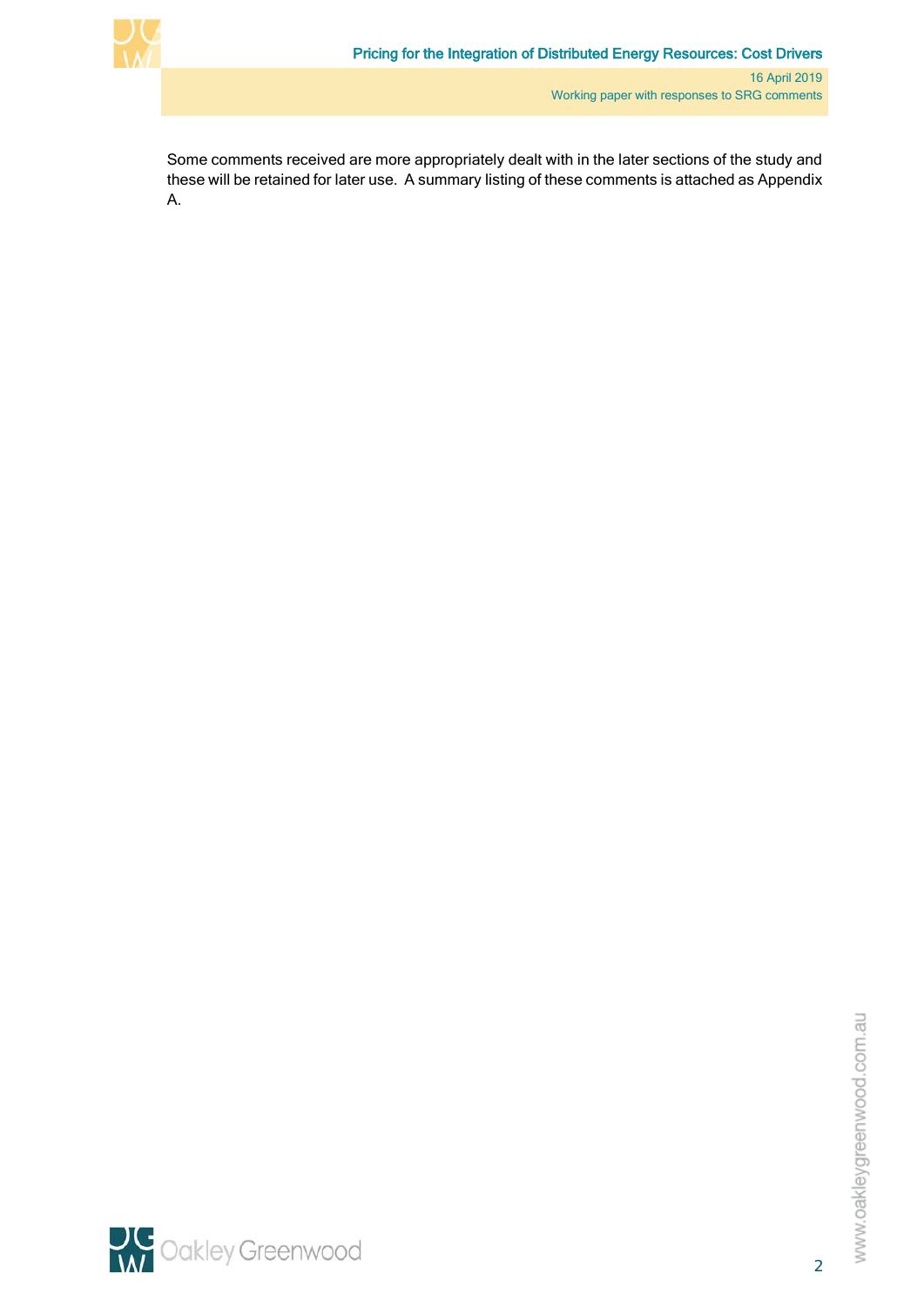

# <span id="page-6-0"></span>2. The use of cost impacts as the basis for the development of economically efficient electricity prices

# 2.1. Definition of economic efficiency

<span id="page-6-1"></span>Section 7 of the National Electricity Law (NEL) contains the National Electricity Objective (NEO).

It states that:

The objective of this Law is to promote efficient investment in, and efficient operation and use of, electricity services for the long term interests of consumers of electricity with respect to—

- (a) price, quality, safety, reliability and security of supply of electricity; and
- (b) the reliability, safety and security of the national electricity system

The NEO guides all of the Australian Energy Market Commission's (AEMC) decisions regarding rule changes, the Australian Energy Regulator's (AER) and Australian Energy Market Operator's (AEMO) decisions on the application of the Rules, as well as the decisions of the Australian Competition Tribunal (ACT). Underpinning the NEO is the concept of economic efficiency, which has three sub-components: productive, allocative and dynamic efficiency

Components of economic efficiency – key points

Economic efficiency (which underpins and is required by the NEO) is comprised of:

- **Productive Efficiency:** ('*promote efficient investment in*') The least cost (efficient) mix of resources (e.g., capital and operating) should be used to meet customers' demand for electricity services.
- **Allocative Efficiency:** ('*efficient... use of, electricity services*') The efficient amount of electricity should be consumed by customers, which, amongst other things, requires that variable charges for electricity services reflect the forward looking marginal costs of providing those services (cost reflective) so that customers only consume electricity services where the benefit to the consumer outweighs the cost to society of providing those services; and
- **Dynamic Efficiency:** ('for the long-term interests of consumers of electricity with respect to... price') Businesses should be incentivised to seek out efficiency gains over time, and improve performance where the benefits exceed the costs, such that efficiency is promoted in the long-term.

# <span id="page-6-2"></span>2.2. Allocative efficiency and what it means for electricity pricing

For the purposes of designing electricity tariffs, the most important of the components of economic efficiency is allocative efficiency.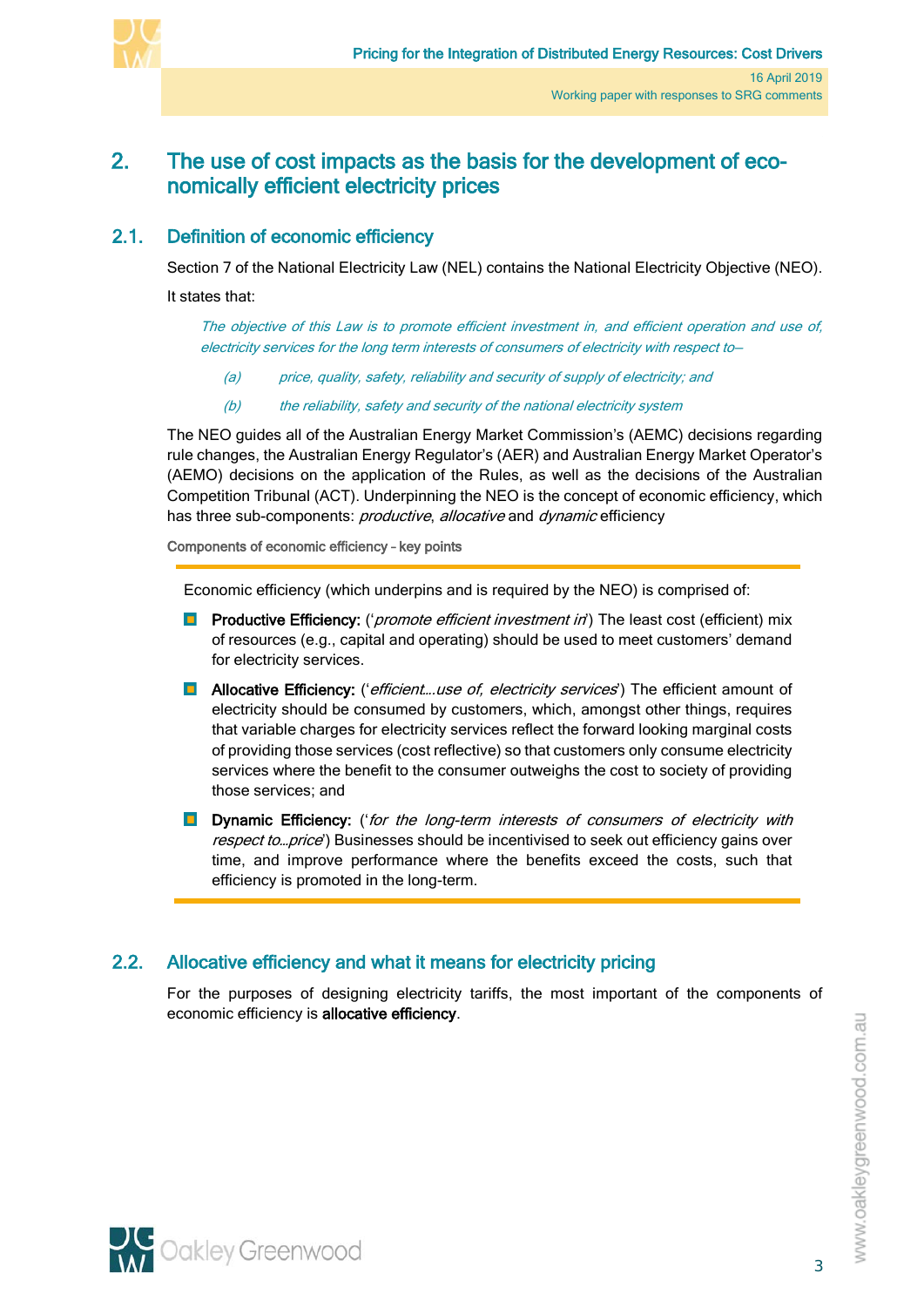

 $\overline{a}$ 

In simple terms, for allocatively efficient outcomes to occur, electricity prices – both for the consumption of electricity from the grid, and export of electricity to the grid<sup>[1](#page-7-0)</sup> - must incentivise, as a minimum, the following:

- **Efficient consumption behaviour:** We want to design price signals that incentivise customers to consume electricity from the grid if the marginal benefit to them of consuming that unit of electricity equals or exceeds the marginal  $cost<sup>2</sup>$  $cost<sup>2</sup>$  $cost<sup>2</sup>$  to society of providing that unit of electricity to that customer via the grid;
- **Efficient export behaviour:** We want to design price signals that incentivise customers to export electricity to the grid, if the marginal benefit to society stemming from the exporting of that energy to the grid exceeds the marginal opportunity  $\cos<sup>3</sup>$  $\cos<sup>3</sup>$  $\cos<sup>3</sup>$  to the customer who is exporting that energy to the grid; and
- **Efficient connection decisions:** We want to design price signals that incentivise customers to connect to, or remain connected to, the grid if, in totality and everything else being equal, the future costs to society of providing them with grid-enabled electricity services is more efficient (cheaper) than the next best alternative (e.g., standalone power system, going without power).

Using consumption decisions to demonstrate the relationship between pricing structures / levels and allocative efficiency, suppose the variable price of grid-enabled electricity were to deviate from its marginal cost of supply. If this were the case, customers will consume either:

- **T** Too much grid-enabled electricity, which will occur if the marginal price is less than its true marginal cost to society (i.e., some customers will consume grid-enabled electricity services despite the fact that the cost of providing them with an additional unit of that service attribute exceeds the marginal benefit<sup>[4](#page-7-3)</sup> that they receive from consuming that service attribute), or
- $\Box$  Not enough grid-enabled electricity, which will occur if the marginal price is greater than its true marginal cost of supply (i.e., some customers will *NOT* consume grid-enabled electricity services despite the fact that the cost of providing them with an incremental unit of that service attribute is less than the marginal benefit that they would receive from consuming that additional unit).

The impact that the above scenarios might have on the amount of grid-enabled electricity demanded by customers (and hence the impact on efficiency) will depend on a customer's elasticity of demand – which reflects the relationship between a customer's demand for gridenabled electricity and the price of electricity.

This loss in efficiency is termed a **deadweight loss** and is diagrammatically represented below.

<span id="page-7-0"></span><sup>1</sup> Although the service may not relate to energy per se, for example, it may be related to network support.

<span id="page-7-1"></span><sup>2</sup> Noting that the marginal cost of supplying electricity services may vary depending on a range of factors, such as the location at which the consumption takes place, or the time of day/week/season/year at which the consumption occurs, however it is important to note that "marginal cost" is a forward-looking concept, and hence relates to future costs, not sunk costs (amongst other things).

<span id="page-7-2"></span><sup>3</sup> This reflects the value that the customer would have generated, had it used that exported energy in its next best, alternative, use. For example, a customer's decision to export a kWh of energy to the grid may deprive them from being able to use that energy to run their air-conditioner on a hot day. The customer's opportunity cost in this case is the value of that energy in that next best, alternative use (i.e., running their air-conditioner).

<span id="page-7-3"></span><sup>4</sup> In theory, this marginal benefit would reflect the lessor of a) the value they place on that energy if consumed, and b) the marginal cost of adopting alternative means of servicing those energy requirements (e.g., via the use of DER).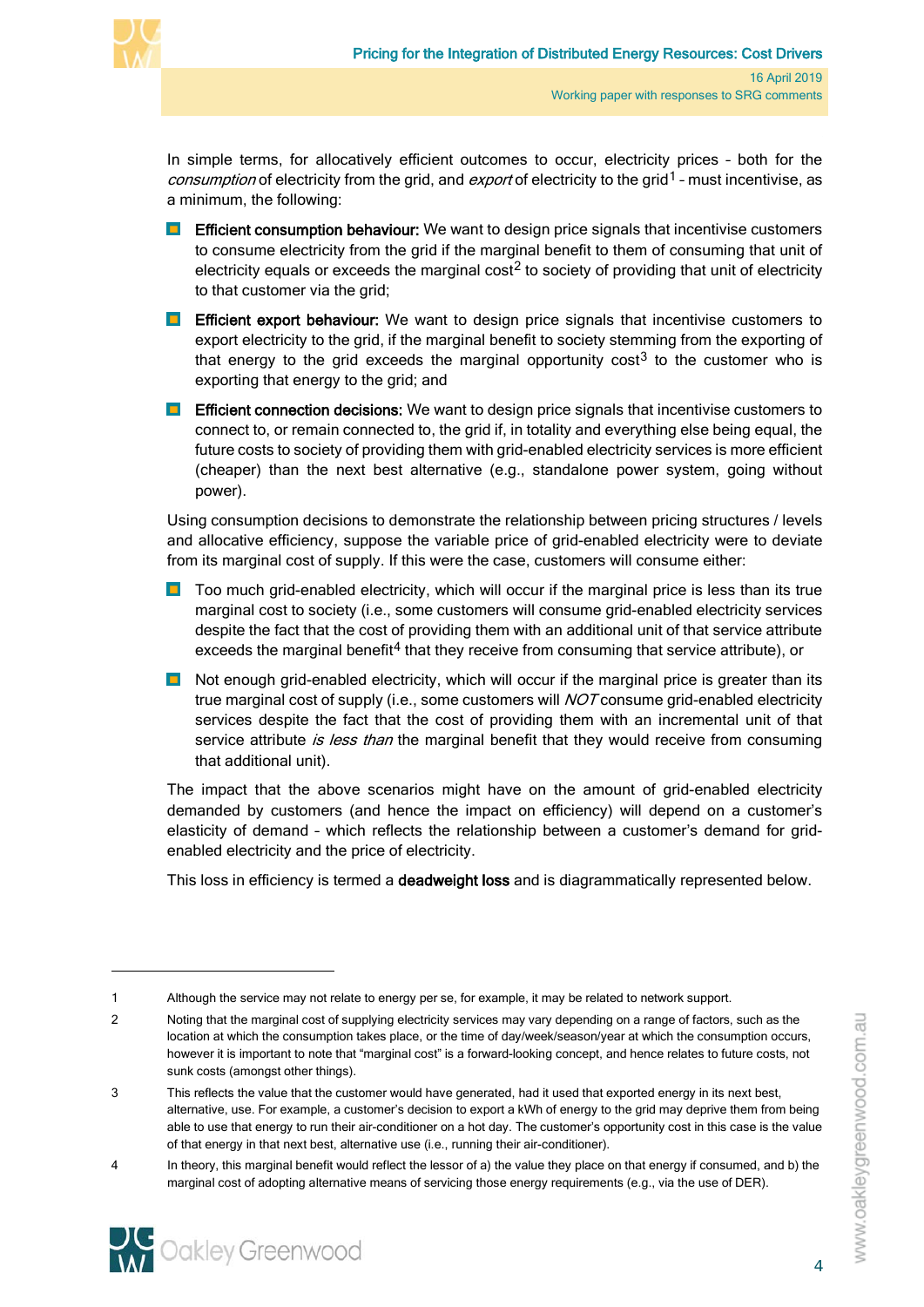





Source: OGW

The above figure illustrates the concept by visually illustrating the deadweight loss stemming from an electricity business pricing at a level (P - Actual) rather than at cost reflective levels (P - Cost reflective). It can be seen that this higher price leads to a reduction in the quantity demanded (from Q - Cost reflective to Q - Actual), which creates the blue triangle, which represents the deadweight loss (and which also represents the reduction in allocative efficiency of that price relative to the costreflective level). Note that in the above diagram, demand for the service is unitary elastic (it is 45 degrees to the horizontal), which simply means that a change in price causes a proportional change in demand.

The more inelastic a product<sup>[5](#page-8-0)</sup> is (i.e., the steeper) its demand curve, and hence, the smaller the effect any price change has on the demand for that product, or the smaller the difference between the actual price and cost reflective price, the smaller will be the loss in economic efficiency from adopting prices that are not cost reflective. At the extreme, if demand for a service attribute is perfectly inelastic $6$  (the demand curve is vertical) then there is no deadweight loss associated with adopting a price that deviates from the true marginal cost of supply of that service attribute, simply because there is no impact on the level of demand for that product.

Following on from the above, improvements in economic efficiency do not automatically follow from a move to cost reflective variable prices – whether for the consumption of energy from the grid or export of energy to the grid. Rather, economic efficiency is only improved *if the economic* benefits - measured by the reduction in deadweight loss - exceed the administrative and implementation costs (e.g., metering costs, communication costs, billing system changes) required to move to that more cost-reflective pricing regime.

<span id="page-8-1"></span><span id="page-8-0"></span><sup>6</sup> If the demand for a product is 'perfectly inelastic' it means that the same amount of that good will be demanded no matter what price is charged. In practice, elasticity is generally considered within a particular range of prices.



<sup>5</sup> In the case of electricity services, a 'product' could also be electricity consumption at different times of the day, week, month, or year – that is, the elasticity may vary across those dimensions.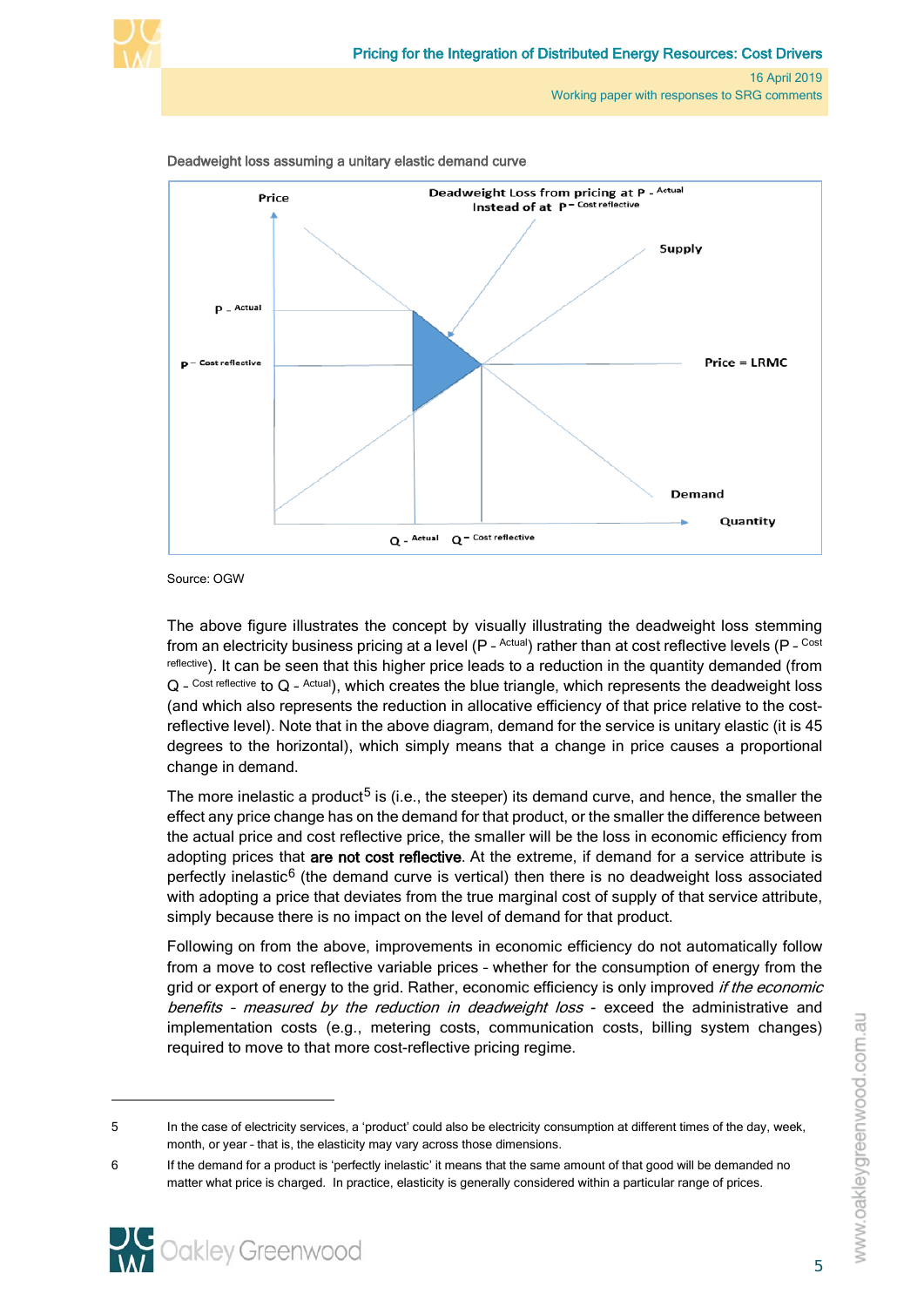

This has particular importance when considering changes to the design of electricity tariffs, including those that seek to promote efficient investment in and use of DER facilities, because:

- **D** Almost all studies into the elasticity of demand for electricity services indicate that it is relatively inelastic (i.e., less than unitary elastic but not perfectly inelastic); and
- $\blacksquare$  There may be significant costs (e.g., changes in metrology, communication costs) associated with introducing certain tariff structures/designs. For example, adopting a dynamic marketbased approach for signalling the value of exported energy to the network may lead to more cost-reflective price signals, however, it is likely to come with significant administrative costs.

## 2.3. What costs should be signalled to customers through variable tariffs?

<span id="page-9-0"></span>Whilst it is appropriate that businesses be allowed to recover (via tariffs) all of the efficient costs that they incur in providing electricity services to their customers, not all of these efficient costs should be reflected in *variable* price signals. Rather, some legitimate, efficient, costs should be signalled and recovered via some other non-distortionary means (e.g., fixed charges), quite simply, because those costs will not vary with the amount of electricity that customers demand in the future.

Therefore, for a future cost to be signalled to a customer via a cost-reflective variable price, the customers' response to that price signal (whether through changing their consumption behaviour or through their subsequent decisions regarding what energy-using or producing equipment to purchase) must actually reduce that future cost. If that future cost does not change in response to the change in customers' demand that has been incentivised by that price signal, then that future cost should not be signalled to customers via a variable charge. Rather, it should be recovered in a manner that least distorts future consumption and investment decisions, which generally means through some form of fixed charge<sup>[7](#page-9-1)</sup>.

So, for example, if the driver of a network business' future capital expenditure is spatial peak demand, and this future cost could be impacted by the behaviour of end customers (e.g., if they reduce their co-incident peak demands, the business can reduce its future augmentation spend), then this future cost should be signalled to customers via a variable charge that is structured to reflect that cost driver.

Other cost drivers that cannot be influenced by (or are not driven by) a customers' future consumption behaviour (e.g., the recovery of sunk investments, fixed administrative costs and the direct costs of connecting a customer) should not be signalled via a variable price signal, simply because any change in the customers' future consumption behaviour incentivised by that price signal will not affect those future costs.

#### SRG comments and OGW responses

| <b>SRG Comment</b>                                                                                                                            | <b>OGW Response</b>                                                                                                                                                                       |
|-----------------------------------------------------------------------------------------------------------------------------------------------|-------------------------------------------------------------------------------------------------------------------------------------------------------------------------------------------|
| Not clear why we are focusing on costs. By<br>definition, DER is an economic resource and so<br>should have an associated cost and a benefit. | Our overarching objective is to ensure that customers invest<br>in DER up to the point where the marginal economic benefit<br>equals the marginal economic cost of the DER.               |
|                                                                                                                                               | A key component of the marginal economic benefit accruing<br>from investing in (and operating) DER is that its operation<br>reduces the cost of providing grid-enabled electricity costs. |

 $\overline{a}$ 

<span id="page-9-1"></span><sup>7</sup> Noting that even the structuring of fixed charges needs to give consideration to the impact that those charges may have on customers' future consumption or investment decisions. In particular, fixed charges should not be structured in a way that may lead to a customer inefficiently disconnecting from the network.



www.oakleygreenwood.com.au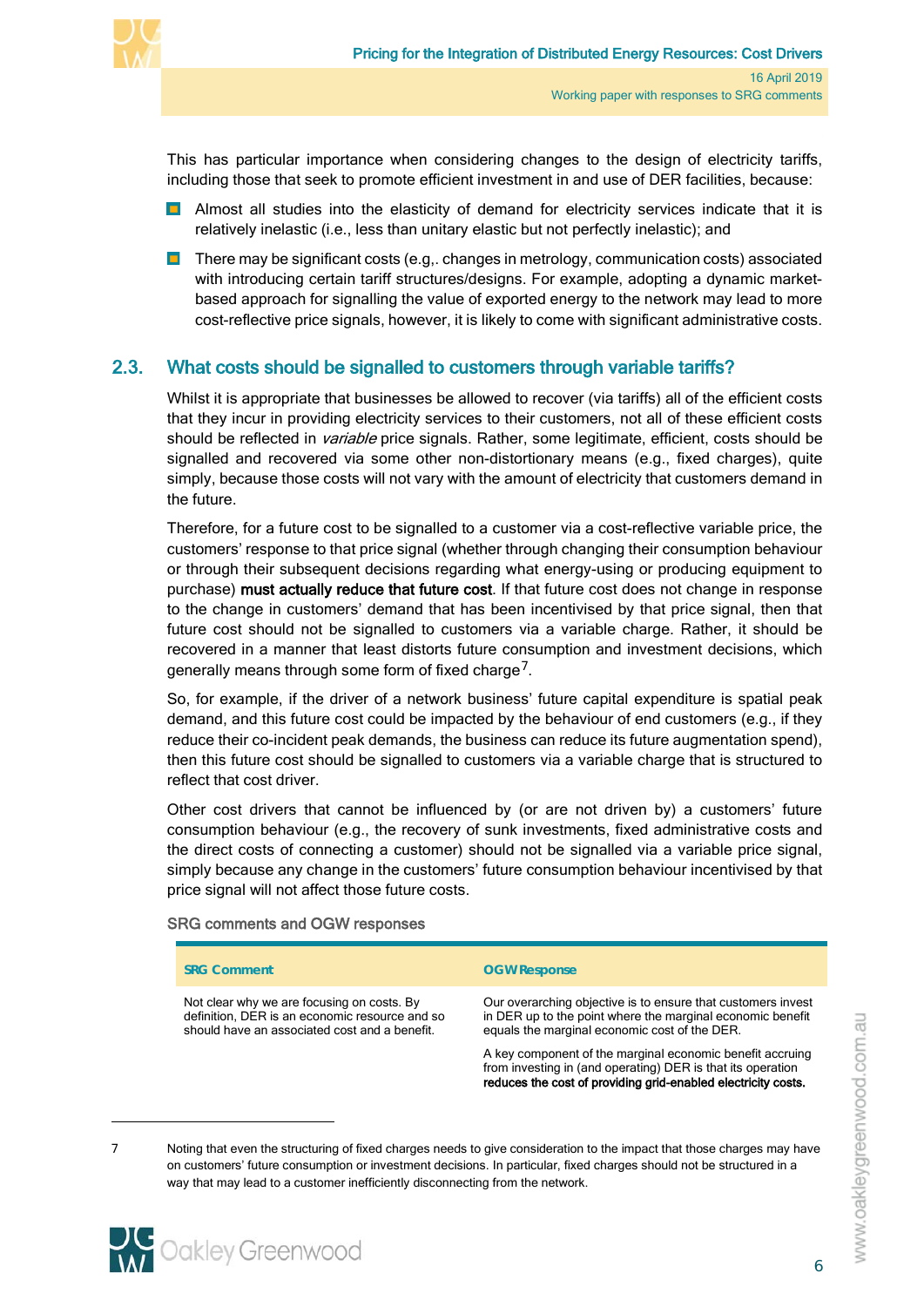

| <b>SRG Comment</b>                                                                                                                                                                                                                                                                                                                                                                                                                                                                                                                                                   | <b>OGW Response</b><br>Because the purpose of this project is related to "what price"                                                                                                                                                                                                                                                                                                                                                                                                                                                                                                                                                                                                                                                                                                                                                                                                                                                                                                  |
|----------------------------------------------------------------------------------------------------------------------------------------------------------------------------------------------------------------------------------------------------------------------------------------------------------------------------------------------------------------------------------------------------------------------------------------------------------------------------------------------------------------------------------------------------------------------|----------------------------------------------------------------------------------------------------------------------------------------------------------------------------------------------------------------------------------------------------------------------------------------------------------------------------------------------------------------------------------------------------------------------------------------------------------------------------------------------------------------------------------------------------------------------------------------------------------------------------------------------------------------------------------------------------------------------------------------------------------------------------------------------------------------------------------------------------------------------------------------------------------------------------------------------------------------------------------------|
|                                                                                                                                                                                                                                                                                                                                                                                                                                                                                                                                                                      | signals should be sent by the electricity supply chain to DER<br>asset owners to ensure they only make investments where<br>the benefits of investing in DER exceed the costs", a<br>consideration of the impact of the DER on supply chain cost<br>must underpin the price signals.                                                                                                                                                                                                                                                                                                                                                                                                                                                                                                                                                                                                                                                                                                   |
|                                                                                                                                                                                                                                                                                                                                                                                                                                                                                                                                                                      | This is why we are first focusing on the "costs" of grid-<br>enabled electricity provision.                                                                                                                                                                                                                                                                                                                                                                                                                                                                                                                                                                                                                                                                                                                                                                                                                                                                                            |
|                                                                                                                                                                                                                                                                                                                                                                                                                                                                                                                                                                      | Finally, if a service's price is not linked to its forward-looking<br>costs of supply, customers may inadvertently make<br>inefficient (too many, too few) investments in (or operation<br>of) DER, leading to an inefficient mix of resources being<br>used to provide electricity services in totality. For example,<br>customer might invest in DER when it was in fact cheaper<br>(economically) to procure energy from the grid, or vice versa,<br>they might consume energy from the grid when it is in fact<br>cheaper to utilise DER.                                                                                                                                                                                                                                                                                                                                                                                                                                          |
| The analysis should also consider the fixed and<br>variable components of costs. Fixed costs will not<br>be impacted by temporal or locational drivers<br>Much of the network costs are fixed and therefore<br>not variable. You should also consider the Pricing<br>Principles (NER 6.18.5) which promote efficient<br>use of the network.                                                                                                                                                                                                                          | Whilst fixed costs are no doubt "real" costs, you are correct<br>in saying they will not be impacted by temporal or locational<br>drivers. Our discussion of cost drivers in section 3 implicitly<br>considers the difference between fixed and variable cost<br>components, because it only focuses on the grid-enabled<br>cost drivers that we thought were able to be influenced by<br>future (marginal) changes in either future energy<br>consumption or future DER levels. That is, we only focused<br>on variable costs. Please note that we attempted to make<br>this clear in footnote 8 of the paper, where we stated "for the<br>avoidance of doubt, it is noted that there are various other<br>"corporate" related costs that businesses incur, such as<br>finance. HR etc. These are not discussed in this section.<br>simply because there is no relationship between these costs<br>and marginal changes in either future energy consumption or<br>future DER levels." |
|                                                                                                                                                                                                                                                                                                                                                                                                                                                                                                                                                                      | The reference to the Pricing Principles will be relevant when<br>it comes to the structuring of tariffs, which is related to future<br>streams of work. That said, the Rules are underpinned by<br>economic theory, namely that prices reflect the forward-<br>looking costs (using LRMC), and should sit between stand-<br>alone and avoidable costs, which we believe aligns with our<br>discussion of cost drivers.                                                                                                                                                                                                                                                                                                                                                                                                                                                                                                                                                                 |
| Economic efficiency is related, but not<br>underpinning. The underpinning concept is<br>'electricity consumer welfare' (i.e. long term interest<br>of *consumers*). Consumer welfare and economic<br>efficiency are not the same thing" "Given the<br>NEO is centered on consumer welfare, not<br>economic productivity, the price needs to exceed<br>the VOLL to produce a loss, it just needs to be<br>higher than its long run efficient cost. E.g. price is<br>\$10, cost is \$1 and VOLL is \$15 (on a long run<br>basis). The \$9 is basically economic rent." | We are comfortable with our interpretation, given that we<br>believe it aligns with the wording of the NEO, as well as<br>interpretations previously provided by the AEMC, the<br>Australian Competition Tribunal as well as the statements<br>underpinning the creation of the National Electricity Law.                                                                                                                                                                                                                                                                                                                                                                                                                                                                                                                                                                                                                                                                              |
|                                                                                                                                                                                                                                                                                                                                                                                                                                                                                                                                                                      | For example, the AEMC has previously stated that " <i>the NEO</i><br>is an economic concept and is intended to be interpreted as<br>promoting efficiency in the long-term interests of<br>consumers") <sup>8</sup> . The AEMC's more detailed description of its<br>interpretation (in the same document) further elaborates on<br>what it means by economic efficiency, and in doing so, it<br>breaks down its discussion into productive, allocative and                                                                                                                                                                                                                                                                                                                                                                                                                                                                                                                             |
|                                                                                                                                                                                                                                                                                                                                                                                                                                                                                                                                                                      | dynamic efficiency, as we have done.                                                                                                                                                                                                                                                                                                                                                                                                                                                                                                                                                                                                                                                                                                                                                                                                                                                                                                                                                   |
|                                                                                                                                                                                                                                                                                                                                                                                                                                                                                                                                                                      | The National Electricity Law (NEL) Second Reading Speech                                                                                                                                                                                                                                                                                                                                                                                                                                                                                                                                                                                                                                                                                                                                                                                                                                                                                                                               |

<span id="page-10-0"></span>8 AEMC, "Applying the energy objectives", page 12

<span id="page-10-1"></span>9 National Electricity (South Australia) (New National Electricity Law) Amendment Bill, p. 2.

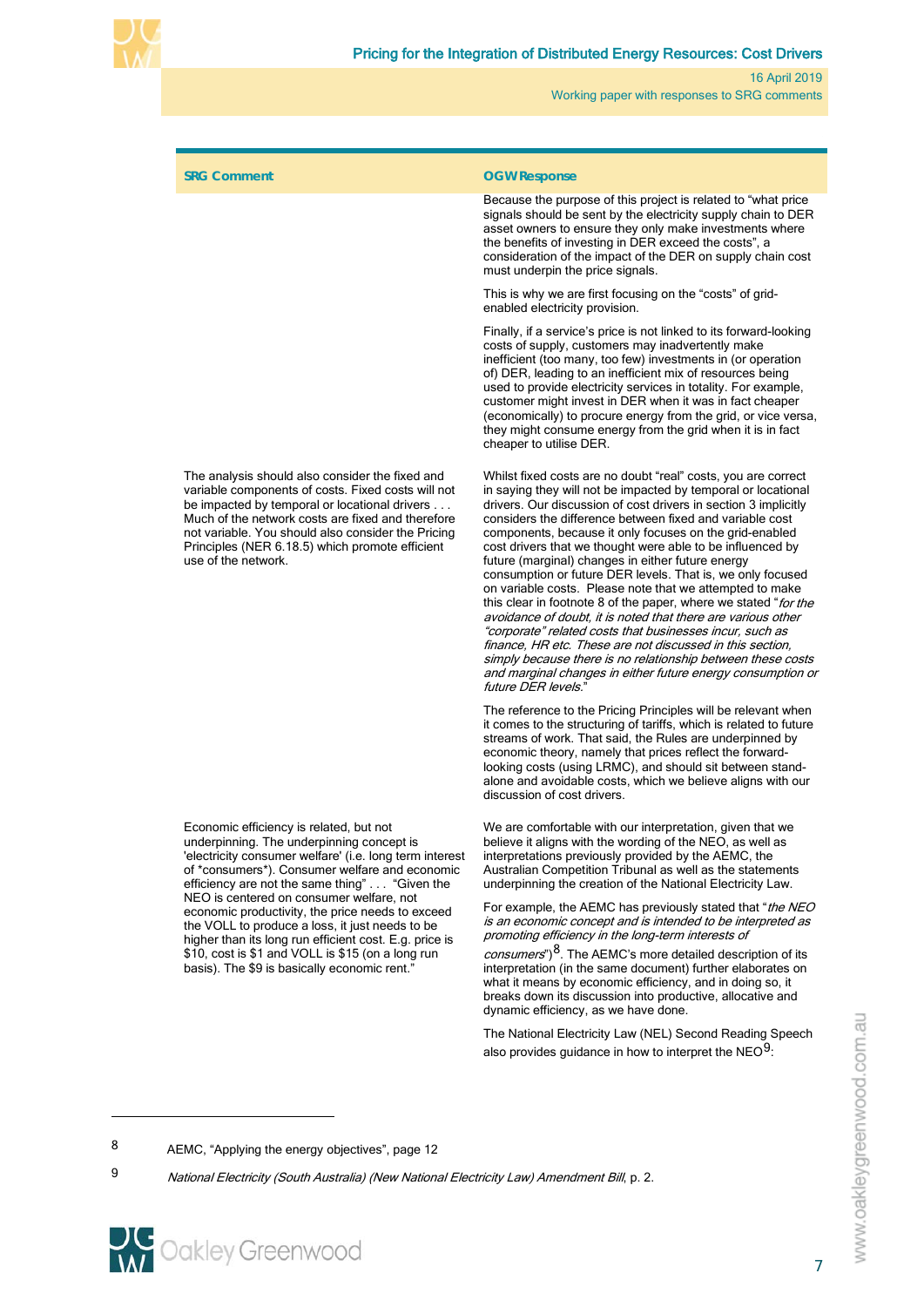

#### **SRG Comment OGW Response**

"The market objective is an economic concept and should be interpreted as such. For example, investment in and use of electricity services will be efficient when services are supplied in the long run at least cost, resources including infrastructure are used to deliver the greatest possible benefit and there is innovation and investment in response to changes in consumer needs and productive opportunities.

The long term interest of consumers of electricity requires the economic welfare of consumers, over the long term, to be maximised. If the National Electricity Market is efficient in an economic sense the long term economic interests of consumers in respect of price, quality, reliability, safety and security of electricity services will be maximised [emphasis added].

The Australian Competition Tribunal (ACT) has provided the following interpretation of the NEO $10$ :

"The national electricity objective provides the overarching economic objective for regulation under the NEL: the promotion of efficient investment and efficient operation and use of, electricity services for the long term interests of consumers. Consumers will benefit in the long run if resources are used efficiently, that is if resources are allocated to the delivery of goods and services in accordance with consumer preferences at least cost. As reflected in the revenue and pricing principles, this in turn requires prices to reflect the long run cost of supply and to support efficient investment, providing investors with a return which covers the opportunity cost of capital required to deliver the services [emphasis added]."

See the answer to the previous question.

Not sure this [deadweight loss] needs to be described but just need to be sensitive to the fact that pricing should be efficient (currently a hot topic in light of concern over retail margins) and note that the NEO is centred specifically on consumer welfare (so distribution matters).

All aspects of efficiency are important. Although allocative efficiency is an important consideration, key objectives of work on more efficient pricing have been to improve productive and dynamic efficiency by incentivising a lower cost mix of investment in networks, centralised generation and DER (i.e., reducing total system costs).

For the avoidance of doubt, we are not suggesting that all aspects of efficiency aren't important or would not be affected by changing how DER is priced into the market. However, pricing structures and levels first and foremost affect how markets allocate resources. There is no central body that does this; it is the market, responding to price signals that does this. To the extent that these prices are incorrect in either their structure of level (despite the business that is sending them potentially being "productively efficient", given the level of demand for their services), then a misallocation of resources will be occurring in the broader electricity market, which by definition, relates to allocative efficiency. Clearly, a by-product of this mis-allocation of resources is that as an industry, we are not productively efficient, however this is a second-order impact stemming from the absence of allocative efficiency.

<span id="page-11-0"></span>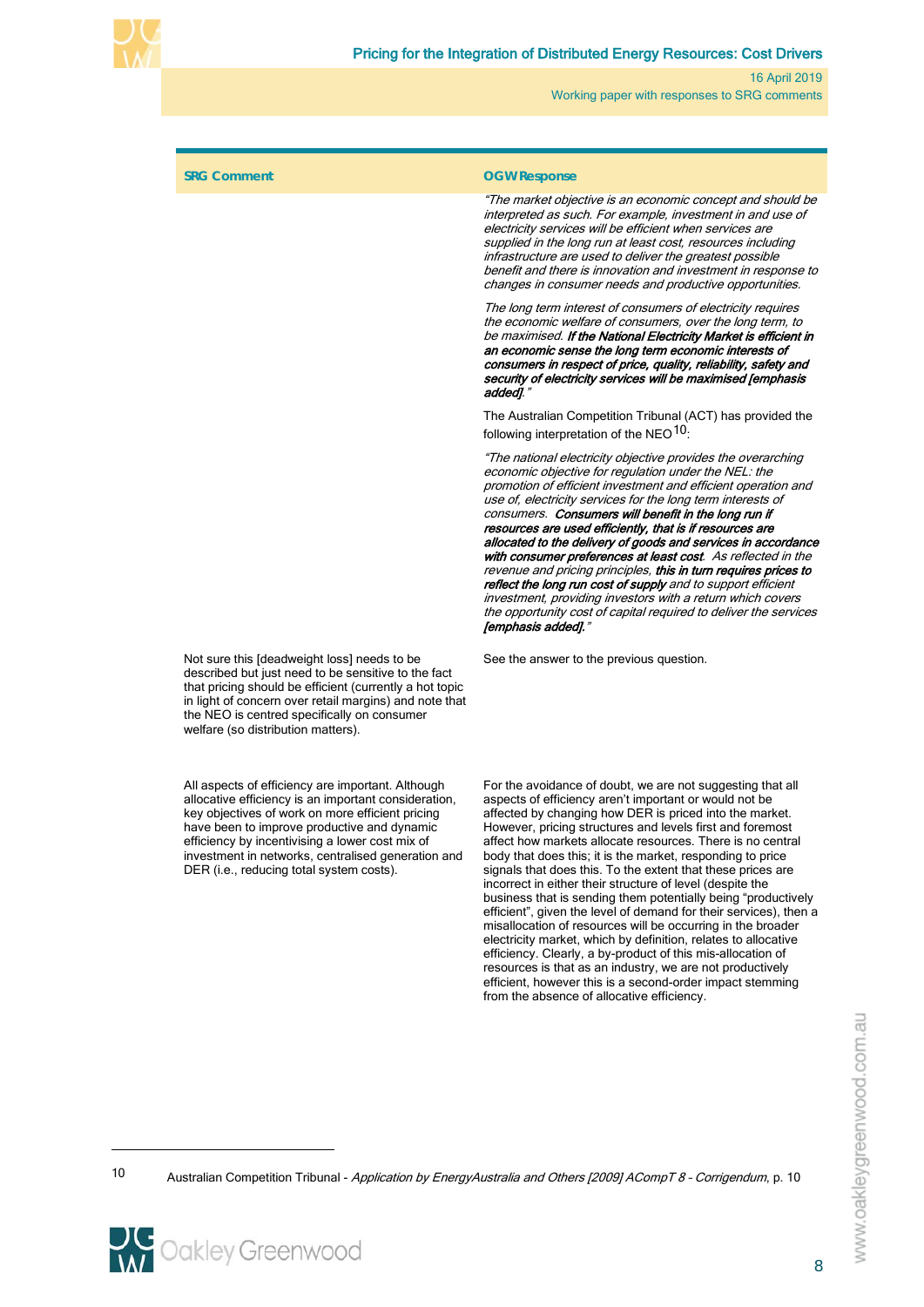

Note that the CoGaTI Review recommends that TUOS (congestion pricing) apply to new generation. Some parallels exist for DER, especially when network build occurs to increase DER hosting capacity.

[https://www.aemc.gov.au/sites/default/files/2018-](https://www.aemc.gov.au/sites/default/files/2018-12/Information%20sheet_2.PDF) [12/Information%20sheet\\_2.PDF](https://www.aemc.gov.au/sites/default/files/2018-12/Information%20sheet_2.PDF)

It is worth describing the relationship between short run and long run prices up front. Pricing is generally thought of in terms of the latter (e.g. AER) but this paper seems focused exclusively on the former.

It is also important to differentiate between Revenue, Price and Cost allocators. I note that the NER requires tariffs to reflect costs however the causal allocators can have big impacts. Allocator factors often considered include RAB, Customer numbers, Energy Volume, Transmission Demand for Distribution Zones, or a Weighted average of the above. Also don't under estimate how government policies (externalities) can impact this also (i.e. CSO in QLD).

#### **SRG Comment OGW Response**

We agree that there may be some parallels here; in fact, the underlying principles and framework that apply to the development of the COGATI framework should be similar to that of pricing of DER.

For example, one of the key issues COGATI is presumably trying to overcome is the absence of a forward-looking, costreflective transmission price signal/s to generators in the NEM. Everything else being equal, this means that businesses investing in generation only focus on one thing: their own generation costs (because this is what is priced), rather than the overall economic costs (their generation costs PLUS the costs that they are imposing on the transmission business to accommodate their connection). This means that we can't be assured that based on the current price signals, the market will arrange itself such that the overall economic cost (of generation and transmission) will be efficient

Similarly, for DER, the absence of, or incorrect signalling of, the forward-looking costs of distribution services could yield inefficient location, sizing, timing or operation of investments in DER for the same reasons.

Pricing related issues will be discussed in latter stages of the project.

However, it is true that there is a difference between short and long-run costs. Whilst we have focused primarily on long-run costs in the report (e.g., a period of time where capital is assumed to be flexible, whereas in the short-run, capital is assumed to be inflexible), in the absence of any capacity constraints, short-run marginal costs are in effect the operating costs of the cost drivers we mentioned in the report. For example, the short-run marginal cost of providing grid-enabled electricity (outside of capacity constrained periods) includes things such as generation fuel costs, electricity losses, and very small operating costs to transport energy through the networks to end customers and to send bills to those customers. Where capacity is constrained, the short-run marginal cost also needs to reflect the opportunity cost of not being able to supply customers (e.g., the value of lost load).

As discussed earlier, we have focused on the cost drivers that we thought were related to (or would be impacted by) marginal changes in either future energy consumption or future DER levels. To our mind, the reference to using "allocation factors" is almost exclusively related to the allocation of fixed or sunk costs. From an economic perspective, this should be done in a manner that least distorts future consumption and investment behaviour, which is operationalised in the Rules via the standalone/avoidable cost test.

Whilst there is little doubt that government policies (including those that have no relationship to externalities) affect the allocation of costs, it is our view that the NEO, in and of itself, excludes consideration of these "social policy" driven factors when setting prices. Hence, future parts of this project will not attempt to take into account "social policy" objectives. Please note that this in no way should be interpreted as saying that the Commonwealth or State Governments cannot, and have not previously, imposed constraints on the prices that may otherwise have been adopted in accordance with the NEO, in order to deliver outcomes that are consistent with their social policy objectives (e.g., moratorium on cost-reflective prices in Victoria after the rollout of AMI meters).

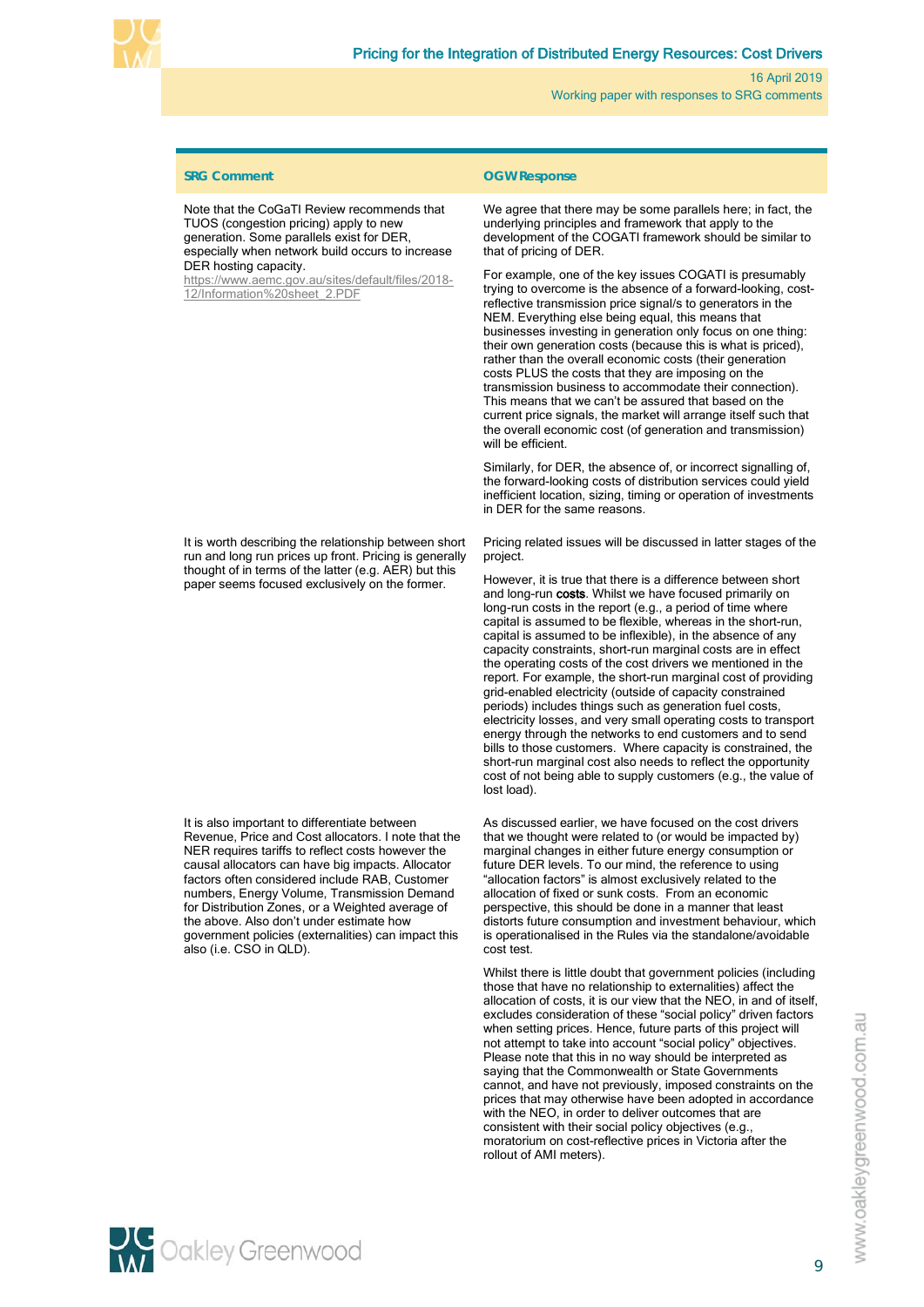

I am not sure the context of the Deadweight Loss discussion in this chapter. I think it would be better to discuss causal allocators and how elastic demand is to cost…. Re framing this in relation to consumer welfare, can rephrase as CRP only beneficial when the benefits exceed the costs…. As per my prior comment on economic rent, overemphasising DWL and economic efficiency distracts from the central objective which is consumer welfare.

Please consider the AER decision on SAPN developing a PV specific tariff. Choice and competition may lead the AER to determine that some tariffs are discriminatory and some customers choosing tariffs that are in their best interest or not that of the cost recovery of the network.

This is an empirical statement  $11$  that needs to be substantiated. E.g. there is a narrative by the ACCC that high prices are contributing to the offshoring of energy intensive industries. My hypothesis would be that elasticity is highly variable between customer segments . . . ..Worth pointing out how this is changing with technology. The past is not always a good indicator of the future.

Even if elasticity for total electricity consumption is quite inelastic, non-cost reflective prices can still lead to significant losses in economic efficiency through inefficient decisions to increase the use of DER and reduce the use of grid-supplied electricity in a way that increases total system costs to supply the same total amount of electricity.

Effectively we've got inefficient dispatch as a consequence of inefficient price signals. (Directly analogous to disorderly bidding in the wholesale market, which is caused by inefficient price signals).

If we are talking about economic first principles, the concept of 'scarcity pricing' (or 'congestion pricing') seems relevant here. Supply is limited so consumers could set the price they are willing to pay. If consumers are willing to pay a high enough price at peak times, then that can become a transparent signal for investment in new supply. This is considered in the AEMC COGATI Review and the Open Energy Networks model which has parallels here. I am not saying this is a solution but ultimately, whatever pricing we come up with it will be a compromise on a purest market model like that.

#### **SRG Comment OGW Response**

The context for the deadweight loss (DWL) is that it fundamentally informs how we will go about determining the economic benefits (in accordance with the NEO) that might accrue from any move to more efficient tariff structures for DER. This type of assessment will be a key part of the overall project (i.e., put another way, we will not simply be developing theoretically cost-reflective price structures; rather we will be assessing the cost of implementing different tariff structures against the changes in the DWL).

Regarding the reference to "overemphasising DWL and economic efficiency distracts from the central objective which is consumer welfare", please see our previous commentary in relation to our interpretation of the NEO.

We will address pricing-related issues in latter stages of the project.

We agree with the observation that this is an empirical statement. We will look to investigate this in further detail in the next stages of the project, which looks in detail at the costs and benefits of adopting different pricing structures for DER. We also agree that the elasticity of demand for gridbased electricity services has, and will continue to change as technology changes, and that it will differ by customer segment.

All that said, we would note that just because higher electricity prices might lead to "off-shoring" or even "demand reductions", it doesn't necessarily mean that the elasticity of demand is technically classified as being "elastic". The combination of all of those effects may still be such that the elasticity of demand is still technically classified as being inelastic (i.e., the percentage change in demand is less than the percentage change in price).

We completely agree with this comment. To the extent that we have inefficient price signals pertaining to grid-based electricity, we will get inefficient dispatch of DER into the market.

We will address pricing-related issues in latter stages of the project, but as a general observation, we would agree with this statement, if a short-run marginal cost based pricing approach were to be adopted.

www.oakleygreenwood.com.au

<span id="page-13-0"></span>11 This comment is referring to a statement we made on page 7 of our report about most studies suggesting electricity is a relatively inelastic product.

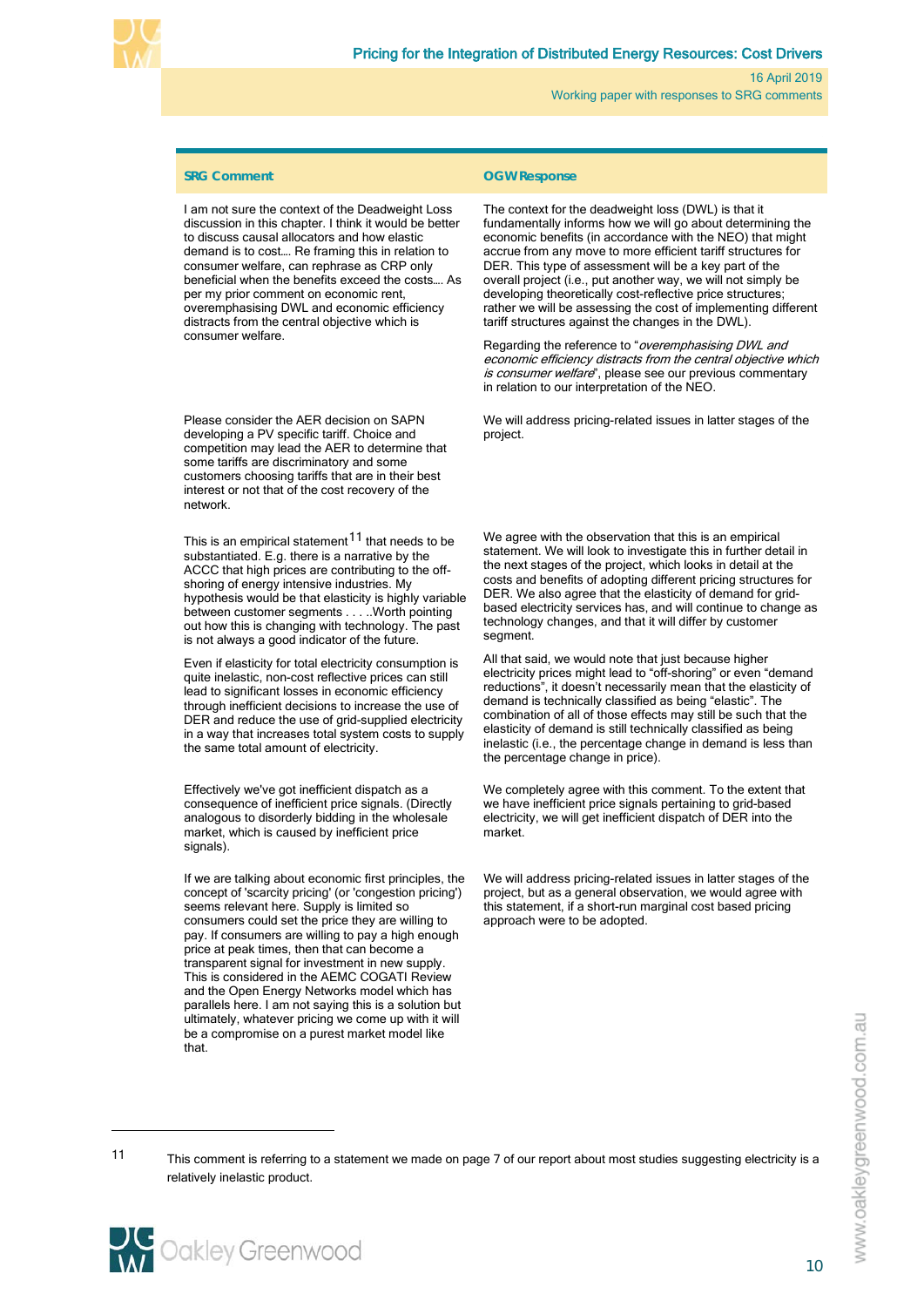

| <b>SRG Comment</b>                                                                                                                                                             | <b>OGW Response</b>                                                                                                      |
|--------------------------------------------------------------------------------------------------------------------------------------------------------------------------------|--------------------------------------------------------------------------------------------------------------------------|
| In the context of the heading: "What costs should<br>be signalled to customers through variable tariffs".<br>it was noted by one respondent:                                   | Noted. We will bring the issue of who sees and can respond<br>to the price signal out in the next stages of the project. |
| "I think this word is ambiguous. Who are the<br>customers? End consumers of electricity? Or<br>prosumers? I think "users of the network" is better -<br>generic and accurate." |                                                                                                                          |
| Need to clarify the manner of fixing, i.e., daily<br>supply charge versus flat rate tariff. <sup>12</sup>                                                                      | We will address pricing-related issues in latter stages of the<br>project.                                               |

<span id="page-14-0"></span><sup>12</sup> This comment is referring to a statement we made on page 7 of report that fixed and sunk costs "should be recovered in a manner that least distorts future consumption and investment decisions, which generally means through some form of fixed charge". For completeness, we also stated in footnote 7 that: "Noting that even the structuring of fixed charges needs to give consideration to the impact that those charges may have on customers' future consumption or investment decisions. In particular, fixed charges should not be structured in a way that may lead to a customer inefficiently disconnecting from the network."

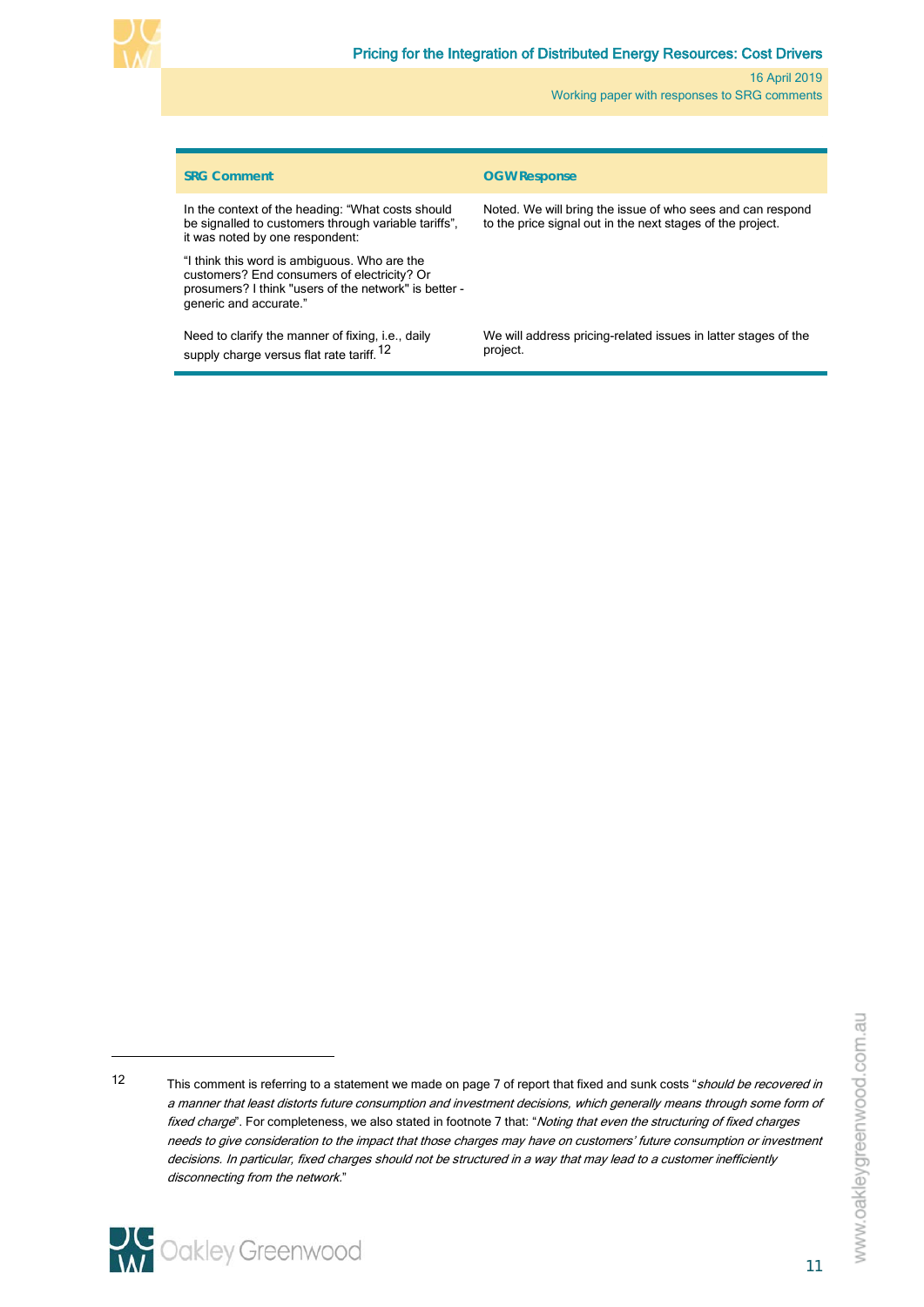

# 3. Network cost drivers

<span id="page-15-0"></span>As part of our literature review, we have identified the following as key drivers<sup>[13](#page-15-2)</sup> of *future* network costs:

- **Direct connection costs**
- **EXTER** Extension of the existing shared network
- **Augmentation of the existing shared network**
- $\blacksquare$  Replacement of the existing shared network
- **D** Costs of managing voltage within required levels within the existing shared network
- <span id="page-15-1"></span>**Managing bushfire risk**<sup>14</sup>.

# 3.1. Direct connection costs

Direct connection costs – key points

- **There are almost always costs associated with connecting a new customer to the** existing shared network.
- **Customers should be charged up-front for any direct connection costs, being those** costs that are only able to be affected by an individual customer's connection decision.
- **T** This would facilitate the connecting customer making efficient upfront investments in DER, as, everything else being equal, they would invest in DER up to the point where the marginal benefit (being the reduction in their direct connection costs) exceeds the marginal cost.

When a new customer connects to an existing electricity network, there will almost certainly be some assets required, and hence costs borne, in connecting that customer to the existing shared network. The assets required may be as simple as a service cable and a metering installation, where a new residential customer is located adjacent to an existing low voltage network with some spare capacity, through to the construction of multiple low voltage assets (e.g., multiple poles and associated LV cable) and a distribution sub-station to provide a dedicated service a new relatively large commercial customer.

As the name suggests, these costs are driven by the specific connection characteristics of the connecting customer, hence they are solely driven by that customer's connection decisions regarding both their location, type of equipment installed and their energy usage and export requirements.

<span id="page-15-2"></span><sup>13</sup> For the avoidance of doubt, it is noted that there are various other "corporate" related costs that businesses that incur, such as finance, HR etc. These are not discussed in this section, simply because there is no relationship between these costs and marginal changes in either future energy consumption or future DER levels.

<span id="page-15-3"></span><sup>14</sup> We have included this externality in the network section, as this is a risk that network businesses generally already have regard for in their planning decisions.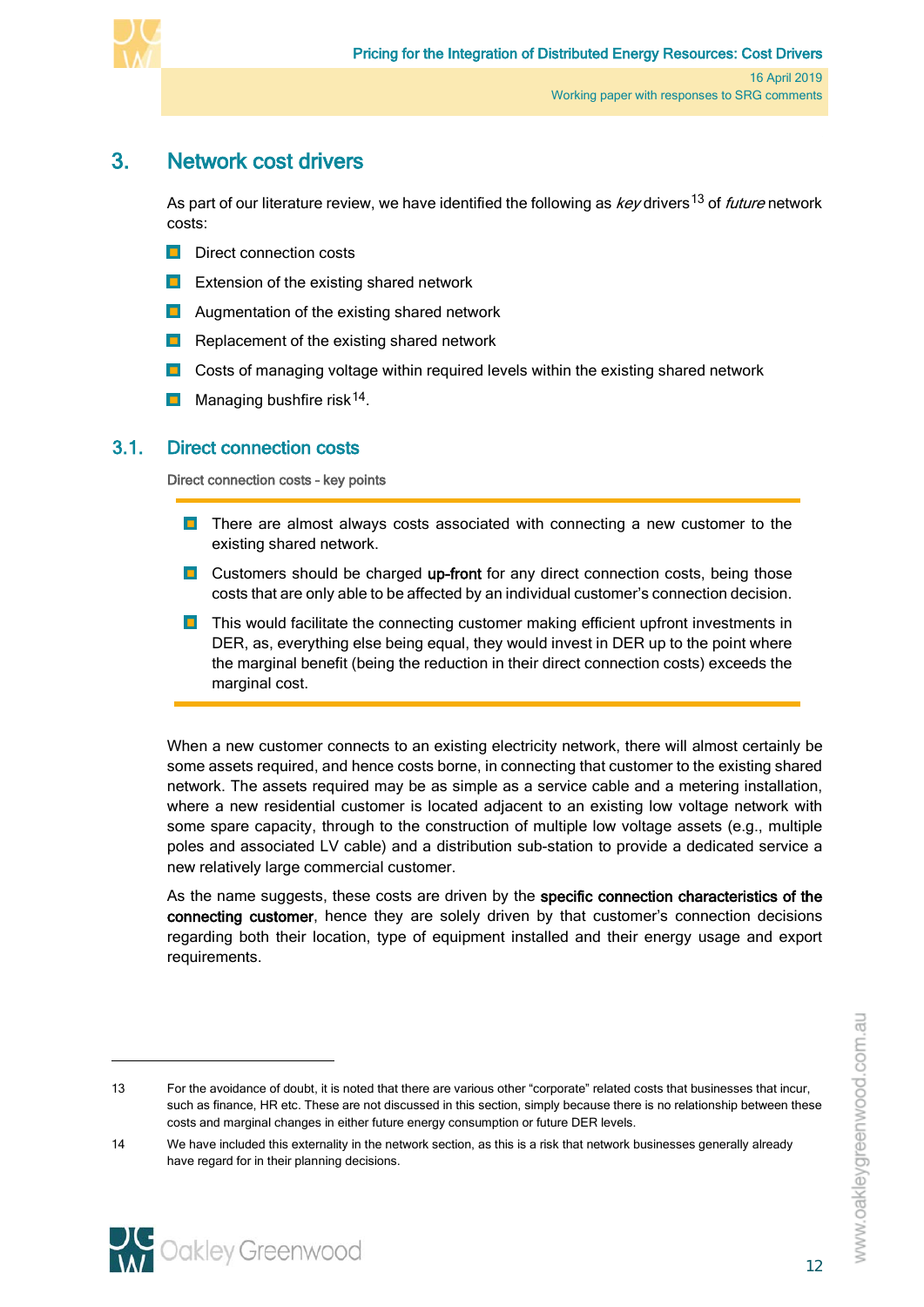

Consequentially, the incurrence of these costs cannot be ameliorated by the decisions or actions of other customers connected to the shared network (even in and around the area where the customer is to be located), for example, it is not possible for another nearby customer to reduce their load to create capacity for that new customer to utilise.

From a pricing perspective, this latter feature is important, as it means that these upfront direct connection costs should be charged 'upfront'[15](#page-16-0) directly to the connecting customer, as opposed to being signalled to all customers via a variable electricity/demand charge. The simple reason for this approach is that it is only that connecting customer that can influence those future connection costs, and those costs can only be ameliorated at the time of their connection.

If customers were charged upfront for these types of costs, then, everything else being equal, they would face a price signal that matches the marginal economic cost associated with their connection decision, at the time the costs are incurred. From a DER perspective, this means that a DER proponent can monetise all of the economic benefits (from a connection perspective) that stem from any decision to invest in DER.

This would facilitate the connecting customer making efficient upfront investments in DER, as, everything else being equal, they would invest in DER up to the point where the marginal benefit (being the reduction in their connection costs) exceeds the marginal cost of the DER.

#### SRG Comments and OGW responses

| <b>SRG comment</b>                                                                                                                                                                                                                                                                                                                                                                                                                                               | <b>OGW</b> response                                                                                                                                                                                                                                                                                                                                               |
|------------------------------------------------------------------------------------------------------------------------------------------------------------------------------------------------------------------------------------------------------------------------------------------------------------------------------------------------------------------------------------------------------------------------------------------------------------------|-------------------------------------------------------------------------------------------------------------------------------------------------------------------------------------------------------------------------------------------------------------------------------------------------------------------------------------------------------------------|
| Questions were raised regarding the statement that direct<br>connection costs "cannot be ameliorated by the decisions<br>or actions of other customers connected to the shared<br>network". Examples included where another customer<br>changes their load/generation profile to reduce the<br>connection cost of a new customer, and where networks<br>employ dynamic connection envelopes which impact the<br>ability of other customers to export DER energy. | Both of these are possible, but do not affect cost of the<br>physical assets (e.g., the service line and potential<br>maximum demand (or export) of the customer) or any<br>fixed administration or fixed O&M costs imposed by the<br>new customer on the network. Both of the examples<br>offered will affect shared network costs which are<br>discussed below. |
| Connection charges should acknowledge where new<br>technology such as smart inverters allow flexibility in the<br>impact of the DER on the network.                                                                                                                                                                                                                                                                                                              | We agree that this flexibility could be reflected in the<br>connection charge. It could also be taken up in a<br>connection standard. It is worth noting that neither<br>approach would affect existing installations.                                                                                                                                            |

<span id="page-16-0"></span><sup>15</sup> The cost, and therefore the charge is applied up-front, however it is possible for the connecting party and the network to decided how the charge is recovered. This is a financing decision and does not change the economic incidence of the cost and the correct application of the charge.



www.oakleygreenwood.com.au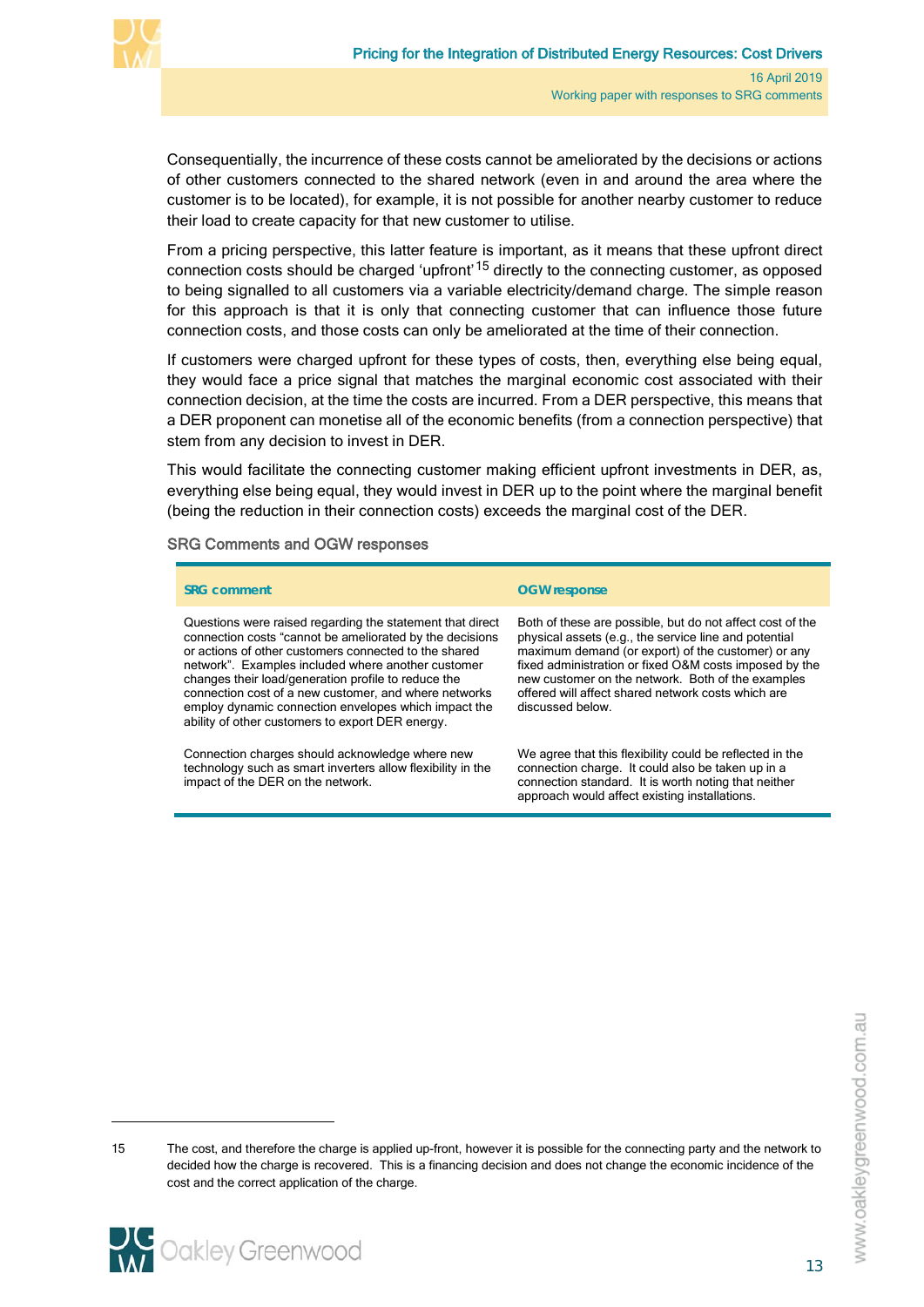

# 3.2. Extension of the existing shared network

<span id="page-17-0"></span>Extension of the existing shared network – key points

- **New developments/service areas that require the shared network to be extended** should be provided with an up-front price signal that reflects the size and timing of those up-front extension costs.
- **The signalling of these network extension costs upfront would facilitate prospective** new developments making efficient upfront investments in DER, as, everything else being equal, they would invest in DER up to the point where the marginal benefit (being the reduction in the NPV of the upfront extension costs) exceeds the marginal cost of the DER.
- D Due to the bespoke nature of the costs, some form of area-specific developer or new customer connection charge may be appropriate.

Following on from the above, network businesses often also need to extend their existing shared network in order to service new developments/new growth corridors etc. This could be done incrementally, sequentially with new development, or in advance of new development.

There is an economic cost to the utility of undertaking these shared network extensions. These network extension costs are generally driven by the location and expected sizing and timing of new developments in new service areas.

There is the potential for those prospective new developments to make investments in DER that contribute to the defraying or complete avoidance of these types of network extension costs, for example, if a new development were to be serviced via a micro-grid with on-site DER, the network business may avoid (or defer) the need to extend its existing network to that location.

As such, network extension costs should in theory be signalled up-front and in advance of prospective new developments in new service areas so that those costs are reflected in developers' servicing decisions (i.e., whether to invest in on-site DER or not).

SRG Comments and OGW responses

| <b>SRG comment</b>                                      | <b>OGW</b> response                                |
|---------------------------------------------------------|----------------------------------------------------|
| One commentator felt that the approach expressed here   | It is not clear from the comment why this would be |
| was appropriate for greenfield developments but not for | the case; however, we can explore this in more     |
| brownfield developments.                                | detail in latter stages of the project.            |

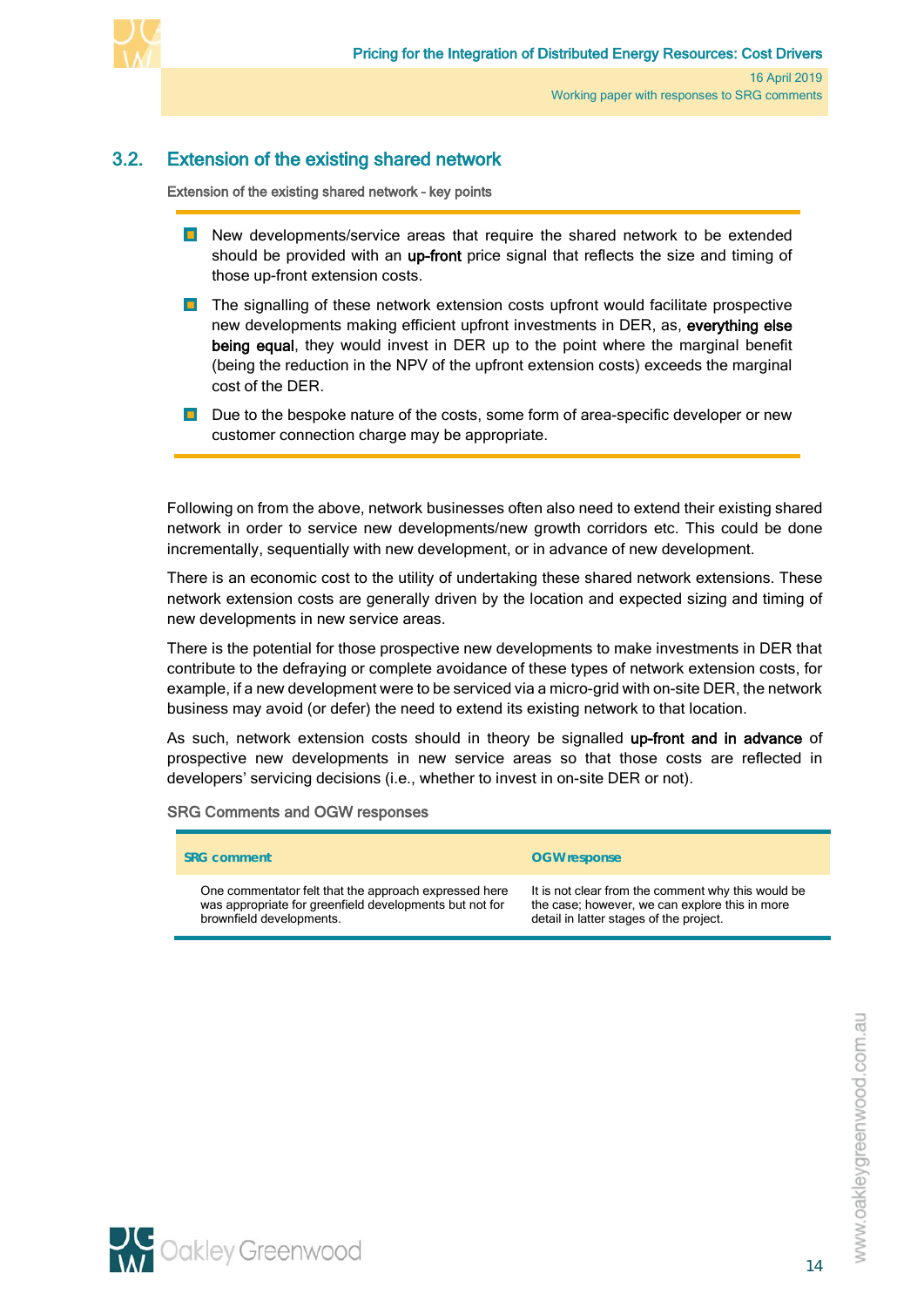

# 3.3. Shared network augmentation costs

<span id="page-18-0"></span>Shared network costs – key points

- **The efficient investment in, and use of, DER requires both efficient variable** consumption and export tariffs.
- **The structure of these variable tariffs should, in theory, reflect the fact that some** shared network assets are driven by deterministic planning criteria, whilst others are driven by probabilistic planning.
- **T** These variable tariffs should reflect the forward-looking costs of augmenting the shared network (and any incremental operating costs), which will most likely:
	- Vary by location/region; and
	- Differ depending on whether consumption or export is occurring.
- **D** Where the network needs to be upgraded to accommodate future levels of exported energy from DER, then this should in theory, also be signalled to all DER facilities via a cost-reflective variable tariff.

Electricity transmission and distribution networks are used to convey electricity from where it is generated to where it is consumed. The *capacity* of the shared network that network businesses construct to serve their customers will be a function of some measure (see below) of the level of demand that they expect to be placed on those assets during periods of peak (or high) usage.

For the avoidance of doubt, in this context, we are referring to the augmentation of the existing shared network - that is, those assets that are used to serve more than one customer - hence a peak (or high) demand period reflects the time when coincident peak demands occur (i.e., the maximum peak recorded on that network asset, as opposed to the aggregated 'anytime' peaks of each of the individual customers that are served by that asset).

This feature means that any **future** augmentation cost will need to be signalled to more than one customer (due to the shared nature of the asset). Moreover, as there is no contractual / firm access regime in place, this should be done via cost-reflective variable tariffs that adjust over time as the loadings on an asset change (i.e., which in turn affects the supply/demand balance, and hence the timing/sizing of future augmentation).

The shared network can generally be categorised by the types of equipment that are used to convey electricity to end customers. For example, the shared network includes, but is not limited to:

- **T** Transmission assets;
- **D** Zone substations;
- **Sub-transmission feeders;**
- **D** Distribution feeders;
- **Distribution substations; and**
- **L** Low voltage assets (e.g., LV feeders, transformers).

This categorisation – which reflects the different voltages at which electricity is conveyed - is important, as, depending on the jurisdiction, there may be subtle differences as to how businesses decide when to augment an asset, and hence, the underlying driver of future augmentation costs.

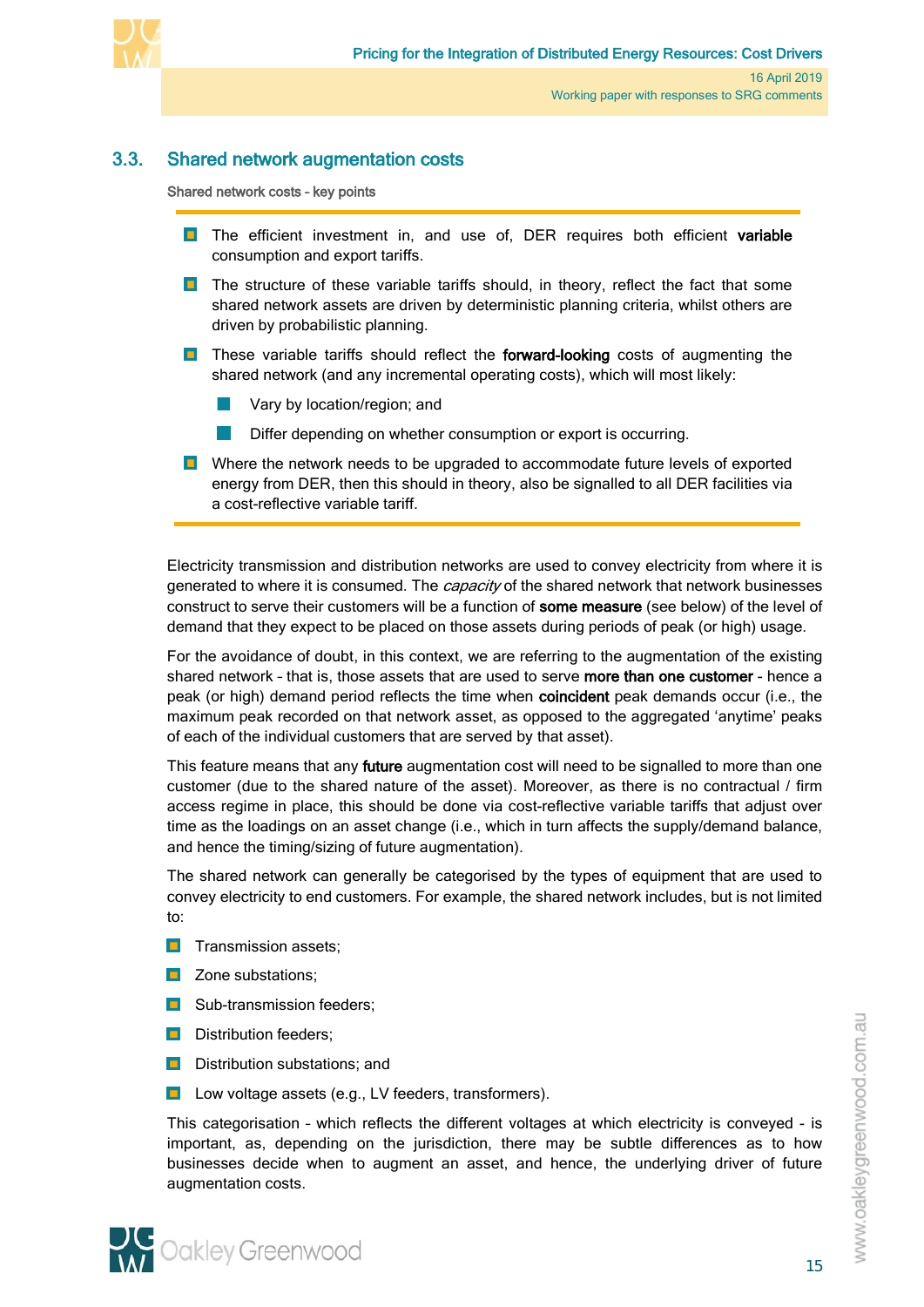

For example, for assets that convey electricity at lower voltages (distribution feeders > low voltage assets), businesses tend to adopt deterministic planning criteria. For higher voltages (transmission network > sub-transmission network), businesses generally adopt probabilistic planning criteria to inform when they will need to augment those assets.

In its most simple form, deterministic planning means that once the coincident demands placed upon an asset are forecast to reach a pre-determined level (which will generally reflect the capacity of the asset under peak load conditions, or N-1 peak load conditions), the asset is deemed to require augmentation.

Probabilistic planning is more complex, as it requires the network business to assess how much "energy is at risk" if an asset were to fail. The value of that energy (based on the amount of energy multiplied by some measure of the marginal value of lost load) determines the total 'value of lost load' (i.e., the economic cost stemming from having to invoke involuntary load shedding). If this cost exceeds the cost of augmenting that asset in that year (i.e., its annualised cost), then it would be economic to replace that asset in that year. If the 'value of lost load' does not exceed the cost of augmenting an asset in a year, then the asset would not be replaced.

As the name suggests, 'energy at risk' is a function of the amount of energy that would not be supplied, assuming an asset failure under certain conditions (e.g., a major transformer outage, which, for example, one distributor defines as "an outage that has a duration of 2.6 months, typically due to a significant failure within the transformer<sup>[16](#page-19-0)"</sup>), therefore it is our understanding that this not just a function of the maximum coincident level of **demand** placed on an asset (i.e., the maximum KW). This means that two assets that are currently of the same capacity, and which are forecast to bear the same coincident peak demands into the future, may have different amounts of energy at risk, simply due to the different consumption characteristics (load profiles) of the customers served by those assets.

The differentiation between deterministic and probabilistic planning is in theory, important from a pricing perspective. In particular, the cost driver for assets whose future augmentation costs are driven by deterministic planning is likely to be co-incident peak demand, hence this should be the focus of any efficient pricing arrangement. That is, the tariff structure needs to send a price signal that correlates with when the demand on the asset (or group of assets) peaks, not when an individual customer records their peak.

In comparison, the cost driver for assets whose future costs are driven by probabilistic planning is energy consumed during the 'at risk' period, hence energy (albeit over a very small space of time, potentially 20-40 hours a year) should be the focus of any pricing arrangement.

Any such pricing arrangement should flow through to the way both the consumption of energy is priced, as well as the export of energy is priced, as both drive the efficient investment in, and operation of, DER services. Moreover, forward-looking augmentation costs will vary significantly by area, hence in theory, area-specific consumption and export variable charges would be required.

<span id="page-19-0"></span><sup>16</sup> Powercor, Distribution Annual Planning Report, December 2017, page 26

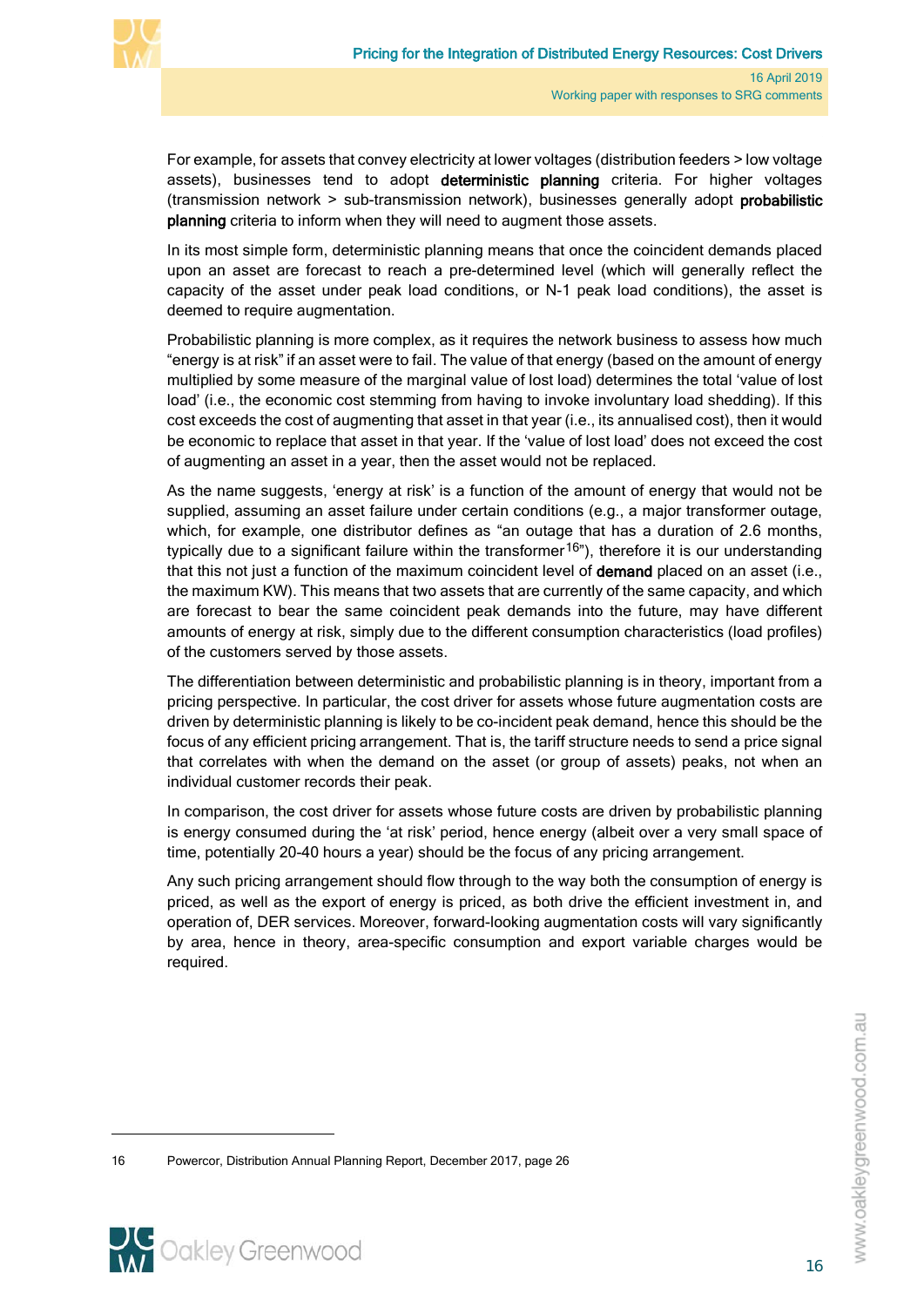

Finally, the pricing of energy that is exported from a DER facility is further complicated by the following factors:

- DER located at a particular part of the system is likely to only alleviate the augmentation requirements of assets further up the system (e.g., higher voltage levels), hence, in theory, this would need to be reflected in the way DER is priced. For example, batteries that inject into the LV network during co-incident peak periods may alleviate the need to augment the distribution transformer, distribution feeders etc (because it avoids the need to transport energy through those assets), however, the same "flow of energy" may still occur on the LV network<sup>[17](#page-20-0)</sup>; and
- **The injection of DER may, in and of itself, necessitate the need to augment the shared** network, which should in theory be signalled to DER providers.

| <b>SRG Comments and OGW responses</b> |  |  |  |
|---------------------------------------|--|--|--|
|---------------------------------------|--|--|--|

| <b>SRG comment</b>                                                                                                                                                                           | <b>OGW</b> response                                                                                                                                                                                                                                                                                                                                                                                                                                                                                                                                                                                                                                                                                                                                                                                                                                                                                                                                                                                                                                                                                                                                                                                                                                                                                                                                                 |
|----------------------------------------------------------------------------------------------------------------------------------------------------------------------------------------------|---------------------------------------------------------------------------------------------------------------------------------------------------------------------------------------------------------------------------------------------------------------------------------------------------------------------------------------------------------------------------------------------------------------------------------------------------------------------------------------------------------------------------------------------------------------------------------------------------------------------------------------------------------------------------------------------------------------------------------------------------------------------------------------------------------------------------------------------------------------------------------------------------------------------------------------------------------------------------------------------------------------------------------------------------------------------------------------------------------------------------------------------------------------------------------------------------------------------------------------------------------------------------------------------------------------------------------------------------------------------|
| 'Congestion' and 'harmonics management and power<br>quality' should be added as cost drivers in the<br>network portion of the supply chain.                                                  | Congestion' is essentially the cause of the need for<br>'augmentation of the shared network', and therefore should<br>be covered by that cost driver.                                                                                                                                                                                                                                                                                                                                                                                                                                                                                                                                                                                                                                                                                                                                                                                                                                                                                                                                                                                                                                                                                                                                                                                                               |
|                                                                                                                                                                                              | Harmonics management and power quality are areas that<br>can require networks to incur costs, and therefore should<br>be addressed in the study.                                                                                                                                                                                                                                                                                                                                                                                                                                                                                                                                                                                                                                                                                                                                                                                                                                                                                                                                                                                                                                                                                                                                                                                                                    |
| The potential value of locational price signals has<br>generally been 'glossed over due to the political<br>difficulty" they entail.                                                         | It is clear that augmentation costs are fundamentally<br>spatial, and as such, locational price signals provide the<br>most cost-reflective means for signalling demand-side<br>actions that either bring forward or defer or avoid the need<br>for augmentation. We note that many of the programs that<br>have been undertaken or contemplated by DNSPs provide<br>incentives for demand-side activities that defer the need for<br>augmentation, and those incentives are, in effect, price<br>signals. This project is seeking to develop means for<br>providing such price signals for DER. This could take the<br>form of a price signal for the value that DER can provide in<br>a particular location where augmentation is anticipated and<br>can be valued, or where the impact and value of DER can<br>be assessed over the long term across a DNSP's service<br>area. A locational price signal will be more cost-reflective<br>and therefore produce better results in rewarding<br>investment and operating decisions that result in DER<br>being provided in the places and at the times that produce<br>the most economic benefit. We note the report of the<br>committee examining the Coordination of Generation and<br>Transmission Investment (COGATI), which has signalled<br>the need for locational pricing, couple with access<br>charging. |
| On the other hand, it was also observed that "the<br>suggestion that DER should pay for augmentation<br>costs attributable to injection into the grid seems<br>implausible and unnecessary". | We note that at present Rule 6.1.4 actually prohibits a<br>distribution business from charging a customer for the use<br>of the system for the export of electricity generated by the<br>user into the distribution network. However, to the extent<br>that such export brings forward the need for augmentation<br>of the network, it is imposing a cost on the network, which<br>could be signalled to the customer through a locational                                                                                                                                                                                                                                                                                                                                                                                                                                                                                                                                                                                                                                                                                                                                                                                                                                                                                                                          |

 $\overline{a}$ 

<span id="page-20-0"></span>17 For the avoidance of doubt, even this is somewhat of a simplification, as it may depend on the location of the DER on the LV network. For example, DER towards or at the end of a LV feeder may alleviate the need to augment the LV feeder.

price signal.

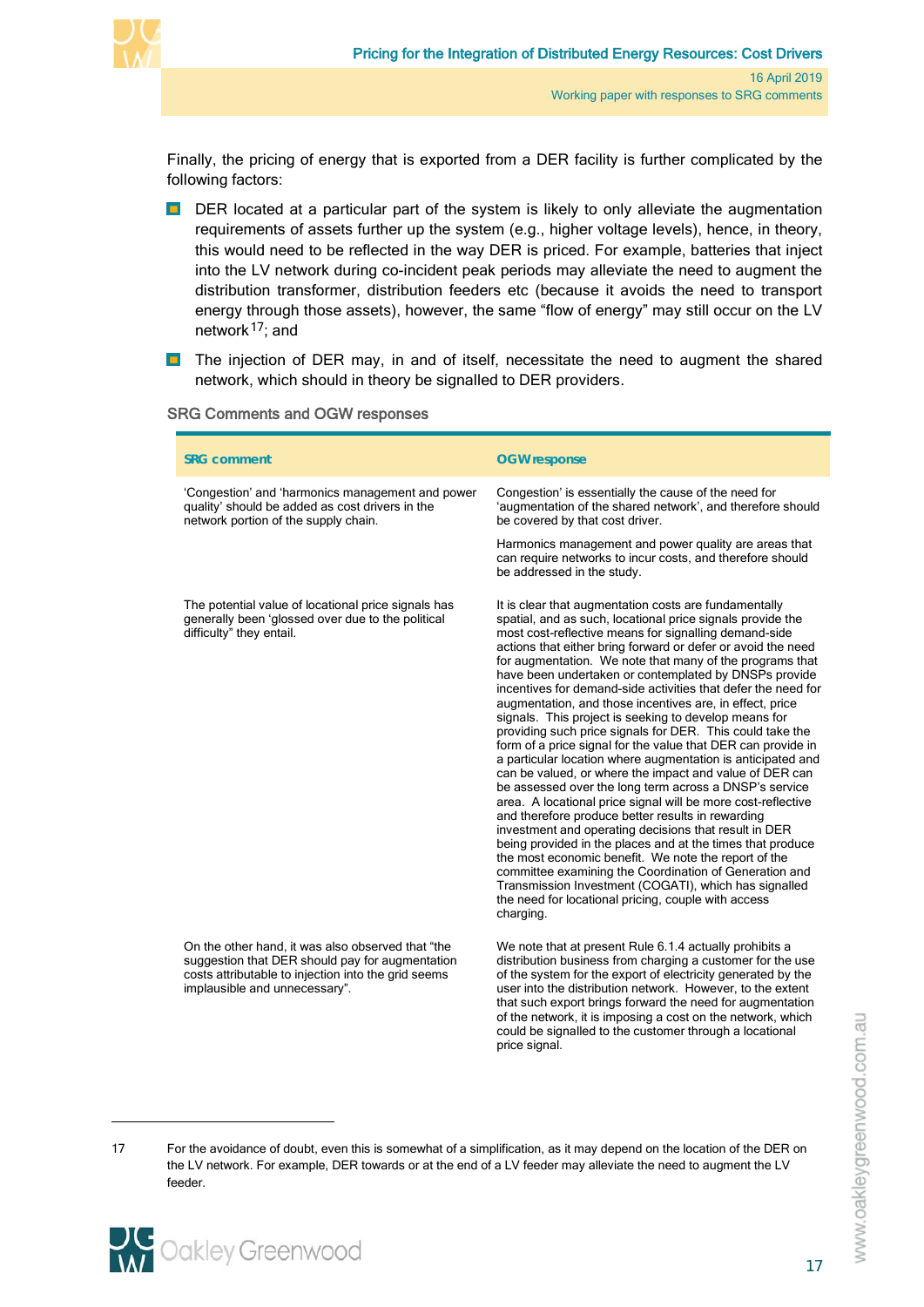

| Should firm access be considered? Despite its<br>Firm financial access was included in the National<br>acknowledged and significant technical and political<br>Electricity Code and subsequently in the National<br>challenges, it is, on paper, an elegant solution.<br>Electricity Rules. The process was not effectively used<br>and has been removed at the transmission level (although                                                                                                                                                                                                                                                                                                                                                                                                              |  |
|-----------------------------------------------------------------------------------------------------------------------------------------------------------------------------------------------------------------------------------------------------------------------------------------------------------------------------------------------------------------------------------------------------------------------------------------------------------------------------------------------------------------------------------------------------------------------------------------------------------------------------------------------------------------------------------------------------------------------------------------------------------------------------------------------------------|--|
| the parallel Rule (5.5) still exists for distribution<br>connections, despite being inconsistent with Rule 6.1.4.<br>We note that the COGATI review has suggested that some<br>form of access charging and potentially firm access is<br>required for effective coordination of network and<br>generation. We agree that it is an option that should be<br>considered.                                                                                                                                                                                                                                                                                                                                                                                                                                    |  |
| In practice, both deterministic and probabilistic<br>We agree that both approaches are likely to result in the<br>pricing signal focussing on the same days, but the time<br>planning approaches are likely to give similar tariff<br>structures, since at-risk periods are typically high<br>period of the price signal and its dimension (kW vs kWh)<br>system peak (i.e. coincident peak) days.<br>might differ. Moreover, applying one (e.g., maximum kW)<br>when the other is of relevance could exacerbate inefficient<br>outcomes (e.g., customers slightly lower their MD as a<br>result of the price signal, but retain this MD over significant<br>portions of the day due to the absence of the kWh charge<br>during the energy at risk period, thus increasing the overall<br>energy at risk) |  |
| If "pricing of energy" in regard to DER potentially<br>We do not disagree with this comment. We note that if<br>includes charging customers for DER exports, the<br>consideration begins with the impact of an action on the<br>current access model (e.g., no firm access and no<br>demand-side on cost, the question will naturally arise of<br>GTOUS charges) will pose significant complications.<br>when that action potentially increases cost as well as when<br>Addressing these would need to be part of a broader<br>it decreases cost.<br>review of access and charging rather than treating<br>DER differently to other forms of generation.                                                                                                                                                  |  |
| It would be useful to get a sense of the likely relative<br>The decision regarding whether to implement any<br>size of the various network costs. Shared costs are<br>particular pricing approach hinges on whether its likely<br>benefits in terms of increased efficiency outweigh the<br>almost certainty the hardest to recover "correctly". If<br>they are also likely to be the biggest bucket, it would<br>administrative costs of delivering it. This will be considered<br>be helpful to know.<br>in the next phase of the project, but it is also likely that the<br>relative size of different categories of network cost will<br>change over time.                                                                                                                                            |  |
| The concept of scarcity pricing - in which prices signal<br>We note that the adoption of locational pricing would<br>the need for further investment rather reflect an<br>achieve this.<br>assumption that future investment will in fact be<br>needed - as an alternative to the use of forward-<br>looking costs as a signal of augmentation costs.                                                                                                                                                                                                                                                                                                                                                                                                                                                     |  |
| One commentator felt that our reference to "cost-<br>We will certainly consider alternatives. We note that<br>reflective variable tariffs that adjust over time as the<br>variable charges can be applied to demand as well as<br>loadings on an asset change" was jumping to a<br>energy consumption.<br>conclusion and suggested that other alternatives be<br>considered.                                                                                                                                                                                                                                                                                                                                                                                                                              |  |



www.oakleygreenwood.com.au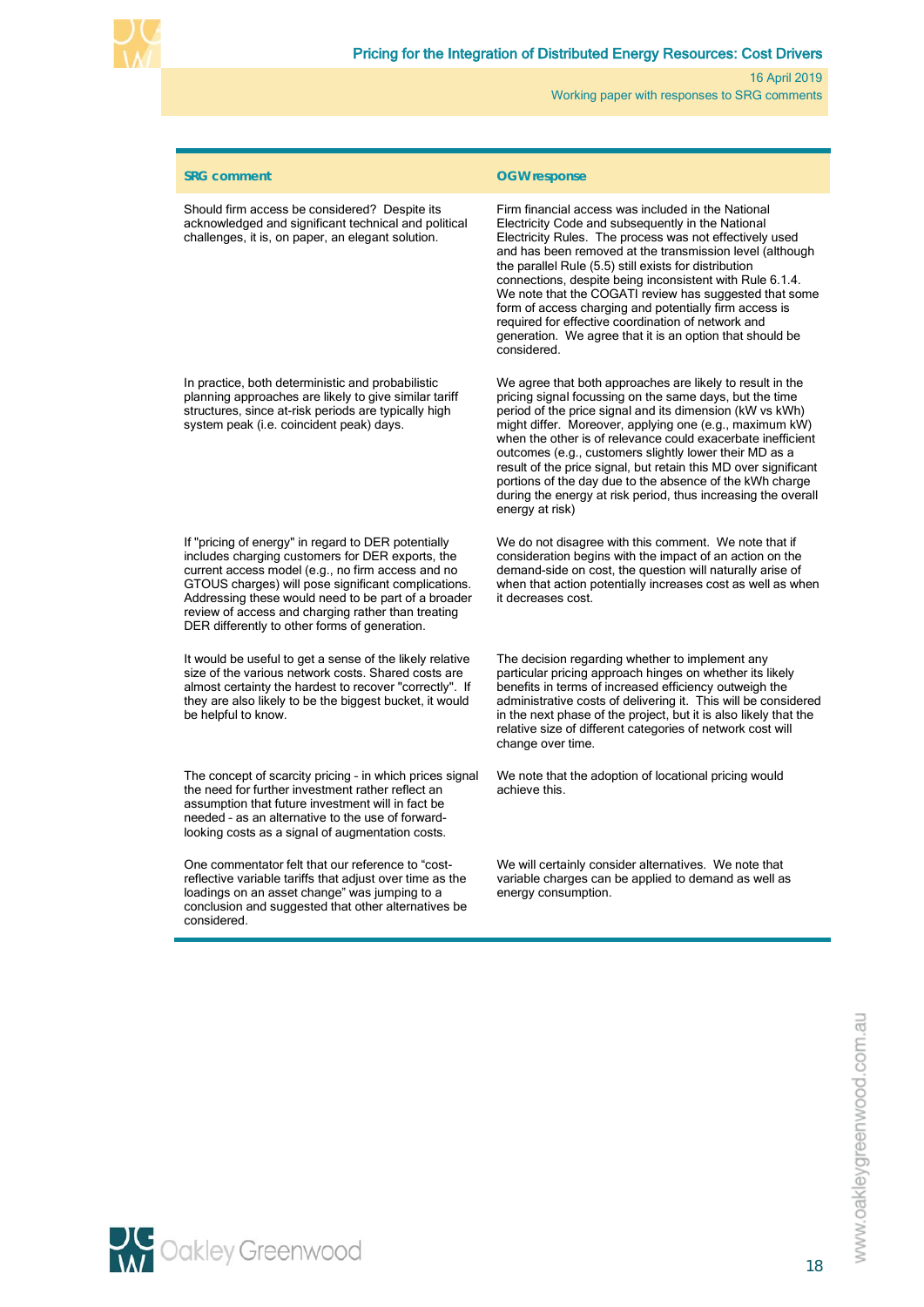

# 3.4. Replacement costs

<span id="page-22-0"></span>Replacement of shared network assets – key points

- **D** Where the amount of DER is such that it is able to offset the entire load of the shared network asset that is due for replacement, then it would allow the network business to avoid adopting a network replacement solution in totality.
- $\blacksquare$  This economic benefit being the avoided cost of replacement should be reflected in either the servicing solutions considered by distribution businesses at the time of replacement, or, to the extent that the locus of control is with customers, then this avoided cost needs to be signalled to end customers in order for them to make efficient investment decisions in SAPS.

The efficient *timing* of an electricity network's forecast replacement expenditure is generally not materially affected by the demands (or behaviours) that are placed on the network by end customers<sup>[18](#page-22-1)</sup>: rather, it is predominately driven by condition and risk factors unrelated to the loads placed on the asset (or behaviours of end customers). This means that the efficient timing is unlikely to be able to be materially influenced by end customer behaviour, including the use of DER.

That said, the *sizing* and other *technical features* of the replacement solution *may* be influenced in part by the decisions and behaviours exhibited by downstream parties. For example, the sizing of a replacement transformer is likely to be linked to the demands expected to be placed on that transformer. However, the benefit, in this context, is the incremental change in costs between the "fully" sized transformer, and the "downsized" transformer, which will be significantly impacted by the economies of scale (or the loss thereof, in this case) associated with making that investment. This diminishes the economic benefit accruing to the adoption of DER that *incrementally* changes the loads that are placed on an asset.

However, where the amount of DER is such that it is able to reliably offset the entire load of the shared network asset that is due for replacement, then it would allow the network business to avoid adopting a network replacement solution in totality<sup>[19](#page-22-2)</sup>. This economic benefit - being the avoided cost of replacement – needs to be reflected in the analysis of servicing solutions that are adopted.

<span id="page-22-2"></span><sup>19</sup> An example of this is happening in Western Australia, where Western Power is trialling the use of Stand Along Power Systems as an alternative to replacing ageing infrastructure.



-

<span id="page-22-1"></span><sup>18</sup> In saying this, we have assumed that the timing of a network business' replacement expenditure will generally be driven by that business' assessment of the forward-looking operating and maintenance costs of continuing to operate an existing asset, as well as the probability times consequence of that asset failing. Operating and maintenance costs are predominately a function of maintaining the availability of the asset, not energy throughput or peak demand. The probability of an asset failing is almost de-linked from the end-customer behaviour, rather, it is a function of age, condition, location and other factors that affect its useful life. The consequence of failure is a function of the attributes of the customers served by that asset, as well as other features of the design of the network in that area that may allow load to be switched and served by other parts of the transmission network (or distribution network). Overall, none of the factors driving the timing of replacement of an existing, in situ transmission or distribution asset, is likely to be able to be materially influenced by end customer behaviour (including their adoption of DER) in our opinion.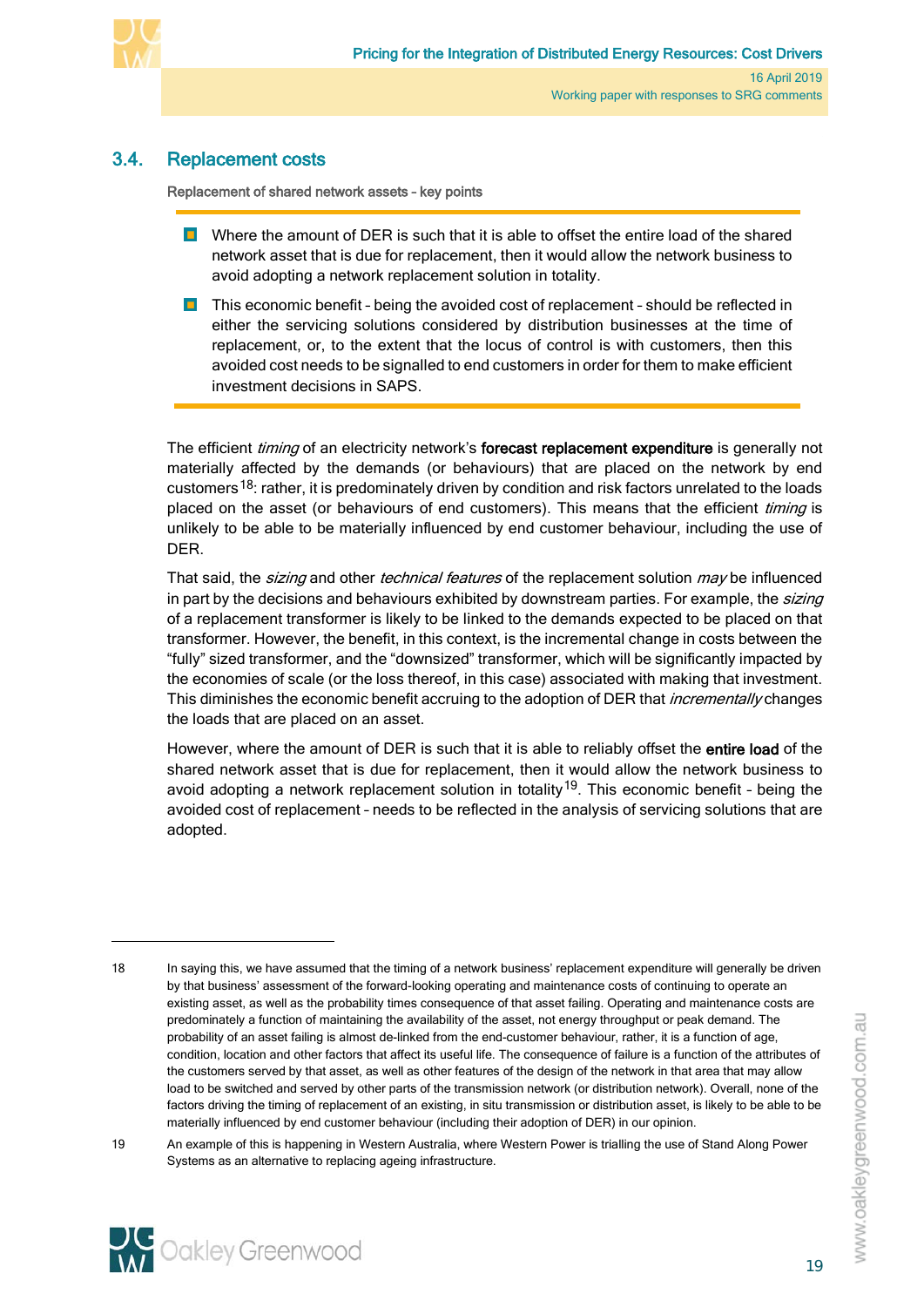

This is easy, if and where one body (e.g., the distribution business) is charged with centrally planning the provision of electricity services to a customer or group of customers. This is because that central body can reflect, within its project evaluation, that avoided cost benefit. If the AEMC's draft rule change on stand alone power systems  $(SAPS)^{20}$  $(SAPS)^{20}$  $(SAPS)^{20}$  is adopted, namely that the national electricity law and rules be amended to remove existing barriers to distribution businesses providing SAPS as a regulated service, then this is likely to be a reasonable basis for facilitating the take up of SAPS systems in lieu of traditional grid-based replacement solutions.

Where this is not the case, and hence the locus of control sits with the end customer (that is, they need to decide to adopt a SAPS solution in lieu of their existing grid-based supply), the avoided cost of replacing the existing network should be signalled to end customers in order for them to make efficient investment decisions in SAPS solutions.

#### SRG Comments and OGW responses

| <b>SRG</b> comment                                                                                                                                                     | <b>OGW</b> response                                                                                                                                                                                                                                                                                                                                                                                                                                                                                                                                                                                                                                                                                                                               |
|------------------------------------------------------------------------------------------------------------------------------------------------------------------------|---------------------------------------------------------------------------------------------------------------------------------------------------------------------------------------------------------------------------------------------------------------------------------------------------------------------------------------------------------------------------------------------------------------------------------------------------------------------------------------------------------------------------------------------------------------------------------------------------------------------------------------------------------------------------------------------------------------------------------------------------|
| Clarification was sought regarding the scenario being<br>referred to in the last paragraph of this section.                                                            | This section is referring to a SAPS solution being installed<br>by a third party or an individual customer as opposed to<br>being undertaken by the DNSP to substitute SAPS<br>solutions for an entire asset needing replacement. As<br>such, the value would need to reflect the value of any<br>individual SAPS or aggregate load reduction of a number<br>of SAPS in terms of the incremental reduction that their<br>installation would produce on the cost of the asset<br>required to serve the remining connected load. There<br>would also probably need to be a time dimension as the<br>installation of the SAPS to be undertaken would need to<br>be known prior to installation (or possibly commitment to)<br>the replacement asset. |
| Consideration should be given to the case in which<br>DER allows a replacement to be deferred - in which<br>case the cost reduction is related to the cost of capital. | To the extent that DER can defer the need for<br>replacement of an asset we agree.                                                                                                                                                                                                                                                                                                                                                                                                                                                                                                                                                                                                                                                                |

## <span id="page-23-0"></span>3.5. Costs of managing voltage within required levels within the existing shared network

Managing voltage issues on network assets – key points

 $\blacksquare$  Theoretically, if the network were to send a price signal regarding the management of voltage fluctuations on the network, customers would be faced with the correct economic price signals to inform their investments in, and operation of, DER equipment.

Network businesses are required, by regulation, to supply electricity within specified voltage bands. These specified bands will reflect not only the underlying physics, but also an assessment of the costs and benefits to the network business and its customer base of supplying a different (i.e., wider or narrower) voltage band.



<span id="page-23-1"></span><sup>20</sup> A SAPS system is a form of DER.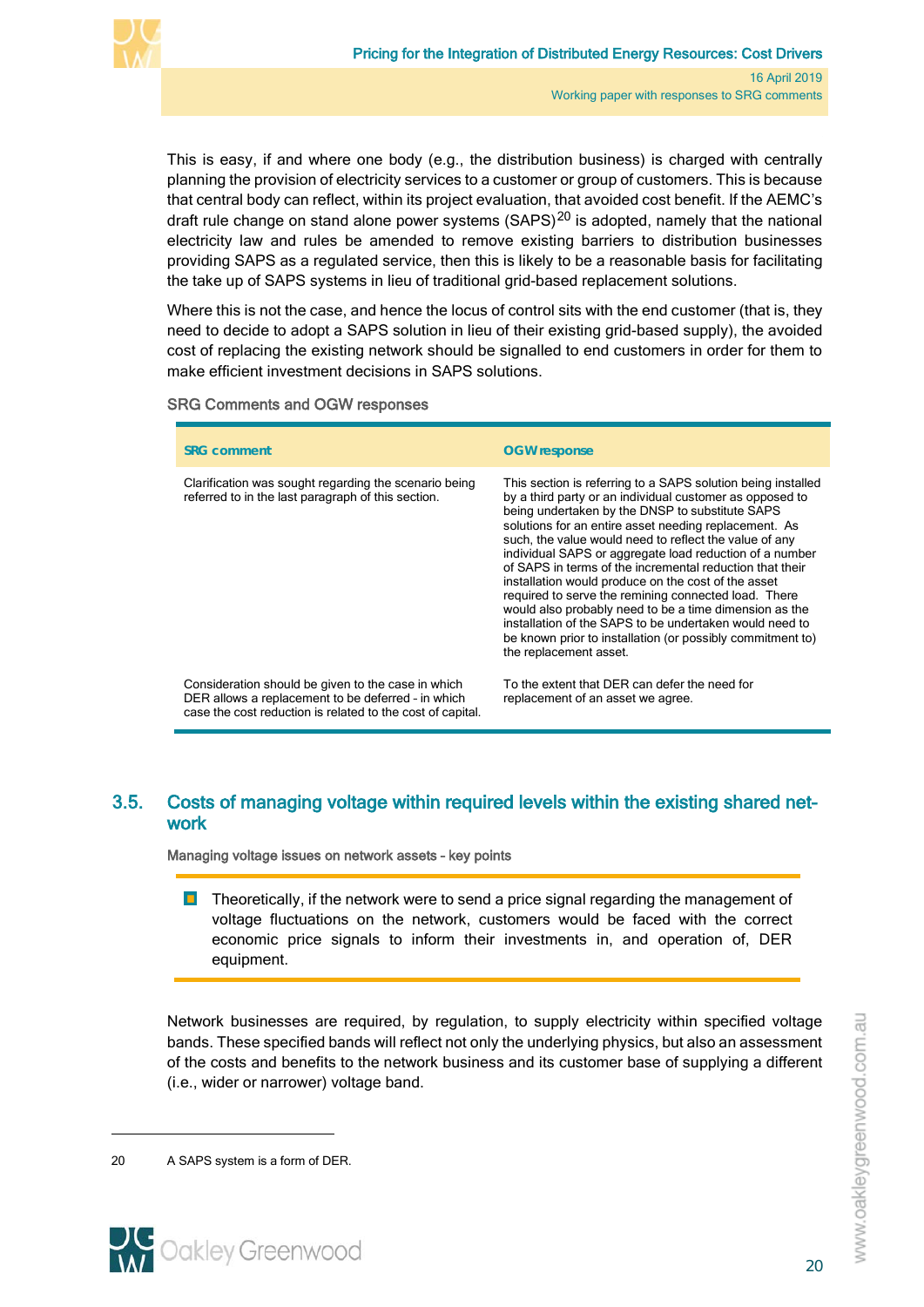

Traditionally, networks have been designed to manage voltage drops, not voltage increases, and generally, the voltage on LV circuits tends to drop the further away from a transformer a customer is located. PV, particularly when located at the ends of LV circuits, can cause voltage to rise with distance<sup>[21](#page-24-0)</sup>.

Where a network business supplies electricity that is outside of its stipulated voltage band, it:

- Increases the risks that customers' equipment may be put at risk
- $\blacksquare$  Is in technical breach of its requirements as they pertain to voltage limits,
- **In** Increases the risk that customers will complain about the voltages that they are receiving, consuming network business' staff time as well as imposing an economic cost on those customers,
- **In** Increases the risk that the network business will have to attend the site of the voltage complaint to investigate, and in many cases, install a temporary data logger on-site and on the LV side of the transformer, and
- **Increases the risks that the network business will have to undertake remedial works and/or** honour claims from customers regarding damage inflicted on behind the meter equipment and/or appliances.

Whilst the business can manage voltage issues to some degree using existing assets, for example by adjusting tap settings down to lower voltages, hence providing more scope for accommodating the higher voltages that come with increased export of energy back into the network at certain times of the day, customers can also potentially contribute to the management of this issue. For example, on-site storage could be used to store the excess energy that a customer's PV system generates for use (or discharge) at a later time, thus either contributing to the alleviation of voltage rises (outside of limits) during periods of high DER production or by alleviating voltage drops (outside of limits) during periods of high underlying demand.

#### SRG comments and OGW responses

#### **SRG comment COM OGW response**

It was noted by an SRG Member that since 2015 AS 4777.2 2 has included standards for Volt-Watt and Volt-VAr response. These capabilities assist with voltage management of the grid. One (or both) of these are mandatory in some DNSPs, but not all. The ENA National Connection Guidelines propose that they should be mandatory. AEMO is also proposing an update to AS 4777.2 to make them mandatory. This is an important part of the contribution of DERs to network management and it would be worth acknowledging this approach in the Working Paper.

In our view, the decision to impose a standard such as this should include a cost-benefit assessment. In our understanding, a standard of this type would require Volt-Watt and/or Volt-VAr response capability (a) to be included in DER equipment that is connected to the network, and (b) be capable of being activated at pre-set thresholds or (possibly) remotely by the network. If such response capability were to be made available by a standard, there would be no need for a price signal to motivate the provision of this service. A price signal might be required where either (a) the capability of the response was mandated (or available) but not the response itself, or (b) the network wanted to secure levels of voltage control that could be provided by DER equipment beyond the level resulting from the thresholds set by the standard. The price signal could be structured as either or both an avoidable connection charge for DER asset owners allowing remote control of their equipment or a price paid to DER asset owners that respond to calls for voltage control.

<span id="page-24-0"></span><sup>21</sup> The impact of PV on voltage and the relationship of distance to this impact is complex. In the next phase of the study we will be seeking engineering input on the relevant technical constraints and limitations regarding the integration of DER with the grid.

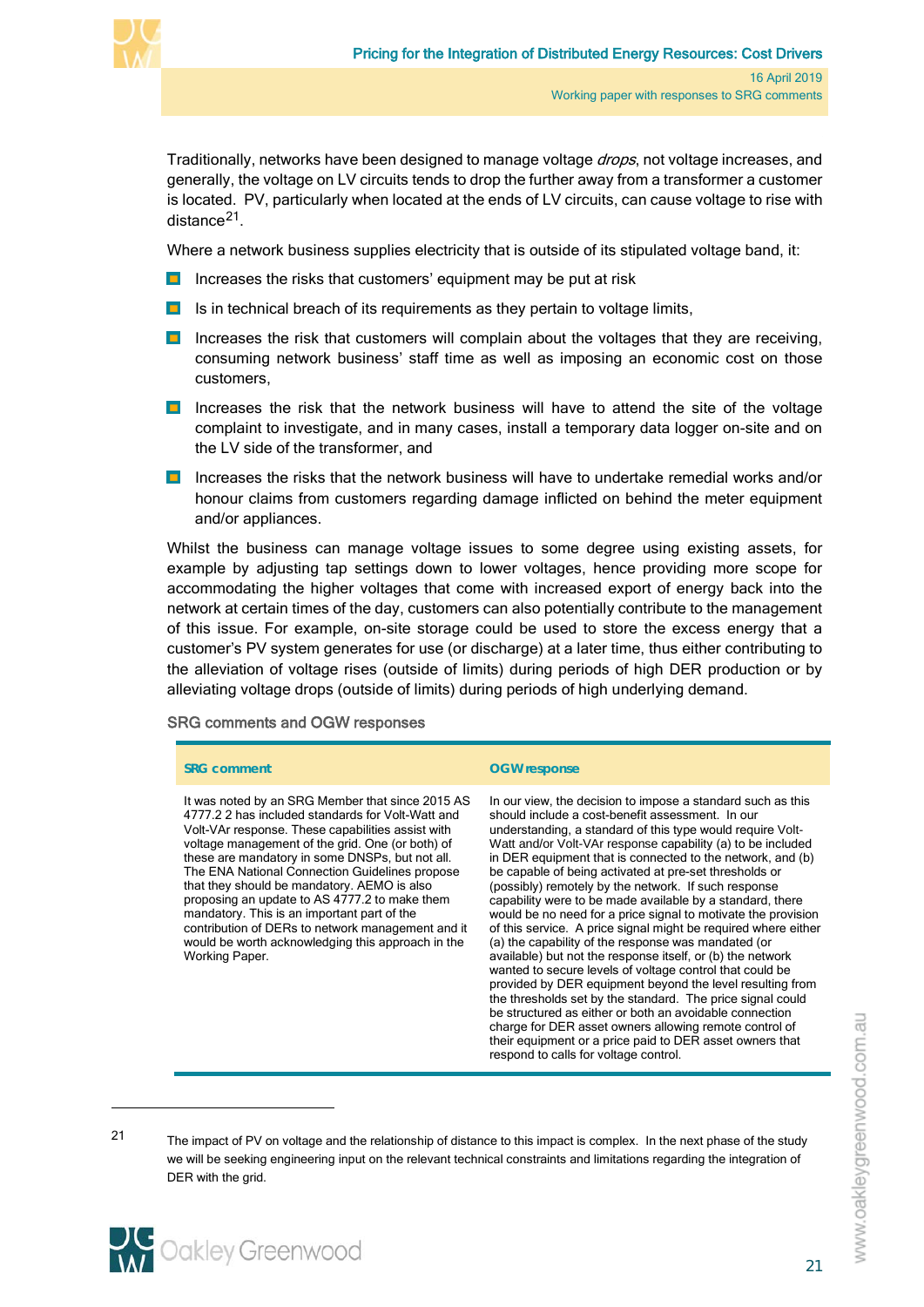

# 3.6. Managing bushfire risk

<span id="page-25-0"></span>Bushfire risk – key points

**T** To the extent that investments in DER are made directly by customers, in response to the broader suite of electricity price signals, then the difference in the relative risk of a gridbased connection as compared to a DER-based electricity service igniting a bushfire, should be signalled to customers to the extent possible.

There are many historical examples of electricity networks starting bushfires. Moreover:

- **The way electricity networks are designed (e.g., underground versus overhead) impacts their** risk of starting a bushfire; and
- DER (e.g., via the provision of SAPS systems) is a feasible alternative to the provision of grid-supplied energy to some customers, and this solution is likely to impose a different level of bushfire risk on the community as compared to a grid-based solution.

As such, the efficient take-up of DER (e.g., via a SAPS system) requires that the relative difference in bushfire risk imposed upon the broader community between the two broad types of solutions be reflected into the servicing option that is selected. This is relatively straight-forward, if and where one body (e.g., the distribution business) is charged with centrally planning the provision of electricity services to a customer or group of customers. This is because that central body can reflect, within its project evaluation, this bushfire risk.

However, to the extent that investments in DER are in fact made directly by customers, in response to the broader suite of electricity price signals, then the difference in the relative risk of a grid-based connection as compared to a DER-based electricity service igniting a bushfire, would need to be signalled to customers. An example of where this is likely to be the case is where a new customer is considering connecting to an existing shared network. The signalling of the direct connection charges has already been discussed in earlier sections of this report; however, to the extent that a DER solution has a lower risk of igniting a bushfire as compared to the direct connection asset, then that risk should be signalled to customers upfront, in a similar manner to what was discussed in the context of direct connection charges.

#### SRG comments and OGW responses

| <b>SRG comment</b>                                                                                                                                                                                                                              | <b>OGW</b> response                                                                                                                                                                                                                                                                                                                                                                                                                                                                                                                                                                                                                                            |
|-------------------------------------------------------------------------------------------------------------------------------------------------------------------------------------------------------------------------------------------------|----------------------------------------------------------------------------------------------------------------------------------------------------------------------------------------------------------------------------------------------------------------------------------------------------------------------------------------------------------------------------------------------------------------------------------------------------------------------------------------------------------------------------------------------------------------------------------------------------------------------------------------------------------------|
| One commentator noted that the actual cost driver<br>here is the cost of compliance (which could include<br>insurance costs) with jurisdictional technical<br>regulations regarding bushfire risk rather than the cost<br>of a bushfire per se. | The actual economic cost driver is the economic cost<br>stemming from a bushfire. There may be technical<br>regulations that are applied, however these should be<br>underpinned by the underlying economic cost.                                                                                                                                                                                                                                                                                                                                                                                                                                              |
| Clarification was sought as to whether the last<br>sentence of this section meant that connection<br>changes might be higher for customers living in<br>bushfire-prone areas.                                                                   | That was not the intention of that sentence. Rather, the<br>intent was that if the use of a DER solution reduced the<br>risk of that customer igniting a bushfire, the value of that<br>risk reduction should be signalled to the customer. This<br>could be through various means, including: charging<br>higher connection costs to that customer (to reflect the<br>increased potential for the connection to ignite a bushfire.<br>which could then be mitigated by the decision to install a<br>DER solution), or subsidising the installation of a SAPS to<br>reflect the value of the benefit it would provide in terms of<br>bushfire risk mitigation. |

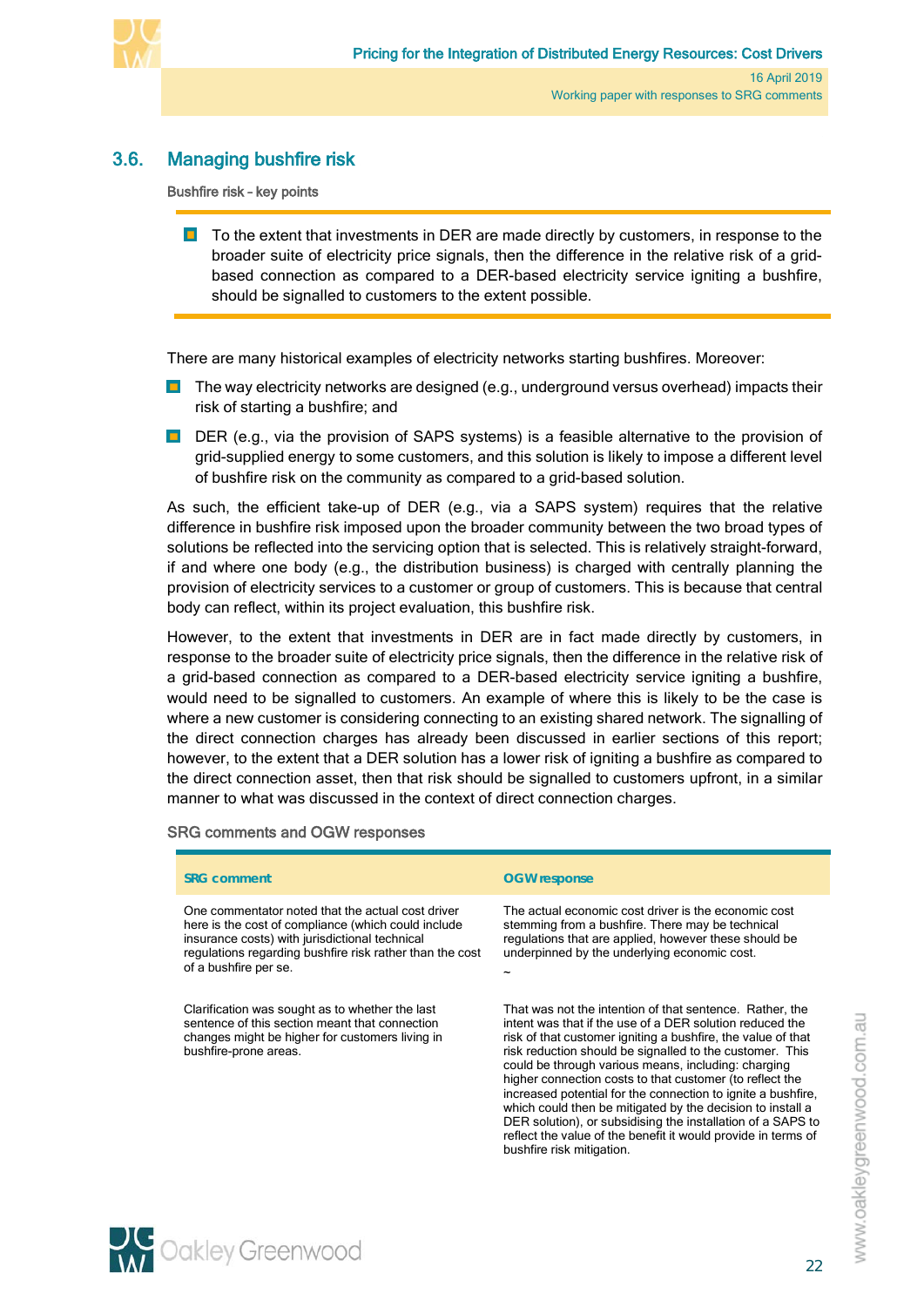

We recognise that the valuation of the bushfire risk reduction produced by the installation of a particular DER in a specific place is complex and could be a small number. As a result, it would be important to develop threshold conditions that would need to be met to make undertaking the calculation and presentation of such a price signal worthwhile.

This section seems to assume that the DNSP must use a grid-connection but should price it so that the consumer is incentivised to obtain its own SAPS solution if it is cheaper. But if SAPS are a cheaper solution than maintaining a grid-connection, then a more efficient outcome is for the DNSP to use a SAPS solution instead of a grid connection.

The question in our view with regard to this situation is whether the DNSP should 'decide' for the customer, or whether the pricing of the options should allow the customer to decide, with any extra cost involved in the grid connection option (in the situation where a SAPS solution would be cheaper for the network) being visible to and passed on to the customer.

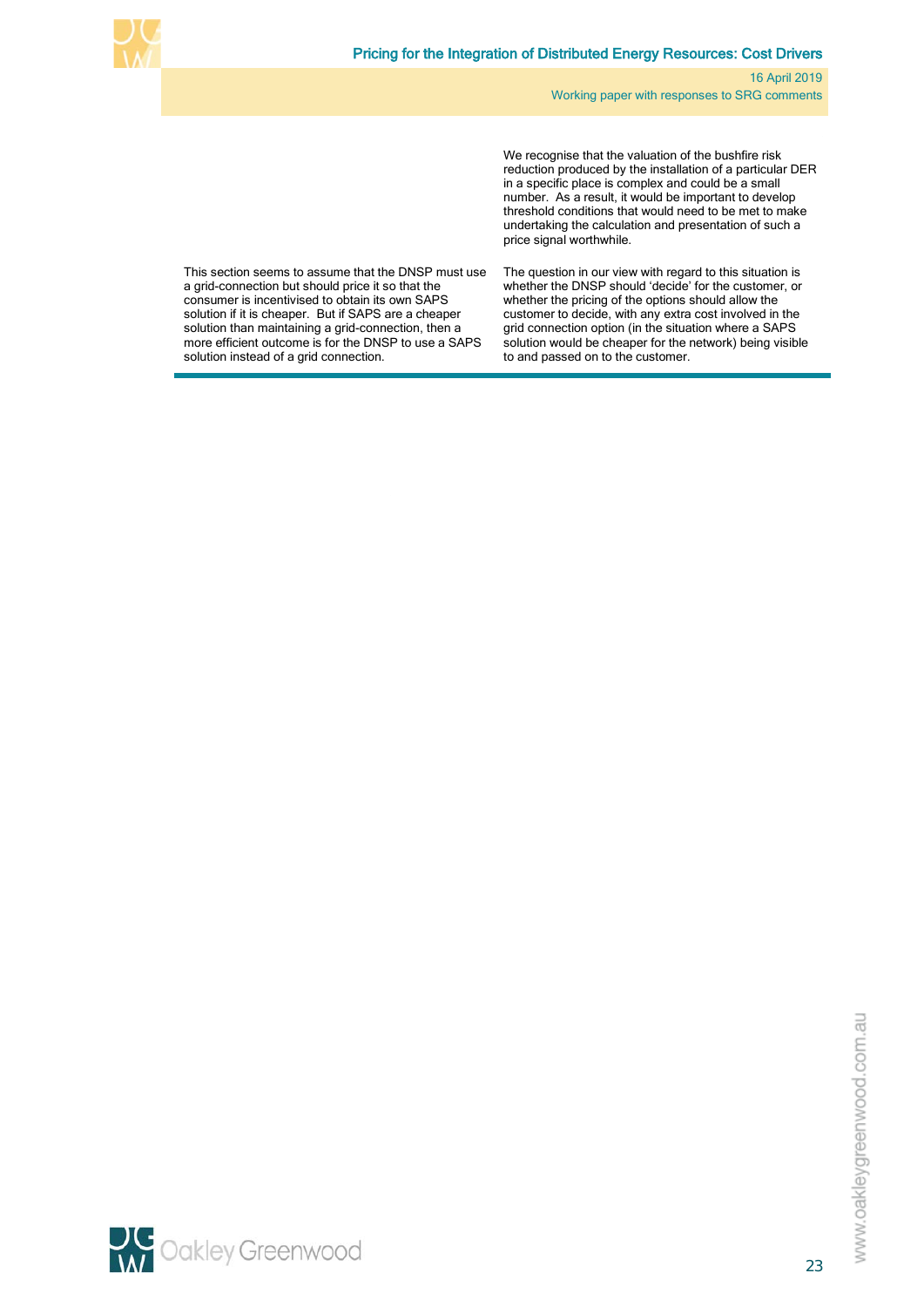

# <span id="page-27-0"></span>4. Wholesale electricity market cost drivers

# 4.1. Cost drivers for investment in and operation of the wholesale electricity market

<span id="page-27-1"></span>Investment in and operation of the wholesale electricity market – key points

- **The wholesale energy market must pay for investment in plant and the efficient** dispatch of available plant.
- **In** the NEM, the energy-only design means that both of these costs must be met through pool trading, financial contracts, and to a lesser extent some bilateral, physical contracts
- **D** One means for integrating DER with centralised generation and the grid would be via the pool, which could optimise the sources to meet the investment and operational costs associated with aggregate demand.
- **DER** can potentially reduce these investment and operational costs both by providing a lower cost of supply during dispatch and also by being contracted for future supplies of energy (including DR).

Historically, the provision of energy to end users began as sets of localised generation and isolated grids. Over time, due to economic efficiencies, such as sharing capacity and increasing reliability, the grid has become heavily interconnected with a focus on centralised supply and networks for delivery of the energy. Even so, demand response, focusing on load reductions and the use of on-site generation, has been used as part of the tools for managing supply and demand.

For a variety of reasons, price signalling has not generally followed clear economic signals in the past<sup>[22](#page-27-2)</sup> but recent developments in distributed energy and metering has focused discussion on the full integration of demand side options, particularly for small and medium customers.

While demand side trading is currently restricted in the NEM to arrangements between the serving retailer and the customer, markets need not be involved, but to allow the full development of demand side options, they must be included in the market arrangements as much as is possible, having regard to the costs of market participation<sup>[23](#page-27-3)</sup>.

<span id="page-27-4"></span>Markets for electricity have focused on the two key elements for ensuring cost effective supply of energy:

- **Ensuring adequate supply of energy (Investment).** The assurance that there is enough capacity available to supply the energy required by users at their location; and
- **D** Optimising the use of the energy supply options (Dispatch). Ensuring that the most efficient combination of energy sources is used to supply the energy at the moment of consumption.

<span id="page-27-3"></span><sup>23</sup> CIGRE working group C5.19 studied the integration of demand response, reductions of energy use at a site and noted that when third parties can trade in DR, and the DR is integrated into market dispatch, the amount of DR is increased. Technical Brochure 651 "Report on regulatory aspects of the Demand Response within Electricity Markets", March 2016, CIGRE, www.e-CIGRE.org.



<span id="page-27-2"></span><sup>22</sup> CIGRE working group C5.16 examined efficient price allocation in markets around the world. The group noted that, while the principles for allocating costs were well known, they were often not applied due to efficiency, social and political factors. Technical Brochure 747 "Costs of electric service, allocation methods, and residential rate trends", December 2018, CIGRE www.e-CIGRE.org.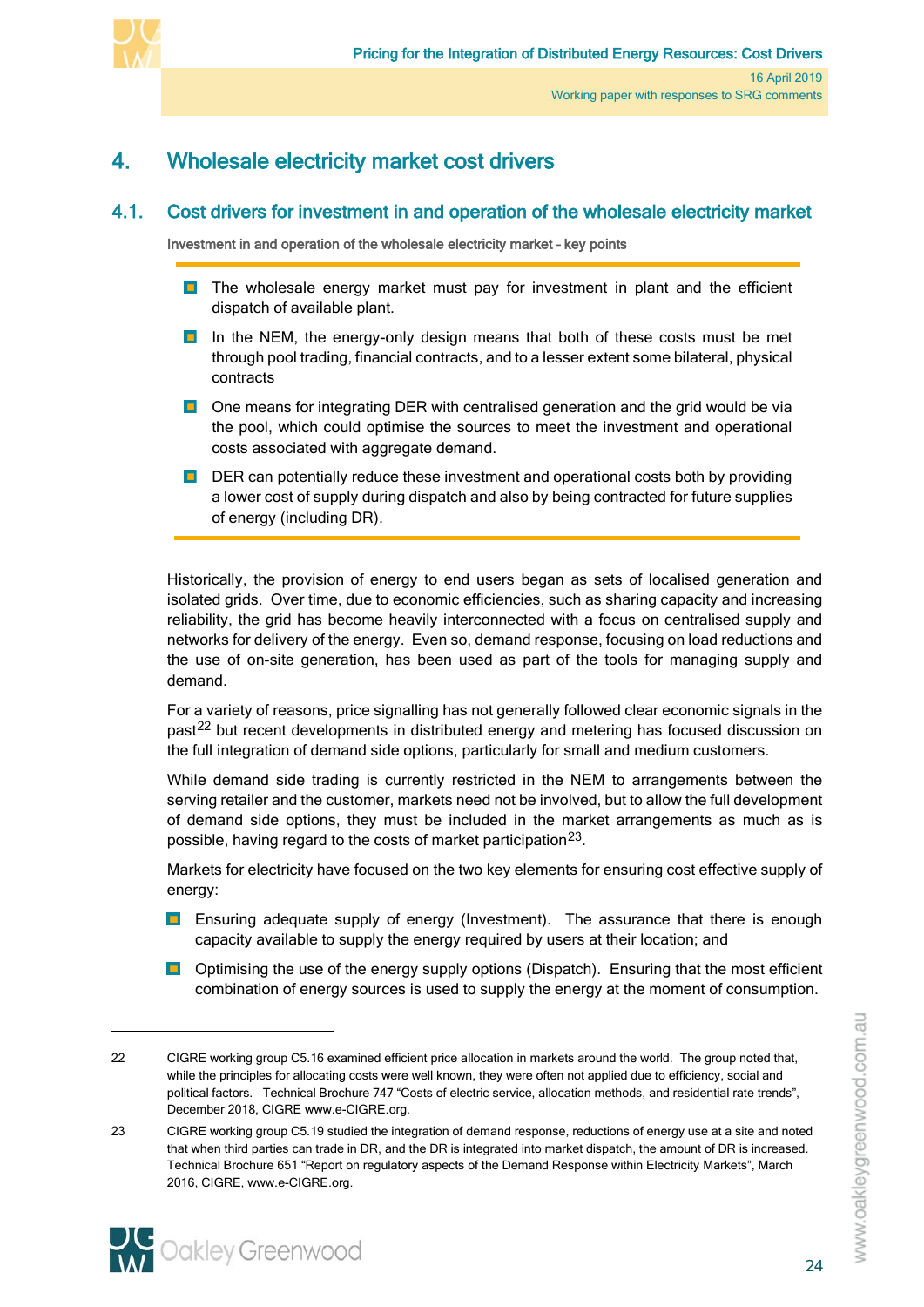

## 4.1.1. Costs of investment

<span id="page-28-0"></span>The costs incurred during investment are:

- $\Box$  Cost of construction and commissioning, including augmenting, the plant itself;
- **Costs of land purchase or leasing;**
- **Connection charges, including any direct charge for augmentation or modification to the** shared network – this has been discussed in the section on networks; and
- $\blacksquare$ Establishment costs for market participation (bidding and dispatch facilities etc).

These costs are incurred ahead of the actual supply of the energy and therefore are incurred on the basis of expected demand.

<span id="page-28-1"></span>DER can avoid or reduce these costs by providing alternate sources of forecastable supply.

#### 4.1.2. Costs of operation

The costs of operation for supply are:

- $\Box$  Fuel costs for the production of the energy;
- **Naintenance and repair costs for the plant; and**
- **Licence and participation costs.**

These costs are incurred during the operation of the plant.

DER can reduce these costs by providing a cheaper alternative to the dispatch of centralised plant.

#### How the NEM signals these costs

The NEM consists of two complementary parts that combine to efficiently dispatch energy while also signalling the need for additional investment in generation capacity. The efficient dispatch of currently available energy sources is managed via the energy market pool and the associated spot price, while the signalling of investment is via the financial derivative market, which is used to manage the risk of future prices and therefore signals the need for investment.

The NEM pool efficiently optimises the provision of energy from all supplies offered into dispatch and settles each connection point based on the energy used at the connection point in each halfhour period and the price of energy in that half hour.

Market theory<sup>[24](#page-28-2)</sup> suggests that a freely operating energy market, like the NEM, will establish and maintain sufficient energy supply, including necessary reserves to meet demand. For example:

" … under ideal conditions, electricity spot markets provide efficient outcomes in both the short and the long term, meaning that they lead to optimal investment in generation capacity, both in terms of generation capacity and generation technology portfolio." CIGRE TB 647.

<span id="page-28-2"></span><sup>24</sup> CIGRE working group C5.17 examined the literature at length as well as surveying countries on their use of capacity remuneration mechanisms to enhance reliability of their markets. The results are published in Technical Brochure 647, available from e-CIGRE [\(www.e-CIGRE.org\)](http://www.e-cigre.org/). The Working Group noted that energy only markets allow customers and providers to contract to meeting their needs, which should result in economically efficient outcomes.

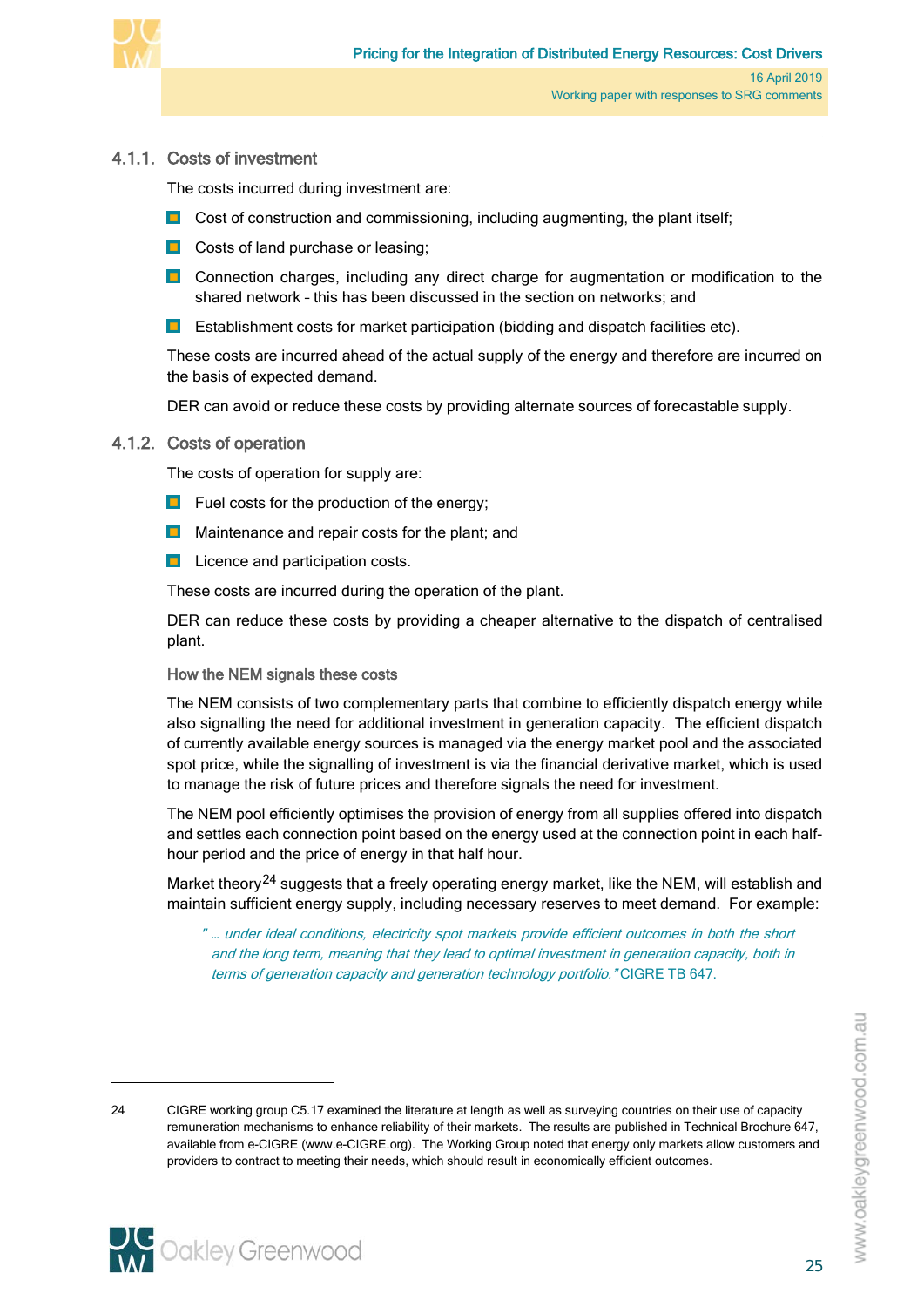

One concern with energy-only markets is that any restriction on their operations (i.e., any deviation from "ideal conditions" by constraining the ability of the market to reach the correct equilibrium price and dispatch) can lead to a sub-economic outcome. One deviation is the imposition of price caps that limit efficient price signalling, particularly for investment.

Most markets have a price cap but the cap in most markets is set above the level required to efficiently signal investment. For example, the NEM establishes the level of the Market Price Cap based on an assessment of the required price level that will provide sufficient investment to meet customer demand, defined in terms of the acceptable level of Unserved Energy<sup>[25](#page-29-2)</sup> (USE) in the market.

The NEM Market Price Cap, currently set at \$14,500/MWh, is determined by the Reliability panel based on the Unserved Energy Standard, which requires that less than 0.002% of energy demand should be unserved. This standard is also the trigger for AEMO interventions, discussed under Market Operations below.

### 4.1.3. Cost recovery in the NEM

<span id="page-29-0"></span>The NEM is an energy-only market, which means that the total cost of investment in, and operation of, supply sources must be met through energy price, which is a combination of the pool price income and the financial derivatives settled with reference to the pool.

In addition, retailers contract directly for some resources, including demand response and local generation. Some of these purchases are due to legislated imposts for the purchase of DER (primarily feed in tariffs for PV).

Pool prices and associated contracts are established on a zonal basis in the NEM, with each zone aligned with state jurisdictional boundaries (the ACT is included in NSW for NEM pricing).

Physical contracts for DR or local generation are bilateral between the retailers and the selling entity, which could be an aggregator and the contract is located at the site (or group of sites that are aggregated) of the trade.

#### 4.1.4. Possible role for DER

<span id="page-29-1"></span>DER will always be able to be offered through physical contracts between energy purchasers (most likely retailers) and DER providers, but as noted in footnote [23,](#page-27-4) some overseas markets have found that the most efficient integration occurs if the DER is offered into the energy pool and the associated contract markets. The pool, and the contract trading, integrate the price of DER with other forms of energy and optimise the use of the various options.

DER could be integrated into the dispatch market, where the DER can set the price if it is the most efficient form of energy at the price boundary, if the cost of participation is below the economic benefits achieved. At all other levels where it is not at the price boundary its dispatch would still lower system demand, and potentially the price, by displacing higher priced plant.

For non-dispatchable plant, the benefit is the reduction of energy at a site, which makes the available energy available for other sites. Currently the value of the reduction accrues to the registered retailer at the site at the pool price. With the correct measurement tools and a market mechanism to value the DER, this DER could earn spot price for the reduction amount.

<span id="page-29-2"></span><sup>25</sup> The Unserved Energy Standard is a deterministic, planning standard and is not derived from an assessment of the customer value of maintaining supply, which is represented by the Value of Consumer Reliability or the Value of Loss Load. As it forms the basis of the Market Price Cap, any loss of efficiency due to the market being capped is not currently assessed against the economic losses due to customer loss of supply.



 $\overline{a}$ 

www.oakleygreenwood.com.au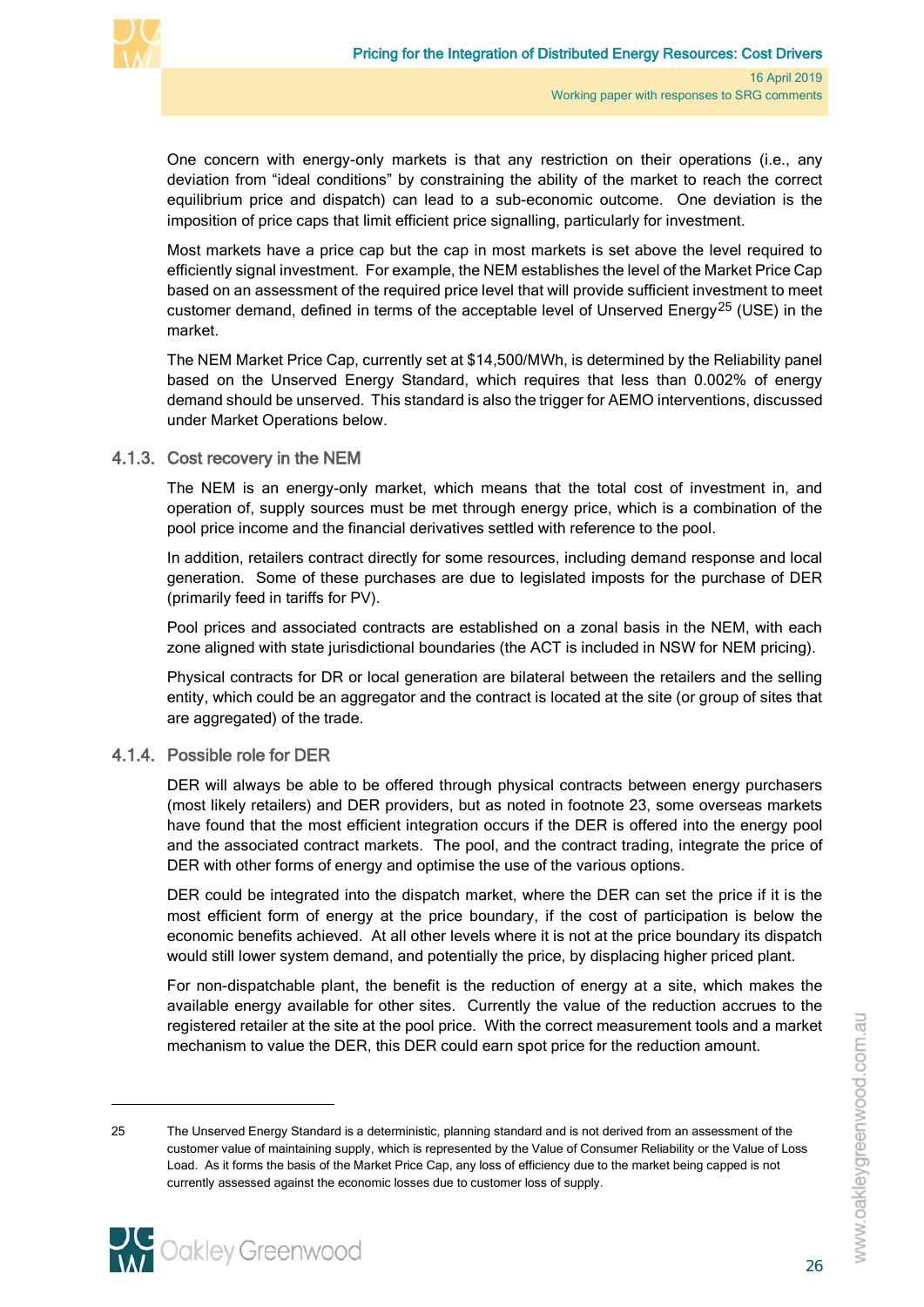

DER can be very effective for reducing costs in the energy market as it is usually smaller scale and more modular, which means that it can be established in smaller increments to closely match the energy requirements thereby avoiding larger capital investments that may prove uneconomic over time.

#### SRG comments and OGW responses

| <b>SRG comment</b>                                                                                                                                                                                                                                                                                                                                                                                                                                                                                                                                                                                                                                             | <b>OGW Response</b>                                                                                                                                                                                                                                                                                                                                                          |
|----------------------------------------------------------------------------------------------------------------------------------------------------------------------------------------------------------------------------------------------------------------------------------------------------------------------------------------------------------------------------------------------------------------------------------------------------------------------------------------------------------------------------------------------------------------------------------------------------------------------------------------------------------------|------------------------------------------------------------------------------------------------------------------------------------------------------------------------------------------------------------------------------------------------------------------------------------------------------------------------------------------------------------------------------|
| Retailers effectively act as brokers for DER<br>providers                                                                                                                                                                                                                                                                                                                                                                                                                                                                                                                                                                                                      | This is a valid point. As noted in the paper, the use of DER<br>could be direct or via intermediaries or retailers. Integration<br>does not necessarily mean that DER providers need to<br>participate directly in the market.                                                                                                                                               |
| The wholesale demand response mechanism<br>would integrate DER and push prices down                                                                                                                                                                                                                                                                                                                                                                                                                                                                                                                                                                            | The paper notes that participation via the market is an<br>option. Increased sources of energy to meet demand,<br>including not using it in some locations to free it up for<br>others, should reduce prices.                                                                                                                                                                |
| Correct valuation could allow competition for DER<br>between retailers rather than a need for market<br>participation.                                                                                                                                                                                                                                                                                                                                                                                                                                                                                                                                         | This is an alternative that is available now. With correct<br>valuation of DER retailers could provide a more efficient<br>means of integration. Adding the market alternative, unless<br>it is too costly or burdensome, would simply improve the<br>competition by adding brokers and direct access.                                                                       |
| Can the market signal demand differently from<br>DER (including DR capable demand)?                                                                                                                                                                                                                                                                                                                                                                                                                                                                                                                                                                            | This has occurred in some jurisdictions where the loads and<br>the DER can be isolated for metering and settlement<br>purposes. The key issues is structuring the signals so that<br>they are efficient and practical. For loads that cannot<br>respond to signals, it would not be effective to use a pricing<br>regime. These aspects will be examined later in the study. |
| The costs could be grouped differently, such as:<br>Reduce required investment in generation<br>capacity by reducing demand peaks<br>Share the flexing burden with generation in<br>٠<br>light of the growth in variable low-cost sources<br>Assist the process of scheduling and<br>$\bullet$<br>contracting energy assets from day to day by<br>providing additional flexible resources into the<br>mix<br>Provide non-energy services:<br>$\bullet$<br>Participate in the frequency control<br>$\circ$<br>ancillary services markets<br>Through mandatory obligations (e.g.<br>$\circ$<br>AS4777.2) to assist frequency recovery<br>following a disturbance | This grouping is a variation on the categories in this paper,<br>using the services that DER could provide.<br>Our intention is to understand the costs and potential<br>services and then build pricing structures and arrangements<br>to allow DER to provide cost effective services.                                                                                     |
| Is there a need to include the cost of risk in the<br>paper.                                                                                                                                                                                                                                                                                                                                                                                                                                                                                                                                                                                                   | This was discussed in the meeting, noting that risk is added<br>to a cost to account for unknown variations. Therefore,<br>reducing risk would reduce the level of a cost. Risk does not<br>change a cost factor, just the value allowed for a cost in<br>advance                                                                                                            |

# 4.2. Cost drivers for the management of the wholesale electricity market

<span id="page-30-0"></span>Apart from the efficient exchange of energy between market participants, the operation of the wholesale market system itself has requirements that need to be efficiently met by the market system operator. These costs are:

**the assurance of emergency reserves for ensuring sufficient supply during low probability** events that are outside of participant planning;

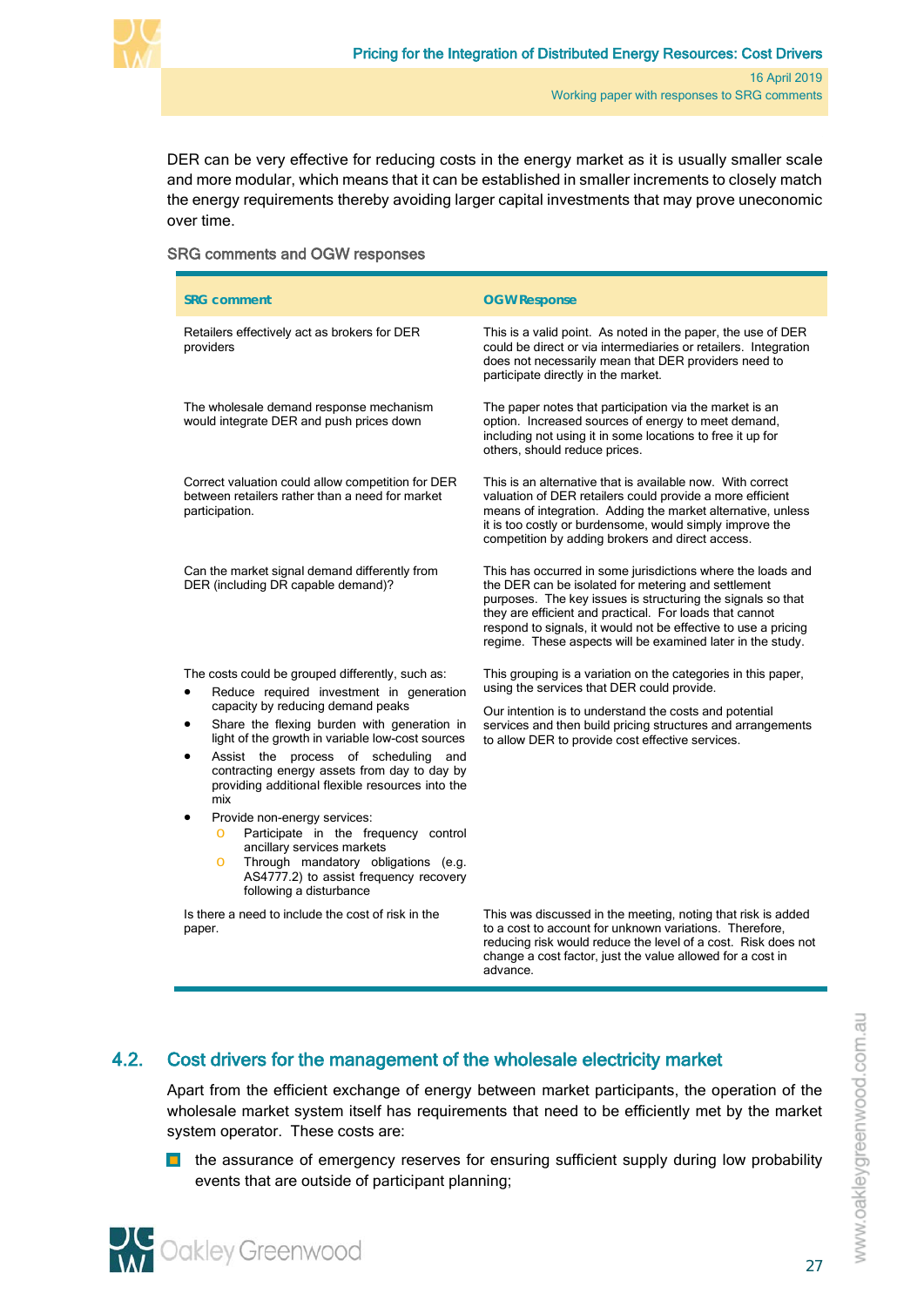

- **n** management of system frequency; and
- <span id="page-31-0"></span>ensuring appropriate reactive power and system strength.

### 4.2.1. Assuring adequate emergency reserves

#### Ensuring adequate reserves

- **The market operator has to ensure the correct amount of reserves in the market.** The level of reserves required is forecast and calculated by AEMO on the basis of the USE standard set by the Reliability Panel.
- **ID** Ideally, the correct level of reserves should be met by normal market operations. To the extent that the level is not achieved, AEMO must intervene based on its best judgement of the likely shortfall.
- **DER** (particularly DR through load reduction or the use of behind-the-meter standby generation) has been proven to be a good source of emergency reserves.

#### Emergency reserves

AEMO is required to purchase emergency reserves by the market rules. This requirement was established at market start due to concerns that sufficient supply might not always be available due to market signals alone<sup>26</sup>. Recently its use has been to ensure reliable supply in the face of a reduction of dispatchable plant due to plant shutdowns.

<span id="page-31-4"></span><span id="page-31-3"></span>DER is naturally suited to the provision of reserves as the set up and carrying cost can be low<sup>[27](#page-31-2)</sup>. The role DER can play in reducing the costs incurred in the market for adequate reserves is discussed below.

In most cases, emergency reserves, in the few instances they have been established, are maintained but not used. AEMO is required to meet the reserve levels set by the Reliability Panel, which are generally around ensuring that any region can meet the loss of the most significant source of supply on a very high demand day. The key requirement for reserve is that it be:

- **D** Dispatchable AEMO must be able to call on the reserve and be assured that the quantity requested is delivered at the time requested; and
- **T** Tradeable a tradeable amount of means a block of sufficient quantity to make difference to the market outcomes. The tradeable amount needs to be a quantity where the dispatch of

-

<span id="page-31-1"></span><sup>26</sup> AEMO has a comprehensive set of tools to provide information to the market participants so that, as much as possible, participants provide sufficient reserves and AEMO is not required to intervene by deploying emergency reserves. AEMO provides a 10-year forecast of expected market supply demand balance, then assessments of the adequacy of supply from 2 years out to two days ahead of the dispatch day. From 2 days out to 5-minutes before dispatch, AEMO provides both expected prices and expected dispatch of plant. In the last two days before dispatch, if AEMO foresees a shortfall, it publishes Lack of Reserve notices. The market is therefore fully informed of the need for capacity.

<span id="page-31-2"></span><sup>27</sup> Demand reduction can be considered to have a low carrying cost because the facility, once established, does not impose a cost when it is not being used as the site continues its normal operation. When called, the value of the DER is the contract price and would reflect the value of not using the energy at the site, which demonstrates allocative efficiency. This compares with the cost of constructing facilities, maintaining them and holding fuel for occasional use, which is the case for supply side reserve provision. Note that this does not apply that setting up the DR capability is necessarily low cost.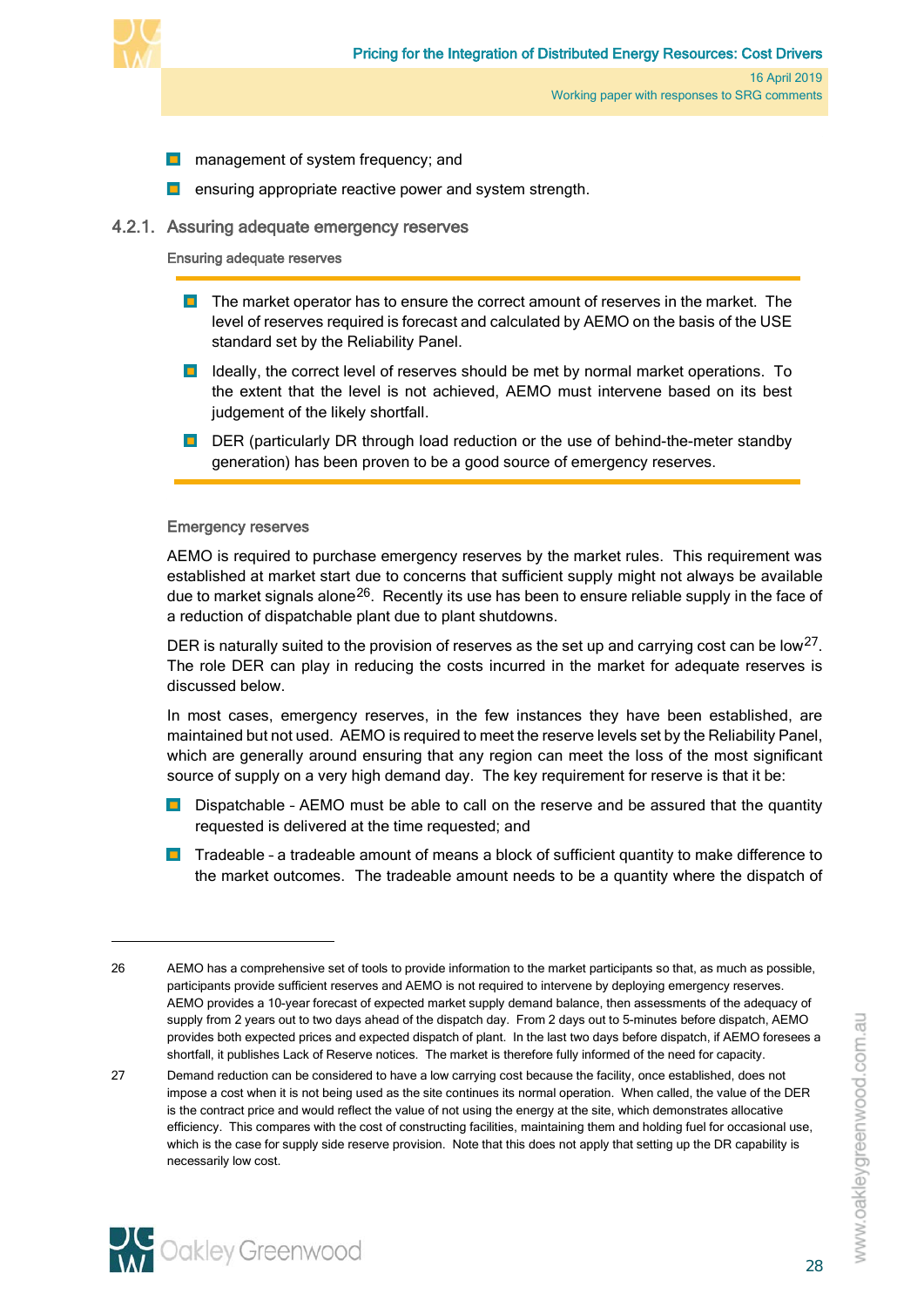

the DER provides more value that the costs of dispatching the DER $^{28}$  $^{28}$  $^{28}$ . Currently, AEMO sets the minimum quantity (tradeable parcel size) at 5MW.

Given the short notice available to contract capacity (12 months) and the fact that the reserve is contracted outside of the NEM market process, DER has traditionally been the most effective form of emergency reserves. This is because it can often be developed quickly when compared to the time required to build and commission new generation plant and the holding cost of the DR based reserve is generally low (see footnote [27\)](#page-31-3).

While some DER sites may be able to provide a tradeable parcel, it is likely to be relatively few. Smaller sources of DER will need to be aggregated together to create a tradeable parcel. Aggregation is a key requirement for full DER participation in the reserve market.

#### Role of DER

Some DER, notably reduction in load, is well placed to provide reserves due to its low carrying costs (discussed in footnote [27\)](#page-31-4), while other DER can contribute by being a more cost-effective supplier of reserves. In addition, experience with emergency reserves in the NEM has shown that the and the ability to develop the capability can be developed relatively quickly.

DER does have the issue that it may not be able to meet the procurement requirements for reserve; size of the capacity parcel and dispatchability. These issues are capable of being addressed.

#### 4.2.2. Ancillary services

<span id="page-32-0"></span>Providing ancillary services

- **The market operator must ensure that sufficient ancillary services are available to the** market.
- DER is a good source of Frequency Control Ancillary Services (FCAS) and some integration is already occurring.
- **D** Some forms of DER, batteries and distributed generation are able to provide other ancillary services.

AEMO is required to purchase services to ensure the market remains secure. These services are generally called ancillary services. The relevant types for this paper are:

**Figure 2** Frequency Control Ancillary Services (FCAS). System frequency is a proxy for the balance between supply and demand. In a balanced state in the NEM, the system frequency is 50Hz and is established by the speed of rotating plant. When the load on the system increases, rotating plant slows down and frequency drops, triggering a response to increase generation to restore the frequency. These services are provided by a market that is dispatched every 5 minutes; and

<span id="page-32-1"></span><sup>28</sup> In the NEM, plant below 5MW are not normally required to register as their connection does not materially impact the NEM. They must, however, notify their network service provider as their operation can have local effects. Plant below 30MW are not required to take part in central dispatch unless their operation materially impacts the stability of the system. This exemption from participating in dispatch is set at a higher level for intermittent plant, unless local constraints become an issue. Where plant is not dispatched by AEMO, its operations are captured in the forecast errors for demand.



 $\overline{a}$ 

www.oakleygreenwood.com.au

16 April 2019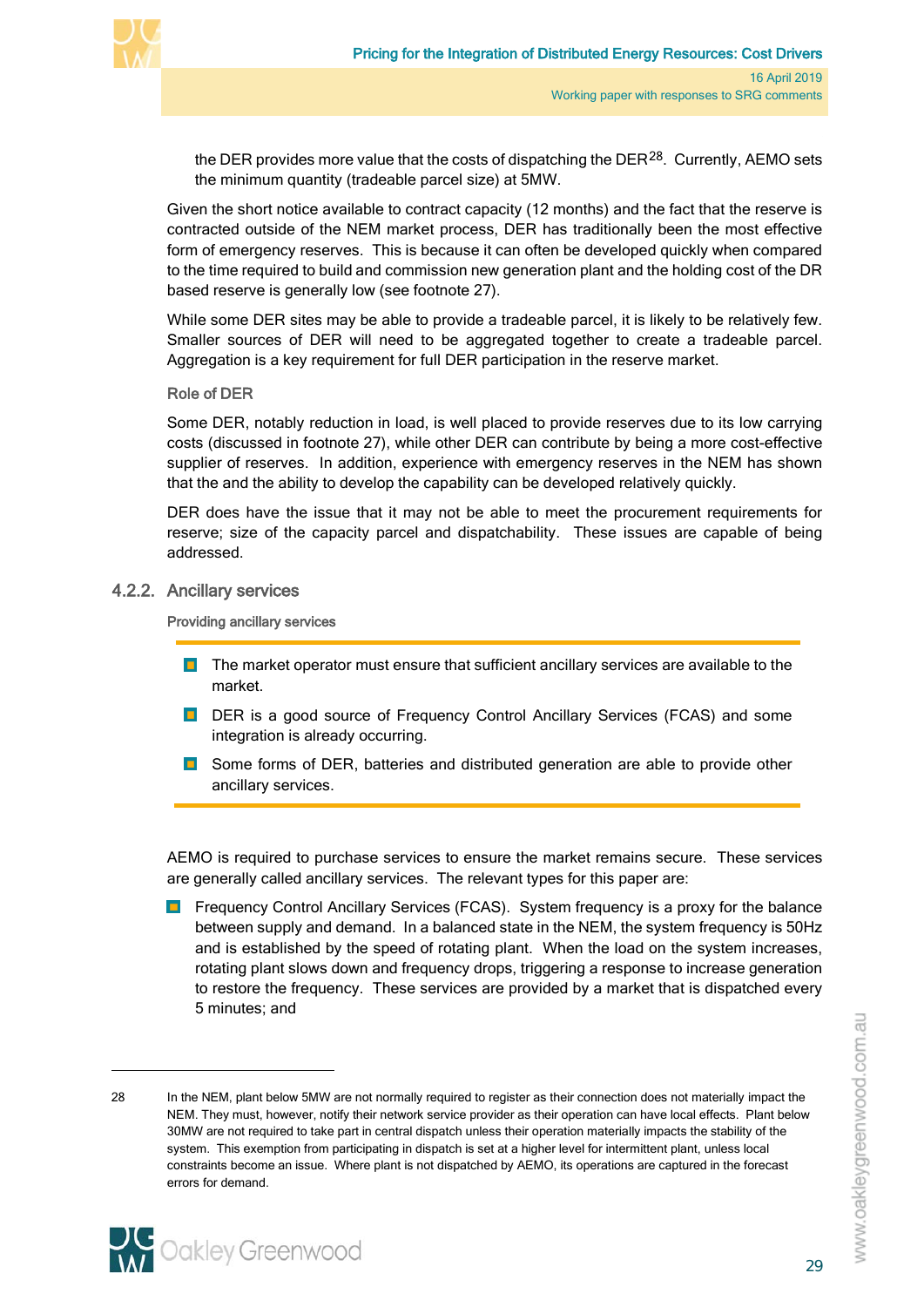

- **Non-market ancillary services, reactive power and system strength.** 
	- Reactive power is a source of support to the system that allows energy to effectively flow through networks; and
	- System strength includes a few factors, including fault levels (akin to pressure in pipe) and inertia, the ability of a system to withstand disturbances.

### 4.2.3. Management of system frequency

<span id="page-33-0"></span>The grid must be maintained within defined frequency bands to meet the standards required of parties attached to the grid. In addition, the further system frequency deviates from the standard, the harder it is to return the system to the standard frequency.

Frequency disturbances have a variety of causes, from simple change in demand across a day and within dispatch periods to actual loss of generating plants or loads. The simple changes in demand are covered by small deviations in supply and are referred to as regulating services. The larger deviations are covered by plant or DER being available to meet the sudden changes in supply or demand.

For example, the loss of a generating unit requires immediate response to arrest the loss of frequency and a longer-term response to restore the frequency by replacing the lost generation. The differing requirements are met with different services but all entail monitoring and providing energy at a trigger point.

At the limit, customers provide the ultimate frequency response through involuntary load shedding, either on command or via under-frequency relays that shed load automatically.

DER is well placed to provide a cheaper source of frequency response and is already being incorporated into the NEM markets for FCAS. To provide the service a DER source must:

- **Be dispatchable and able to respond to a frequency signal when activated, and**
- $\Box$  Have high speed metering to measure the response.

DER has been incorporated into FCAS reserves markets in Australia and overseas and virtually all forms of DER, including DR, distributed generation and, in particular, batteries (standalone or in vehicles) can provide cost effective and technically effective FCAS.

#### 4.2.4. Ensuring appropriate reactive power and system strength

#### <span id="page-33-1"></span>Reactive power

Large electrical systems require the provision of reactive power to ensure that power flows efficiently through the network. This service is highly locational and is met with a combination of generation, reactors and capacitors and, most recently power electronics (associated with a source of power).

DER could provide reactive support with the necessary power electronics but only DER that includes a stable and available source of power for the power electronics can provide this service.

#### System strength

Power systems require a level of system strength to manage the alterations in demand. There are two main components:

**Fault levels: like water in a hose, a certain pressure must be maintained to allow the hose to** deliver water. If the pressure is too low, the water won't flow, if too high the hose will burst. DER is capable, with power electronics, to provide a source of system strength. But a stable power source, such as a battery or generator is required.

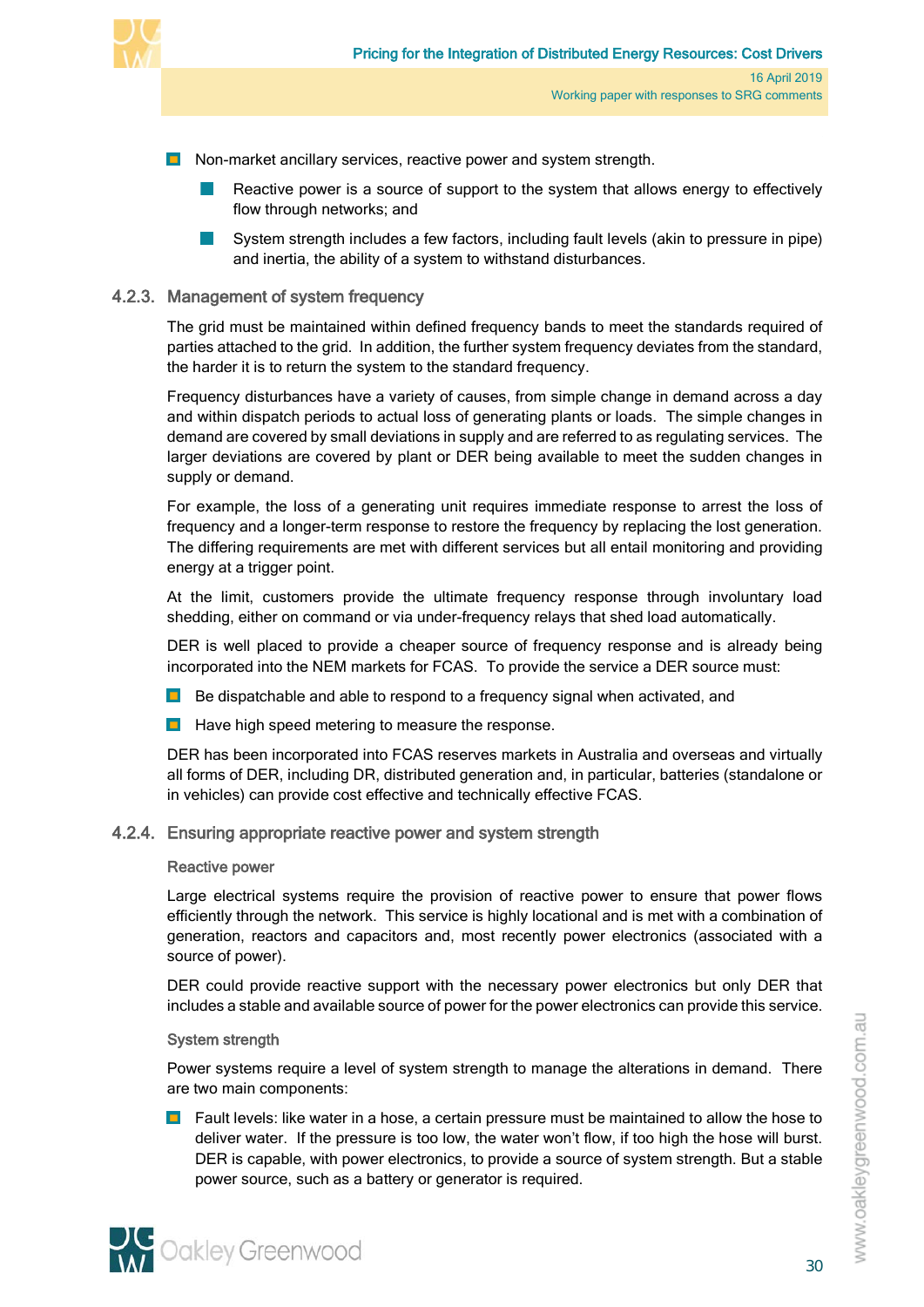

**Inertia or Fast Frequency Response. When disturbances occur, an electrical system needs** some time (milliseconds) for FCAS to respond. Rotating plant in the system provides inertia, slowing the drop in frequency until FCAS is engaged to restore the system. Until recently, the amount of rotating plant in the NEM was sufficient to provide the required amount of inertia. Some sources of DER can provide a service that can substantially replicate inertia, Fast Frequency Response, using power electronics backed by a power source. For example, the TESLA battery in SA has been successful in supplying Fast Frequency Response into the NEM.

#### SRG Comments and OGW responses

| <b>SRG comment</b>                                                                                                                                                                                                                                                                                                                        | <b>OGW Response</b>                                                                                                                                                                                                                                                                                                                                                                                                                                                                                                                                                                                                                                                                                                                                                                                                                                                                                |  |  |  |  |  |
|-------------------------------------------------------------------------------------------------------------------------------------------------------------------------------------------------------------------------------------------------------------------------------------------------------------------------------------------|----------------------------------------------------------------------------------------------------------------------------------------------------------------------------------------------------------------------------------------------------------------------------------------------------------------------------------------------------------------------------------------------------------------------------------------------------------------------------------------------------------------------------------------------------------------------------------------------------------------------------------------------------------------------------------------------------------------------------------------------------------------------------------------------------------------------------------------------------------------------------------------------------|--|--|--|--|--|
| The paper should refer to the service from DER in<br>relation to inertia issues in the market as Fast<br>Frequency response.                                                                                                                                                                                                              | This is correct and the paper has been updated to note the<br>differences. The system and some connected plant have the<br>property of inertia and a certain level is required for system<br>strength. Fast Frequency Response can be used to support<br>the inertia in a system.                                                                                                                                                                                                                                                                                                                                                                                                                                                                                                                                                                                                                  |  |  |  |  |  |
| DER would not be very useful for reactive power,<br>system strength of SRAS.                                                                                                                                                                                                                                                              | This is currently true. In the meeting, however, it was noted<br>that inverter technology is evolving and that market support<br>services are becoming available. It was also stated that<br>AS4777, the relevant standard is being updated.                                                                                                                                                                                                                                                                                                                                                                                                                                                                                                                                                                                                                                                       |  |  |  |  |  |
| Some additional sections could be added:<br>Lack of visibility (cost of)<br>Lack of controllability<br>٠<br>mechanisms<br>Efficacy<br>of<br>emergency<br>compromised<br>Predictability of behaviour in response to<br>٠<br>disturbances<br>Mass behaviour (e.g. all switching on/off on<br>٠<br>time-of-use tariffs) and associated ramps | The first two items in the list could increase the cost of<br>reserves as AEMO would need to hold more to manage the<br>system and the last two could add to costs by requiring<br>AEMO to hold higher levels of ancillary services. Therefore,<br>the actions of removing these issues would reduce costs but<br>only the costs already identified.<br>The third, or middle, item is increasingly being considered a<br>problem and may be a cost to the system. Currently, the<br>technical standards that apply to connections should prevent<br>plant connecting where there is a risk to system security.<br>However, some countries are now identifying that the co-<br>location of uncontrolled DER within loads has the potential to<br>harm system restoration. Controllable inverters are now<br>available and may be required for future PV systems to<br>prevent this issue worsening. |  |  |  |  |  |

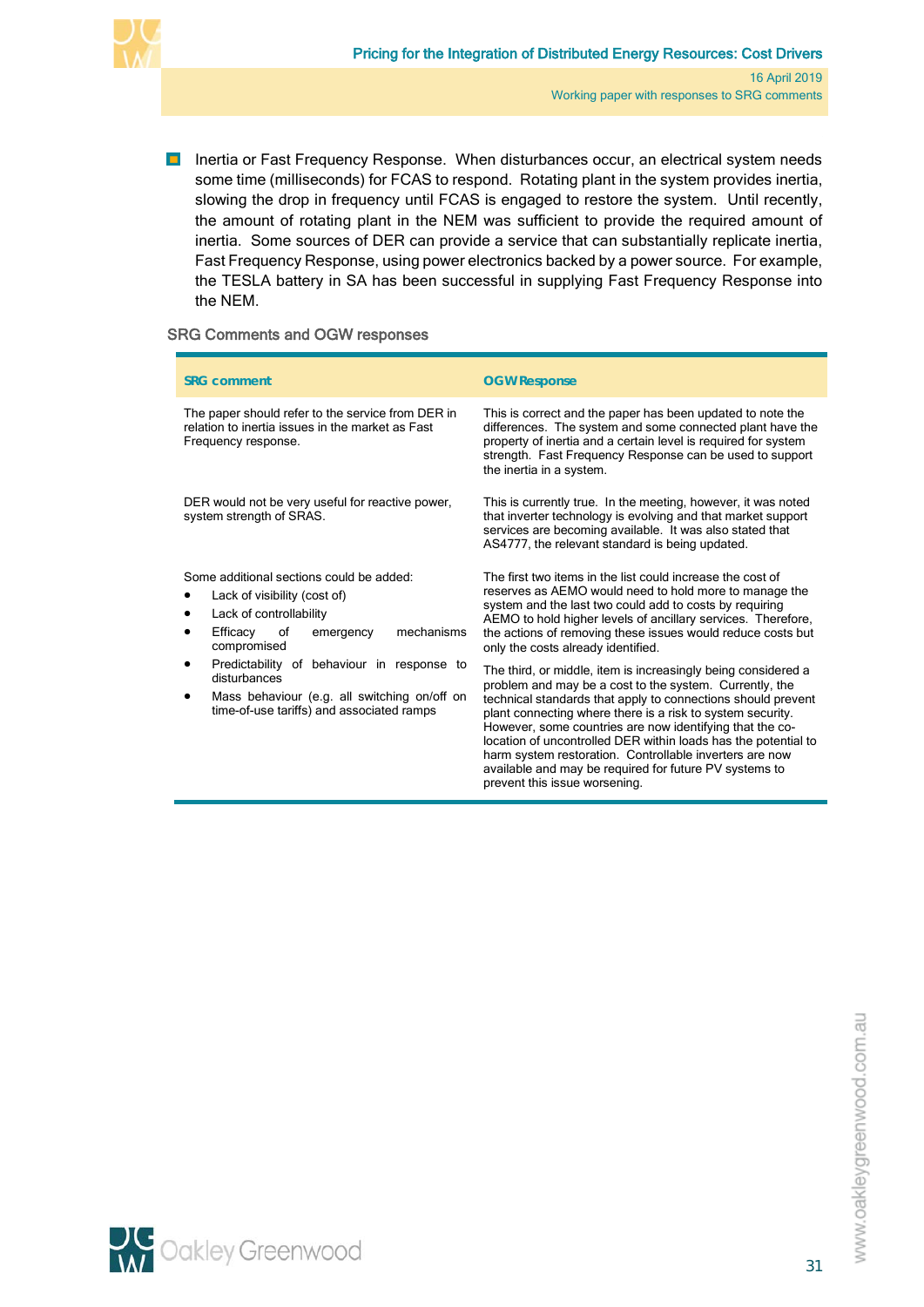

# <span id="page-35-0"></span>5. Externalities

# 5.1. Externalities and pricing

<span id="page-35-1"></span>The term 'externality' refers to a cost (or in some cases a benefit) associated with an economic transaction regarding a good or service that is not included in the price of that good or service. As such, an externality is a cost that affects a party who did not choose to incur that cost.

Where the price of a good or service does not include costs or benefits that might be imposed on or accrued by third parties, that price will not be as allocatively efficient as it could be. That is, we will get too much of a good being consumed (if there is a negative externality), or too little of a good being consumed (if there is a positive externality).

Because the producer of the good or service in question does not bear the cost of any associated externality these costs do not need to be recovered in the price of the good or service. In fact, voluntarily including externality costs by a producer would put the producer at a potential commercial disadvantage.

This is why economists suggest that governments adopt policies that lead to the party whose actions impose (lead to the creation of) the externality to internalise those externality costs (or benefits). More generally, it is really only governments that have the power – through taxation, legislation and other powers such as licensing – to determine the cost of any relevant externality and ensure it is incorporated within the costs incurred (and therefore the prices charged) by the party whose actions give rise to the externality. that to n

## 5.2. Externalities associated with different sources of electricity generation

<span id="page-35-2"></span>In the case of the electricity sector, relevant externalities primarily include the environmental and other costs to society arising anywhere in the supply chain that are not included in the price of electricity. Examples include the environmental and public health damage and other costs to society associated with:

- $\blacksquare$  the extraction and transport of fuels;
- $\Box$  the fabrication, construction of electricity generation facilities; and
- $\blacksquare$  the CO2 and other emissions from the combustion of fossil fuels.

Both fossil-fuelled and renewable energy-based electricity generation give rise to externalities, though of different types and levels of impact.

A portion of some of the externality costs may be captured in the price of building or operating a plant. For example, to the extent that generation facility operators or other parts of the supply chain need to carry insurance for potential damages caused by the environmental impacts of their operations, this represents at least some internalisation of the potential costs of those sources of damage. This would be the case, for example, for pipeline operators in respect to the potential for environmental damage from oil pipeline leaks, or upstream gas and oil producers in the case of groundwater pollution from shale gas fracking or environmental damage from ocean drilling. While those insurance costs – and the compensation provided to affected parties – may or may not be an accurate quantification of the economic costs imposed on affected parties, at least some level of cost associated with these externalities (i.e., the cost of insuring against them) will be incorporated into the price of electricity, thereby providing an advantage to a resource that does not impose the potential for those impacts.

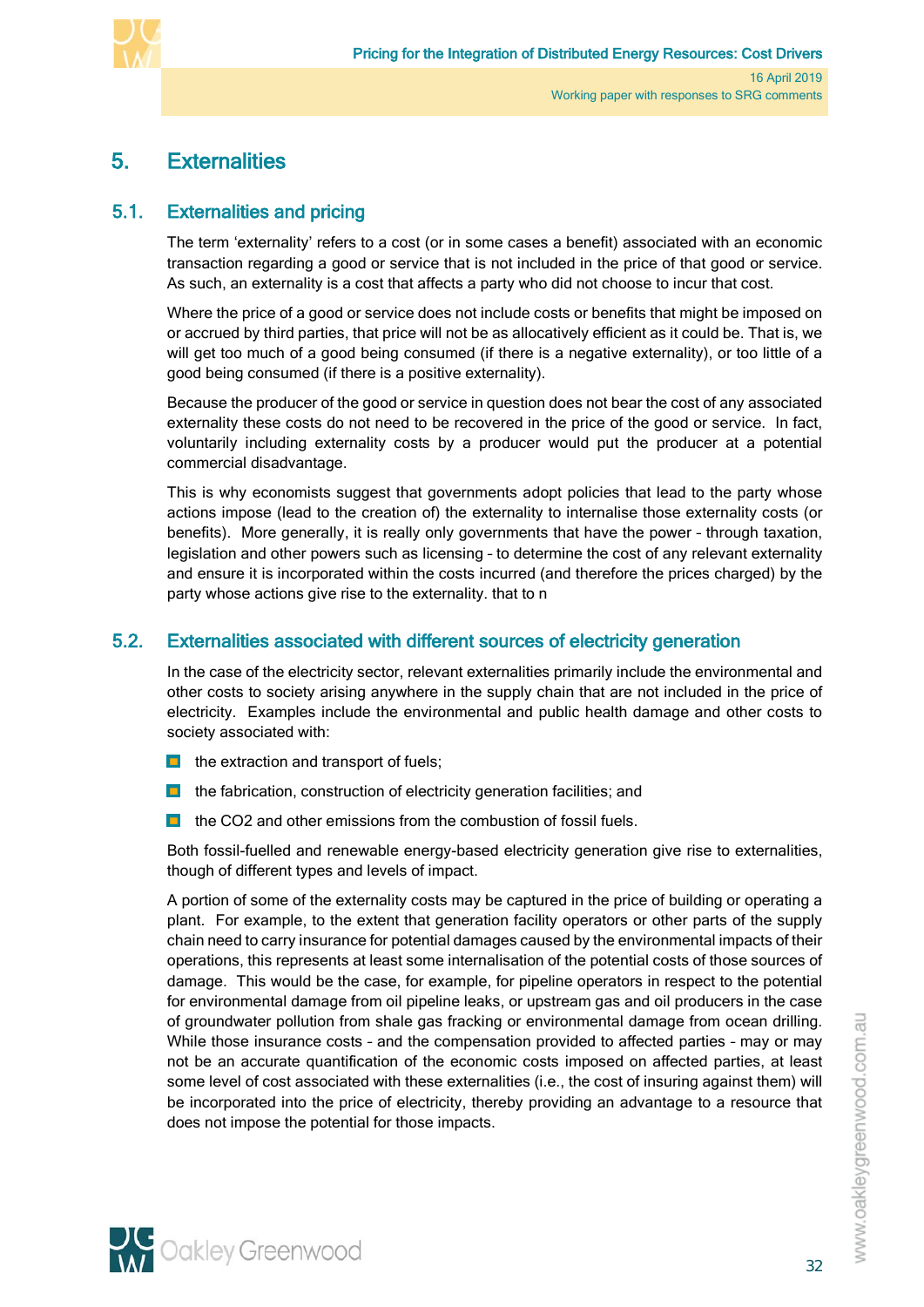

# 5.3. Treatment of externalities in this study

<span id="page-36-0"></span>As noted above, in most cases, the estimation of the costs imposed by externalities and the incorporation of those costs in the prices (including taxes) charged for the goods and services that give rise to those externalities relies on government policy or action.

Given this, in this step of the project we will note the extent to which specific externalities are associated with the various parts of the electricity supply chain, but will not seek to value those externalities as they do not (at present) affect the costs incurred by the supply chain<sup>[29](#page-36-1)</sup>.

These physical impacts will be noted in the cost-benefit assessment to be conducted in Step 5, and Step 4 will include discussion of both the price and non-price mechanisms used in other jurisdictions for taking the externality impacts of various electricity generation technologies into account in electricity sector policies and regulations.

<span id="page-36-1"></span><sup>29</sup> It should be noted that in some cases, the costs of externalities (or some estimate of them) have been included in the costs incurred by the electricity supply chain. The insurance costs mentioned above, and the risk of bushfires addressed in Section 2 are examples.

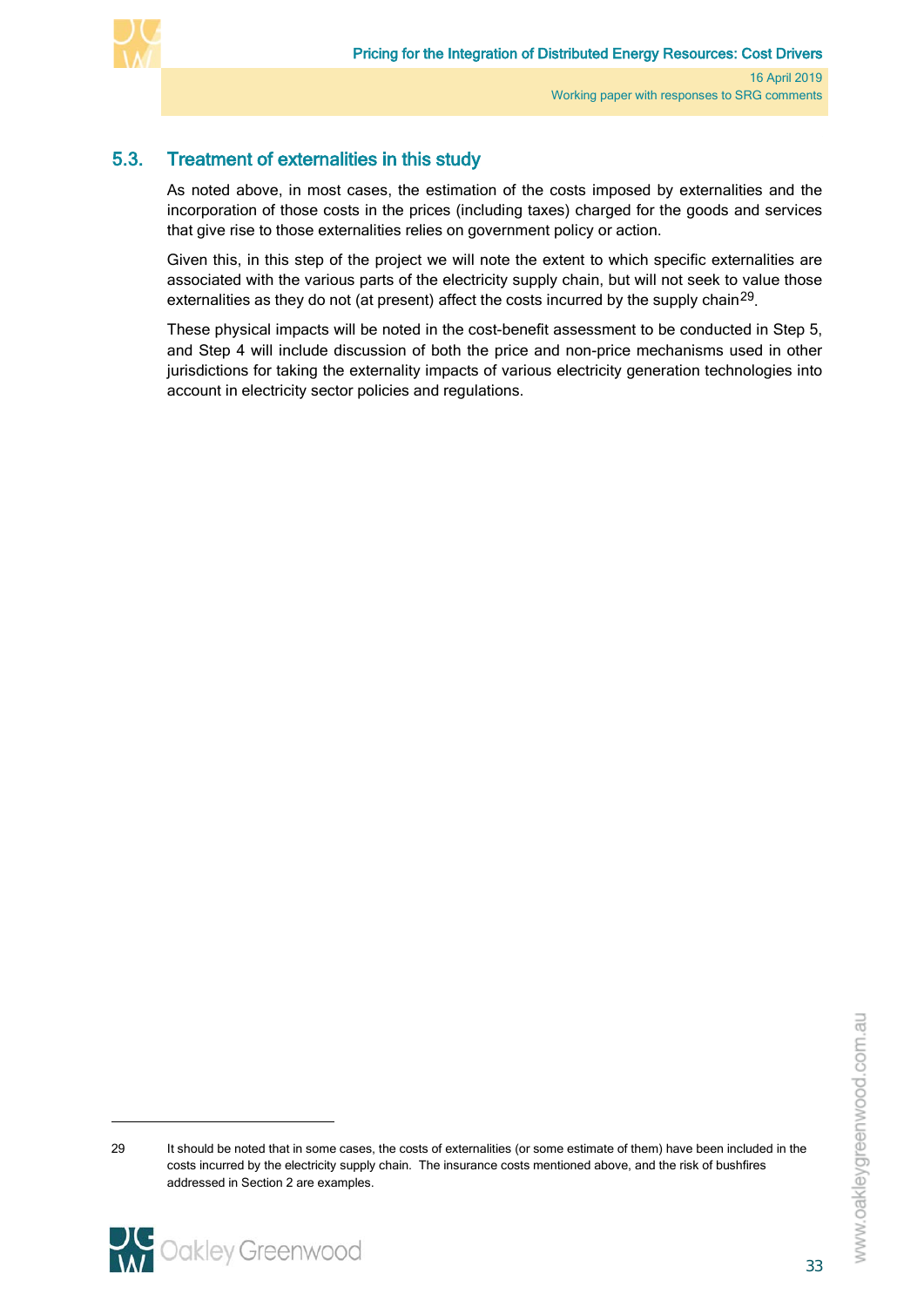

# Appendix A Comments received that will be used later in the study

# A.1 Comments from SRG members related to pricing structures

<span id="page-37-1"></span><span id="page-37-0"></span>There were six comments relating to how pricing structures should be applied to integrate DER into the markets. These comments were:

- $\Box$  Need to consider how costs can be converted to price signals.
- Not sure why we are talking about costs, pricing will resolve for both costs and benefits.
- **The concepts of scarcity pricing and congestion pricing seem relevant here.**
- $\blacksquare$  Need to consider fixed and variable costs
- So, are we ruling out critical peak demand pricing?
- **Network tariffs for DER connection should be set at the avoidable costs not the standalone** costs.
- $\blacksquare$  Need to be clear about fixed charges and how they are set.

We agree that establishing efficient pricing structures is a necessary step, which we will do in the next phase, but we believe that we need to get an agreed position on the costs of the system and how DER will impact these costs.

The pricing structure should align with the impact on costs, given practical and technical considerations.

One commentator noted that all pricing arrangements have inevitable limitations; none are perfect.

# <span id="page-37-2"></span>A.2 Comments related to the application of prices

SRG members noted that network tariffs were not applied directly to customers in Australia, in the main. This is true and retailers and intermediaries apply a combination of the network impacts, the wholesale impacts and their own marketing views to the structures that apply to customers. The comments were:

- **Prices/tariffs are charged to retailers and not to customers directly.**
- **D** Should up-front costs be charged to developers for putting electricity through a development?
- **Note that it is the price, not the cost of supply that matters. The price can reflect a cross** subsidy which is borne by another party (e.g. solar).
- $\Box$  Retailers [and other intermediaries] can simplify or otherwise alter the tariff, which will impact the signals. Retailers can meet their own needs rather than the network.
- **Need to consider price signals for off the grid customers the prices still need to be efficient** and reflect costs but it should be easier when the supply is more direct.
- **I** I think we need to reflect on the definition of a tariff. We need to consider where DER is providing a positive contribution to the utilisation and recovery of network costs (i.e. high voltage means higher revenues through the meter). We should consider Machine to Machine Tariffs or Controls mechanisms which may not need to be metered (ie. Volts vs VARs).

We take the view that, if the prices are efficient and correctly aligned with costs, then the intermediary or retailer sees the true costs and can act on them via alternate means. Whether prices are directed to the customer or to a machine with parameters set for the customer, the prices need to be efficient.

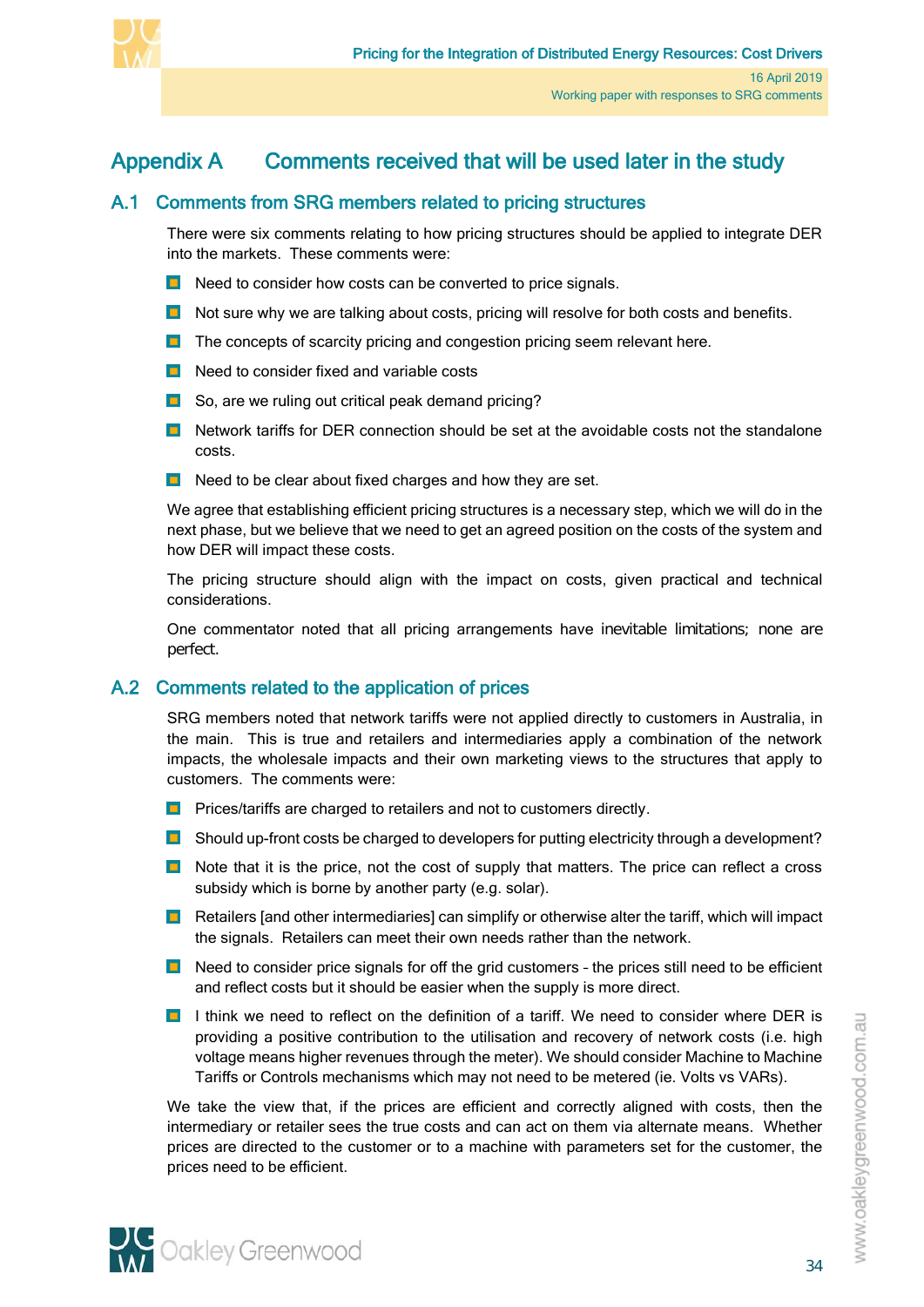

The costs will be more apparent in the off-grid case, but pricing would still be a matter of practicality as well as efficiency.

For example, the provision of a DER response on high price days may be worth more to a retailer than the market price cap as it is only charged for the actual DER provided and for the short period it is actually used, which can be cheaper than retaining a Cap across the entire period. This is efficient because it replaces the supply source that backs the Cap.

# <span id="page-38-0"></span>A.3 Comments related to current pricing mechanisms in the NER

It was noted that the:

- **The structures reflected in Chapters 5 and 6 of the NER require consideration of the pricing** principles, which promote efficient use of the network.
- **Consideration should also be given to how the AER treats Cost Accounting Method for each** business through the Cost Allocation Guidelines.
- **The AER decision on SAPN developing a PV-specific tariff should also be noted and** considered. Choice and competition may lead the AER to determine that some tariffs are discriminatory and may lead to customers choosing a tariff that is in their best interest or at least not in the best interest of the cost recovery of the network.

<span id="page-38-1"></span>These aspects will be considered later in the study.

## A.4 Pricing clarifications

The comment "price signalling has not generally followed clear economic signals in the past", which was referenced to the CIGRE work on prices, was queried. The specific question was whether retailers tended to charge flat tariffs. The CIGRE Technical Brochure 747 "Costs of electric service, allocation methods, and residential rate trends", surveyed tariffs across sixteen countries and noted that in over half of the markets flat or simple prices were charged. The reasons were primarily metering and simplicity. It was noted, however, that many European countries charged demand tariffs on an up-front basis.

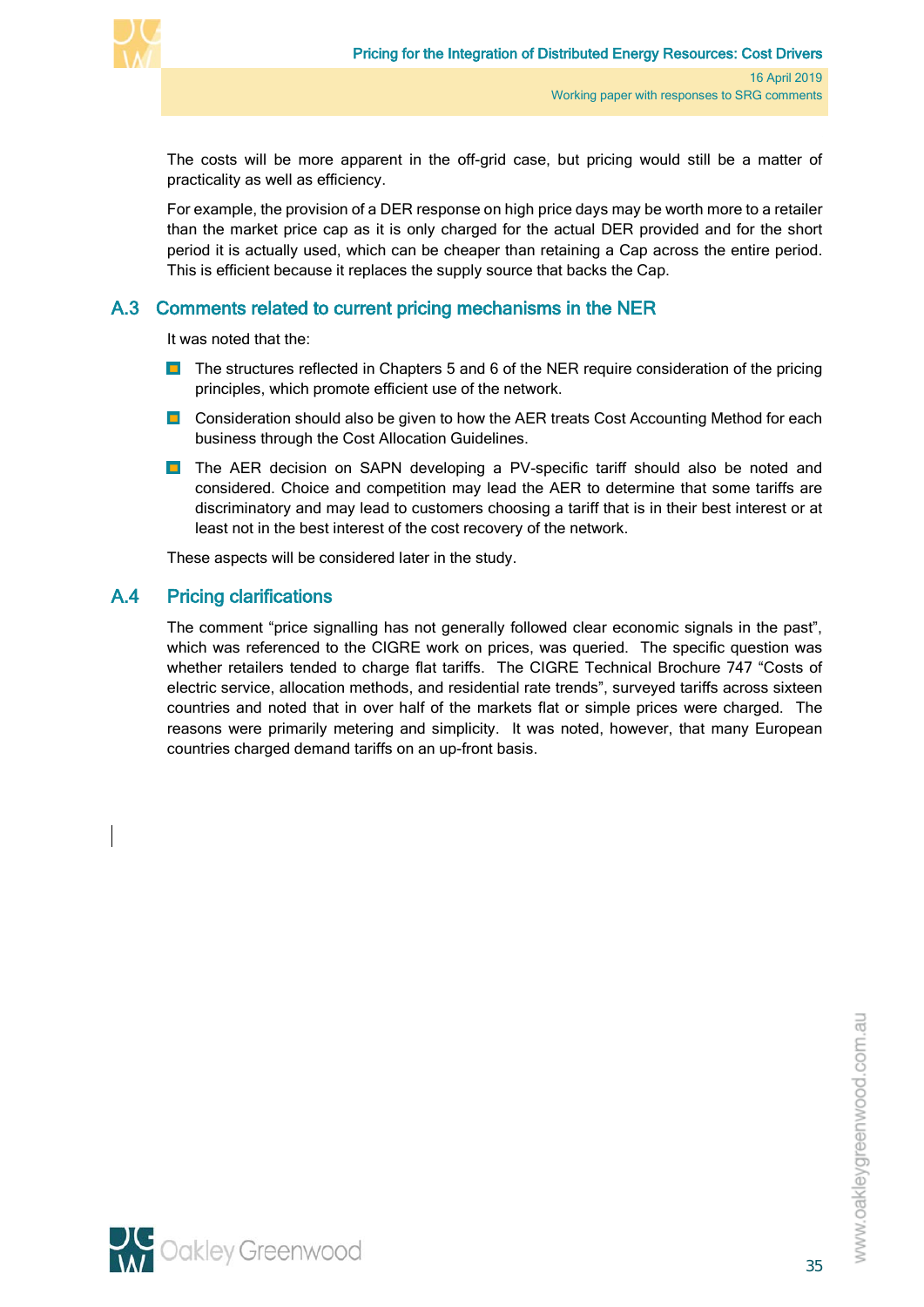

Appendix B AEMO graphic from page 21 of Power System Requirements, March 2018

<span id="page-39-0"></span>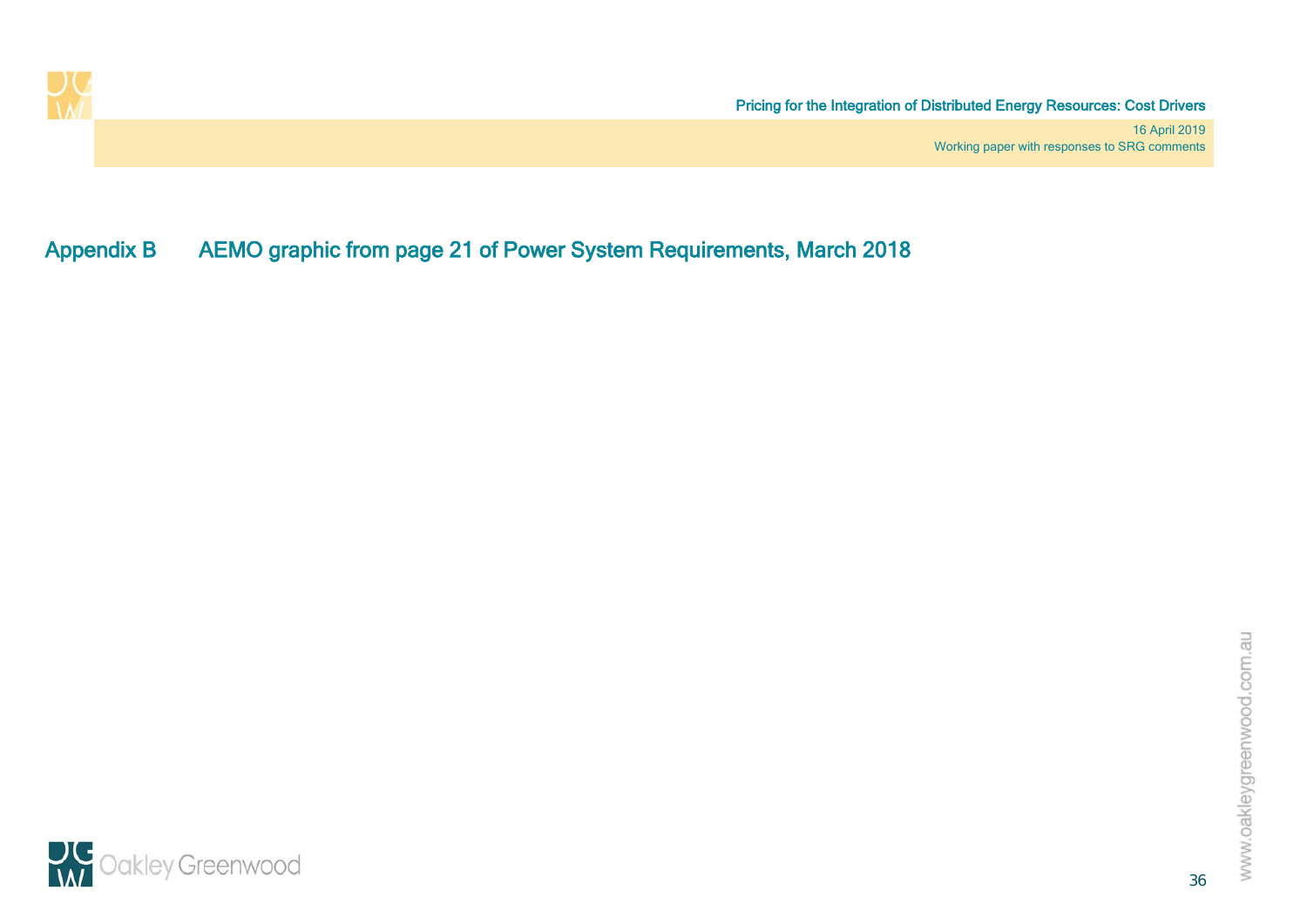#### Pricing for the Integration of Distributed Energy Resources: Cost Drivers

#### 16 April 2019 Working paper with responses to SRG comments

|                                |                                                                                                                                     |                                                       |                                 |                            | <b>Supply side</b>               |                             |                                | Network                                             |                                                               |                                             |                                              |                                                | Demand side         |                           |
|--------------------------------|-------------------------------------------------------------------------------------------------------------------------------------|-------------------------------------------------------|---------------------------------|----------------------------|----------------------------------|-----------------------------|--------------------------------|-----------------------------------------------------|---------------------------------------------------------------|---------------------------------------------|----------------------------------------------|------------------------------------------------|---------------------|---------------------------|
|                                | <b>Service description</b><br><b>Transfer within</b><br><b>Centralised generation</b><br><b>Transfer between regions</b><br>regions |                                                       |                                 | <b>Stabilising devices</b> |                                  | Load                        | <b>Decentralised resources</b> |                                                     |                                                               |                                             |                                              |                                                |                     |                           |
| <b>System Attribute</b>        | Requirement                                                                                                                         | Service                                               | <b>Spatial level</b><br>of need | Synchronous<br>generator   | Non-<br>synchronous<br>generator | <b>DC</b><br>nterconnection | AC.<br><b>interconnection</b>  | <b>Transmission</b><br>and distribution<br>networks | Grid reactor.<br>grid capacitor,<br>static VAR<br>compensator | <b>Static</b><br>synchronous<br>compensator | <b>Synchronous</b><br>condenser <sup>1</sup> | Large industrial<br>residential,<br>commercial | Solar PV            | <b>Battery</b><br>storage |
| <b>Provision of sufficient</b> |                                                                                                                                     | <b>Bulk energy</b>                                    | System wide                     |                            |                                  | →                           | →                              | →                                                   | $\circ$                                                       | O                                           | $\circ$                                      |                                                |                     |                           |
|                                | supply to match<br>demand from customers Strategic reserves                                                                         |                                                       | System wide                     | 2a                         | $\bullet$ 3a                     | →                           | →                              | →                                                   | $\circ$                                                       | $\circ$                                     | $\circ$                                      | O                                              | $\bullet$ 3b        | $\bullet$ <sup>3t</sup>   |
| Resource<br>adequacy           | <b>Capability to respond</b><br>to large continuing<br>changes in energy<br>requirements                                            | Operating<br>reserves                                 | System wide                     | 2 <sub>b</sub>             | 3a<br>$\bullet$                  | →                           | →                              | →                                                   | $\circ$                                                       | $\circ$                                     | $\circ$                                      |                                                | $\bullet$ $\bullet$ | $\bullet$ 3b              |
|                                | <b>Services to transport</b><br>energy generated to<br>customers                                                                    | <b>Transmission &amp;</b><br>distribution<br>services | Local                           |                            |                                  |                             |                                |                                                     |                                                               |                                             |                                              |                                                | $\bullet$           | $\bullet$                 |
|                                | Ability to set frequency Grid formation                                                                                             |                                                       | Regional                        |                            | $\bullet$ <sup>5</sup>           | $\Rightarrow$ 5             |                                | ۰                                                   | $\circ$                                                       | O                                           | $\circ$                                      | $\circ$                                        | O                   | $\bullet$ <sup>5</sup>    |
|                                |                                                                                                                                     | <b>Inertial response</b>                              | Regional                        |                            | $\bullet$                        | $\bullet$                   | →                              | →                                                   | $\circ$                                                       | $\mathbf{O}^7$                              | $\bullet$                                    | $\overline{\phantom{a}}$<br>$\circ$            | Ο                   | $\bullet$                 |
| <b>Frequency</b><br>management | <b>Maintain frequency</b>                                                                                                           | <b>Primary frequency</b><br>control                   | Regional                        |                            | $\overline{9}$                   | →                           | →                              | →                                                   | $\circ$                                                       | $\circ$                                     | $\circ$                                      |                                                |                     |                           |
|                                | within limits                                                                                                                       | Secondary<br>frequency control                        | Regional                        |                            | $\overline{9}$                   | →                           | →                              | →                                                   | $\circ$                                                       | $\circ$                                     | $\circ$                                      |                                                |                     |                           |
|                                |                                                                                                                                     | <b>Tertiary frequency</b><br>control                  | Regional                        |                            | $\overline{9}$                   | →                           | →                              | →                                                   | $\circ$                                                       | $\circ$                                     | $\circ$                                      |                                                |                     |                           |
|                                |                                                                                                                                     | <b>Fast response</b><br>voltage control               | Local                           |                            |                                  |                             | $\circ$                        | $\circ$                                             |                                                               |                                             |                                              |                                                | $\bullet$           |                           |
| Voltage                        | <b>Maintain voltages</b>                                                                                                            | <b>Slow response</b><br>voltage control               | Local                           | о                          |                                  | $\bullet$                   | $\circ$                        | $\circ$                                             | ●                                                             | ●                                           |                                              |                                                | $\bullet$           |                           |
| management                     | within limits                                                                                                                       | System strength                                       | Local                           |                            | $\circ$                          | $\circ$                     | $\Rightarrow$                  | →                                                   | $\bigcirc$                                                    | $\circ$                                     |                                              | $\circ$                                        | $\circ$             | $\circ$                   |
| <b>System</b>                  | Ability to restore the                                                                                                              | <b>System restart</b><br>services                     | Local                           |                            | $\bullet$ 10                     | 10<br>$\bullet$             |                                | →                                                   | $\circ$                                                       | $\circ$                                     | $\circ$                                      | $\circ$                                        | $\circ$             | $\bullet$ <sup>10</sup>   |
| restoration                    | system                                                                                                                              | <b>Load restoration</b>                               | Local                           |                            |                                  |                             |                                | ⇨                                                   |                                                               |                                             |                                              |                                                | $\bullet$           | $\bullet$                 |

#### Figure 3 Summary of required system services, and capability of technologies to provide them

1 This includes generators with ability to operate in syndronous condenser mode.<br>26. While many syndronous generators can provide energy reserves, some less film the dimensional syndronous pr<br>30. United by duration of what s vera tomma, power exectors converters are avaiable and have been proven on small power systems. Development of gna tomming converters for large<br>6 Same foat frequency response capabilities can provide emulated bertia resp

10 System restoration services from variable non-synchronous generators is an emerging area of international research. If they are grid scale, batteries are likely to provide some system restoration support.

| o provide service |                              |  |  |  |  |
|-------------------|------------------------------|--|--|--|--|
|                   |                              |  |  |  |  |
| Fully capable     | Partial or emerging   Unable |  |  |  |  |
|                   |                              |  |  |  |  |
| Enables delivery  | Partial or limited delivery  |  |  |  |  |

Note: Classifications are indicative of the general ability of each<br>technology type. The extent to which technologies can provide each<br>service must be assessed on the specifics of each individual system.